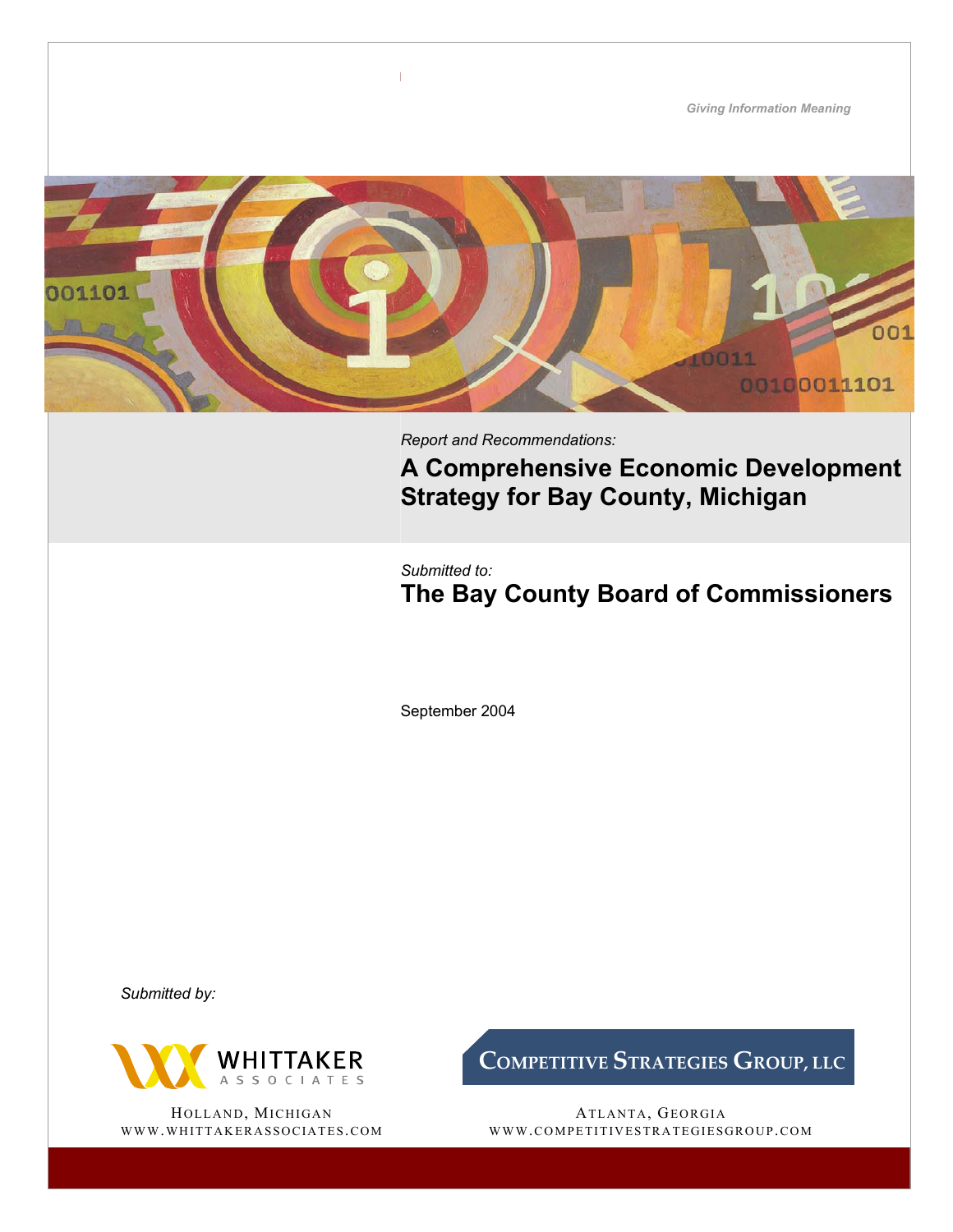## **Table of Contents**

| Ⅱ.   |                                                            |  |
|------|------------------------------------------------------------|--|
| III. |                                                            |  |
|      | A. Community Overview/Assets and Challenges Assessment 8   |  |
|      |                                                            |  |
|      |                                                            |  |
|      |                                                            |  |
|      |                                                            |  |
|      |                                                            |  |
|      |                                                            |  |
| VII. |                                                            |  |
|      | A. Exhibit 1 Community Assets and Challenges Assessment 53 |  |
|      | B. Exhibit 2 Bay County Community Business Survey 59       |  |
|      |                                                            |  |
|      |                                                            |  |

## **ADA STATEMENT:**

The County of Bay will provide necessary and reasonable auxiliary aids and services, such as signers for the hearing impaired or audio tapes of printed materials, to individuals with disabilities. Contact Michael K. Gary, Director of Administrative Services, 515 Center Avenue, Bay City MI 48708 or call (989) 895-4130 or (989) 895-4049 TTD/TTY hearing or speech impaired or send email to administrativeservices@baycounty.net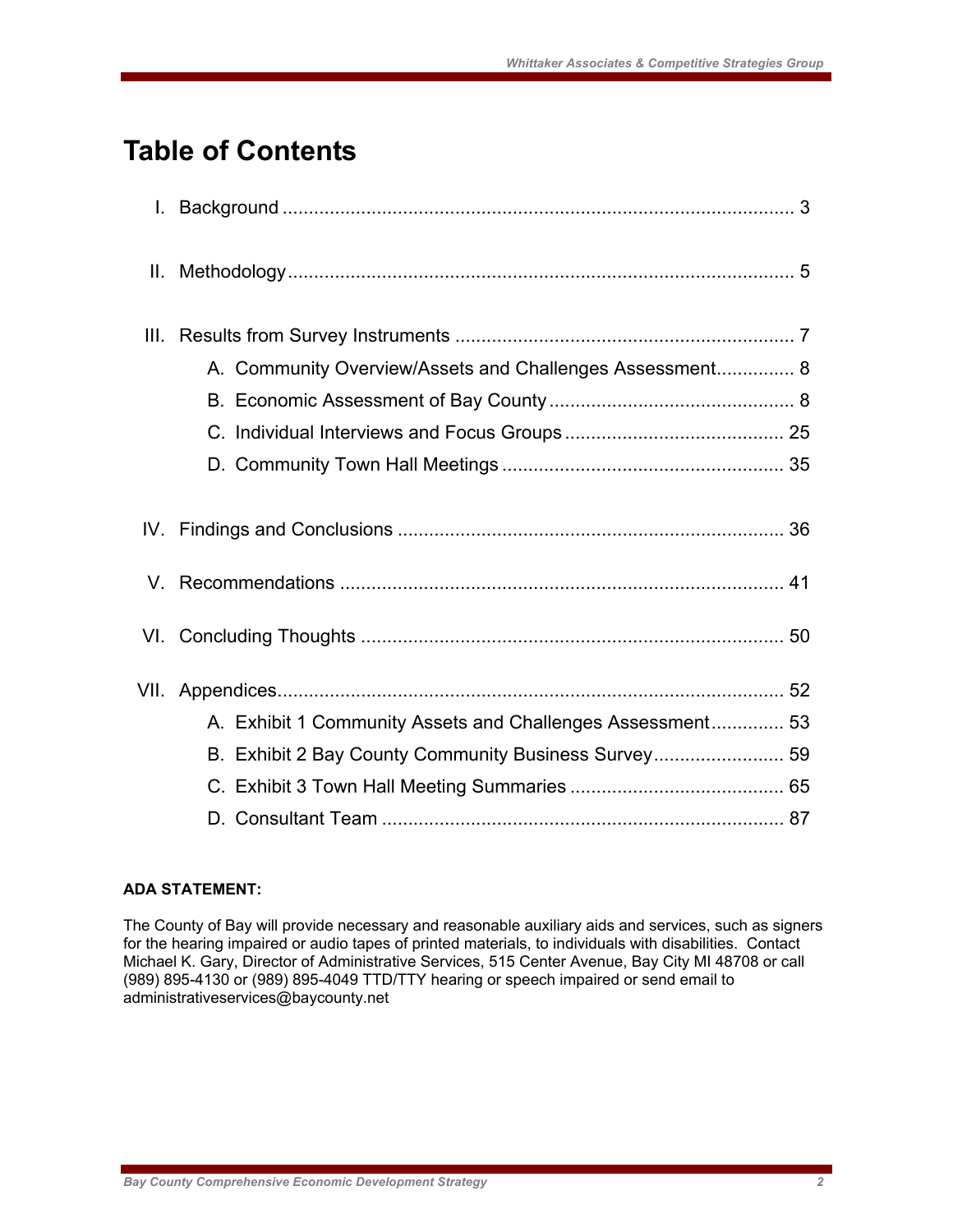# **I. Background**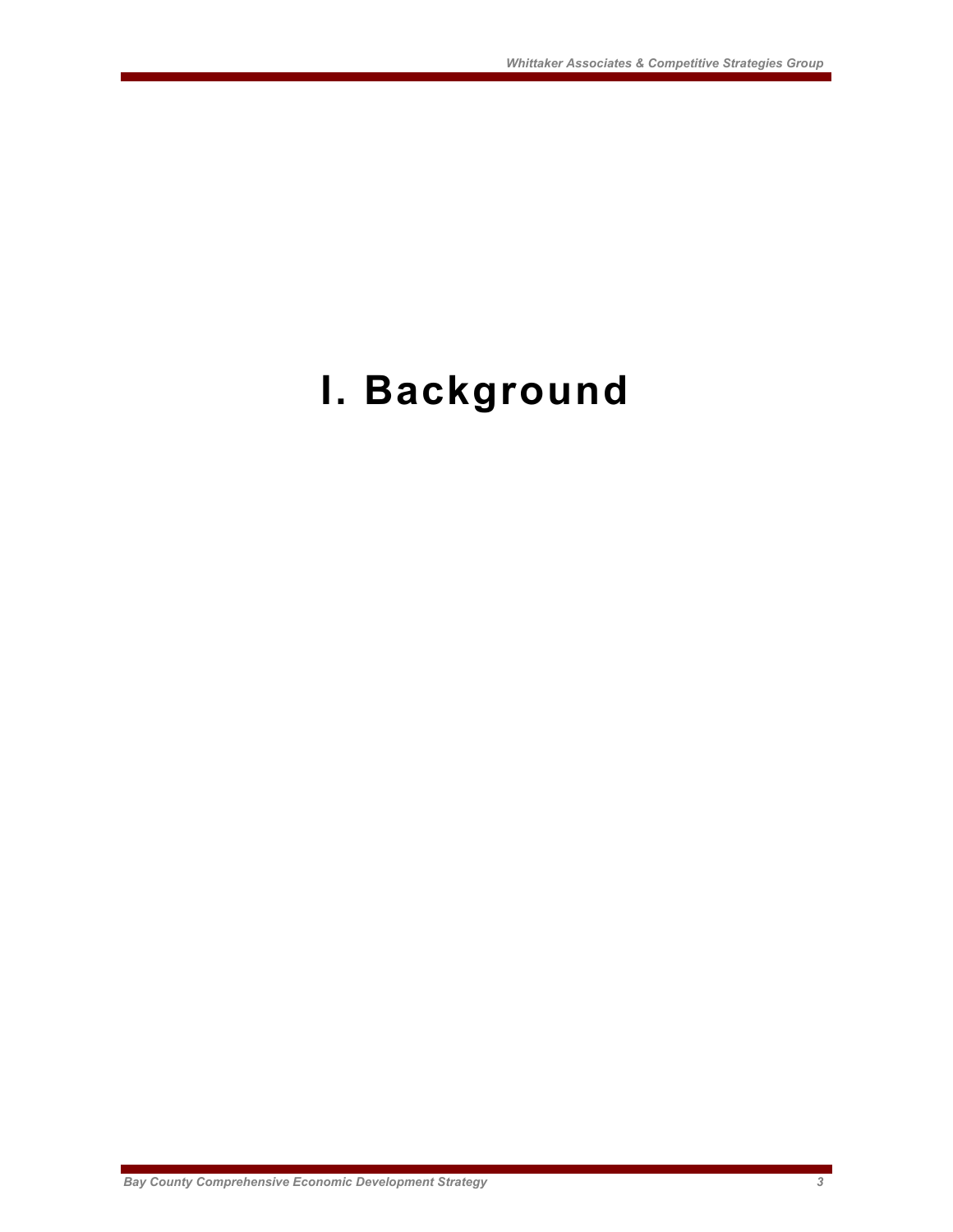## **I. Background**

Bay County, Michigan, located in northeast Michigan on Interstate 75, is a community of great history, ethnic diversity and community pride. Founded on the tenets of the burgeoning lumber trade, its recent economic strength has been in various types of manufacturing, agriculture and retail trade. Because it has relied on industries that have declined in employment growth over the last 15 years, Bay County has suffered economically and did not weather the short recession of 2000- 2002 well. Additionally, as most of the U.S. was enjoying unprecedented growth in the mid to late 90's Bay County did not.

The impact of the recession of 2001 is the defining event in Bay County's current economy. Although mild growth was preexisting, the abrupt employment losses in 2001 have shifted the economy into a local slump, which persists today. Overall changes in total employment are negative. Relatively high out-commuting to Saginaw County



and the heavy concentration of manufacturing job losses in both Bay and Saginaw Counties has led to stagnation in earnings, and a decline in the construction and retail sectors.

The Bay County Board of Commissioners retained Whittaker Associates, Inc. (Whittaker) and the Competitive Strategies Group, LLC (CSG) (referred hereafter as the Team) in March of 2004 to help in creating a comprehensive economic strategy. Funding for this effort came from both the Bay County government and a grant from the State of Michigan.

The findings, conclusions and recommendations of the Team are contained in this report. The report is structured as to identify what issues have been impediments to growth in Bay County, what assets exists as it relates to economic development, and then recommendations to take Bay County to its next level in economic development. The Team especially appreciates the assistance of the Bay County Steering Committee in providing suggestions and feedback. Those Steering Committee Members include: Mike Seward, Bay Area Chamber of Commerce; Brian Elder, Bay County Board of Commissioners; Tom Hickner, Bay County Executive; Marie Kurzer, Bay City Commissioner; Dale Majerczyk, City of Essexville; Dom Monastiere, Chemical Bank; Steve Black, City of Bay City; Bob Redmond, Laura Ogar (Project Manager), Mike Gray, Bay County; Robert Bellemen, City of Bay City; Charlie Brunner, Bay City Commission; and Jeff Mayes, Bay County Township Officers President.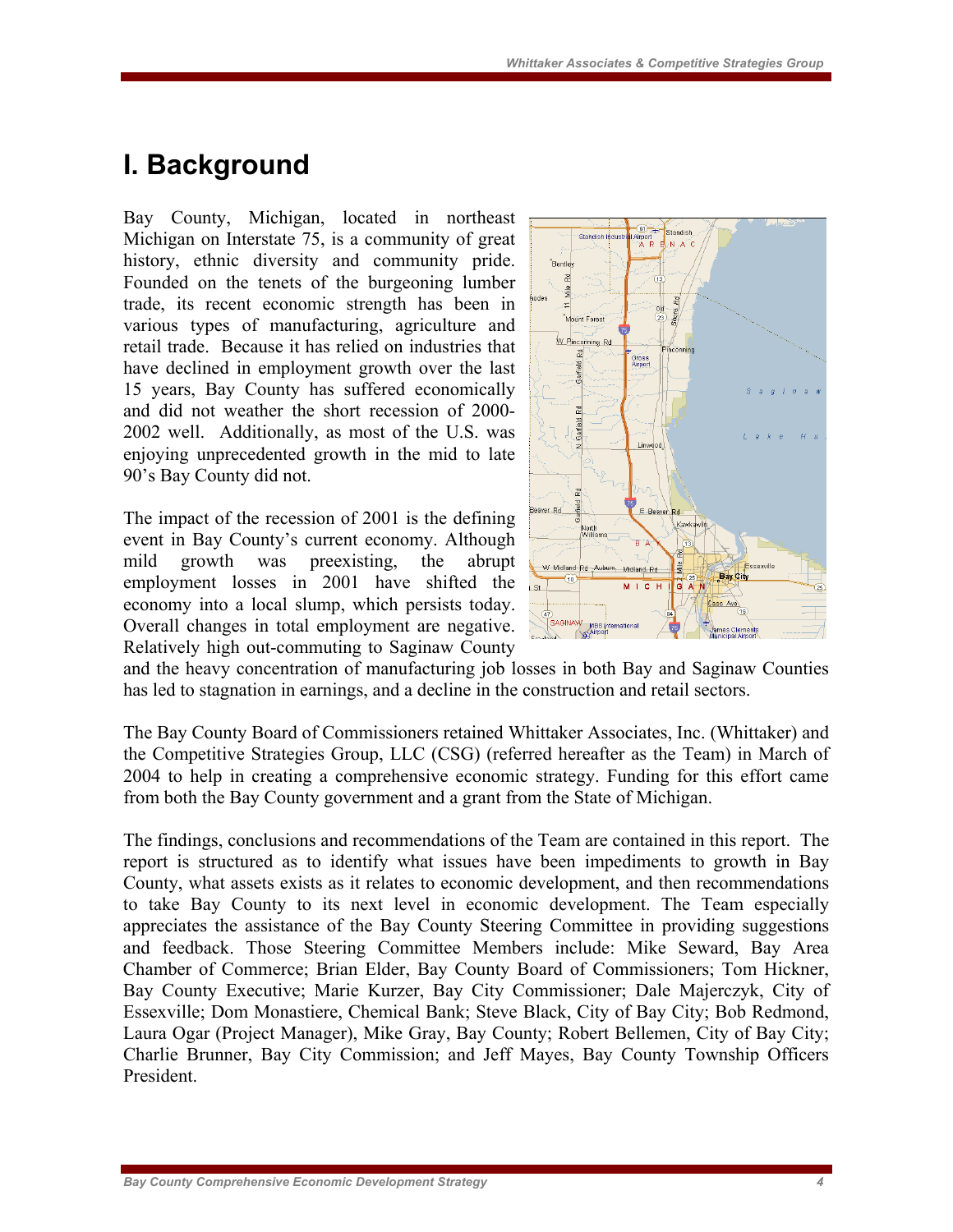# **II. Methodology**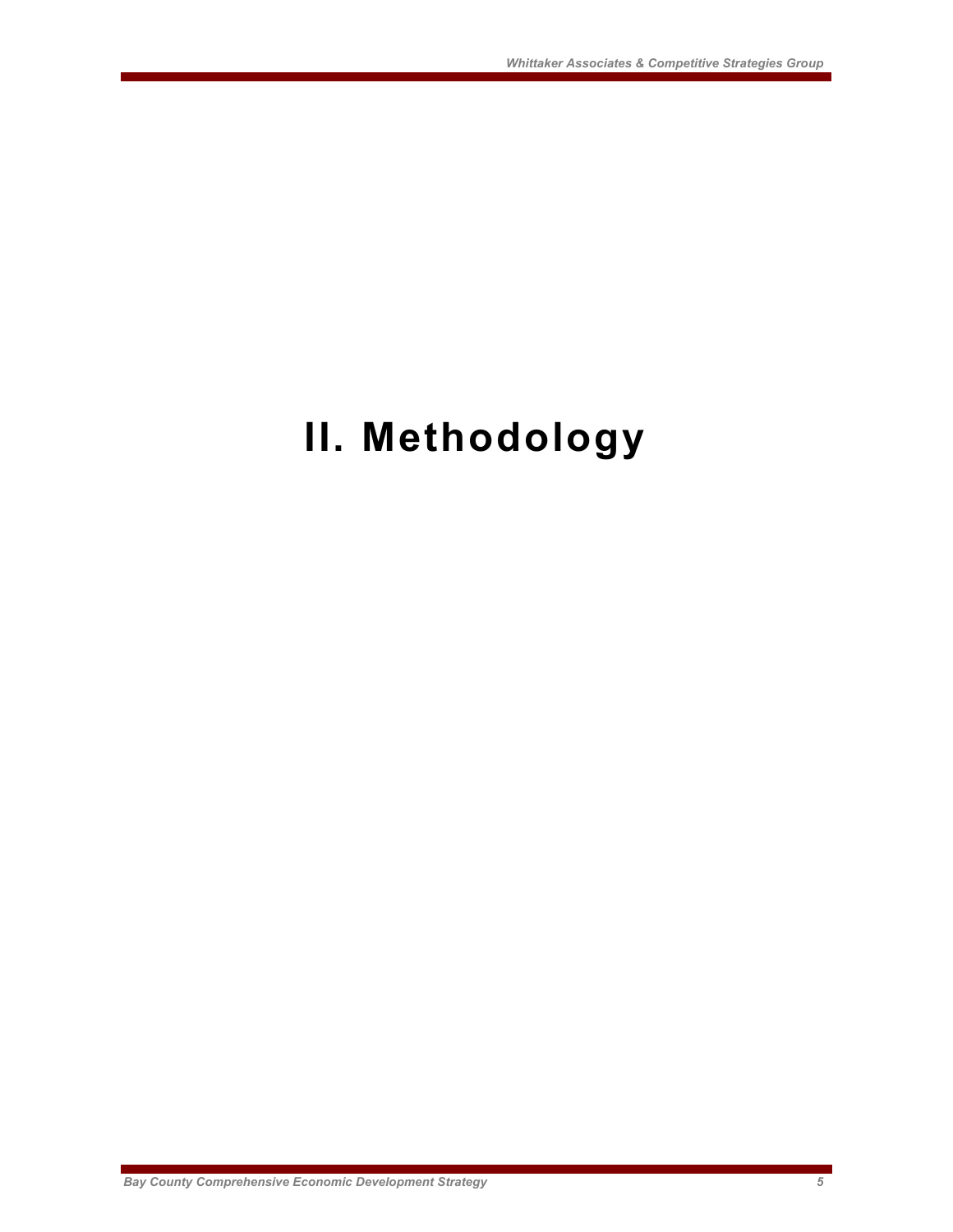## **II. Methodology**

The Whittaker/CSG Team utilized various methods to collect data for the conclusions in this report. An exhaustive discovery and assessment phase was important before findings, conclusions and recommendations could be offered to Bay County. The Team first conducted a 4-½ hour community overview of Bay County in April analyzing the community as we do in our corporate assignments as site location consultants. Our review of Bay County is noted in our field survey as Exhibit 1 under the Appendices.



We then conducted a comprehensive economic analysis of Bay County over last  $10 - 20$  years and compared Bay's economic activity to the United States, the State of Michigan, the Saginaw/Bay Area MSA and with Racine, Wisconsin. Members of the Bay Steering Committee selected Racine.

The Team then conducted 65 personal interviews in Bay County in late May and early June. These interview

respondents were selected by the Bay County Steering Committee based on specific criteria the Team provided as the type of representation needed to draw a cross section of the community. Of the 65 interviewed, 41 represented the private sector and 24 consisted of individuals in the public, education or non-profit sectors. There were three focus groups used representing labor, government and quality of life, respectively. A summary of the interview questionnaire is shown as Exhibit 2. Additionally, four other interviews were conducted as background with individuals representing organizations such as national site location consultants, The Michigan Economic Development Corporation, and others.

The Team facilitated two Town Hall Community Meetings on June 29 and 30. Approximately 100 people attended these 2-hour sessions, though only 80 completed the exit survey (Exhibit 3).

Finally, the Team analyzed its data collected with its national database of best practice examples of economic development initiatives from throughout the U.S.

Recommendations and conclusions contained in this report are the result of careful analysis of collected data by the senior management of the Team.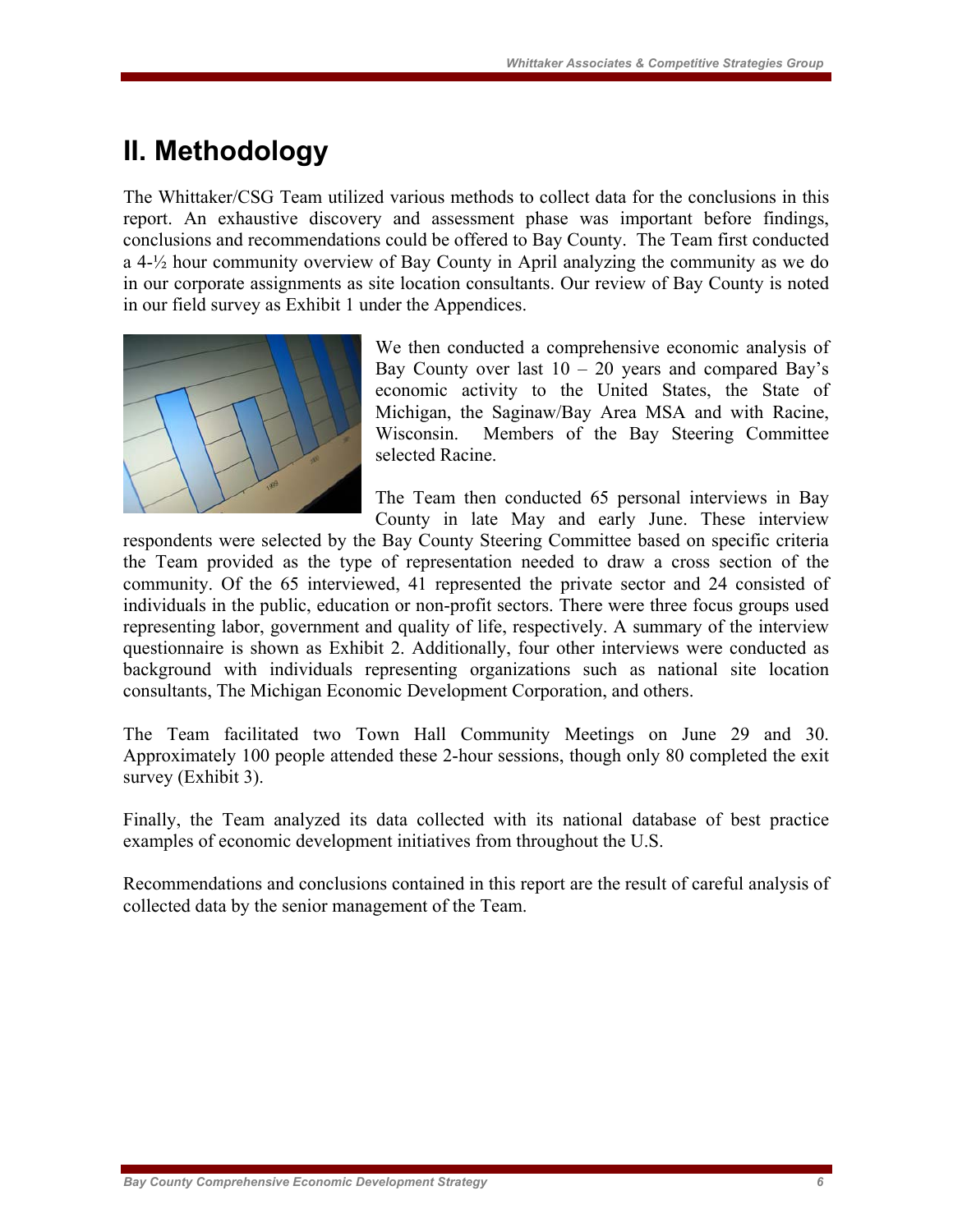# **III. Results from Survey Instruments**

## **Discovery and Assessment Phase**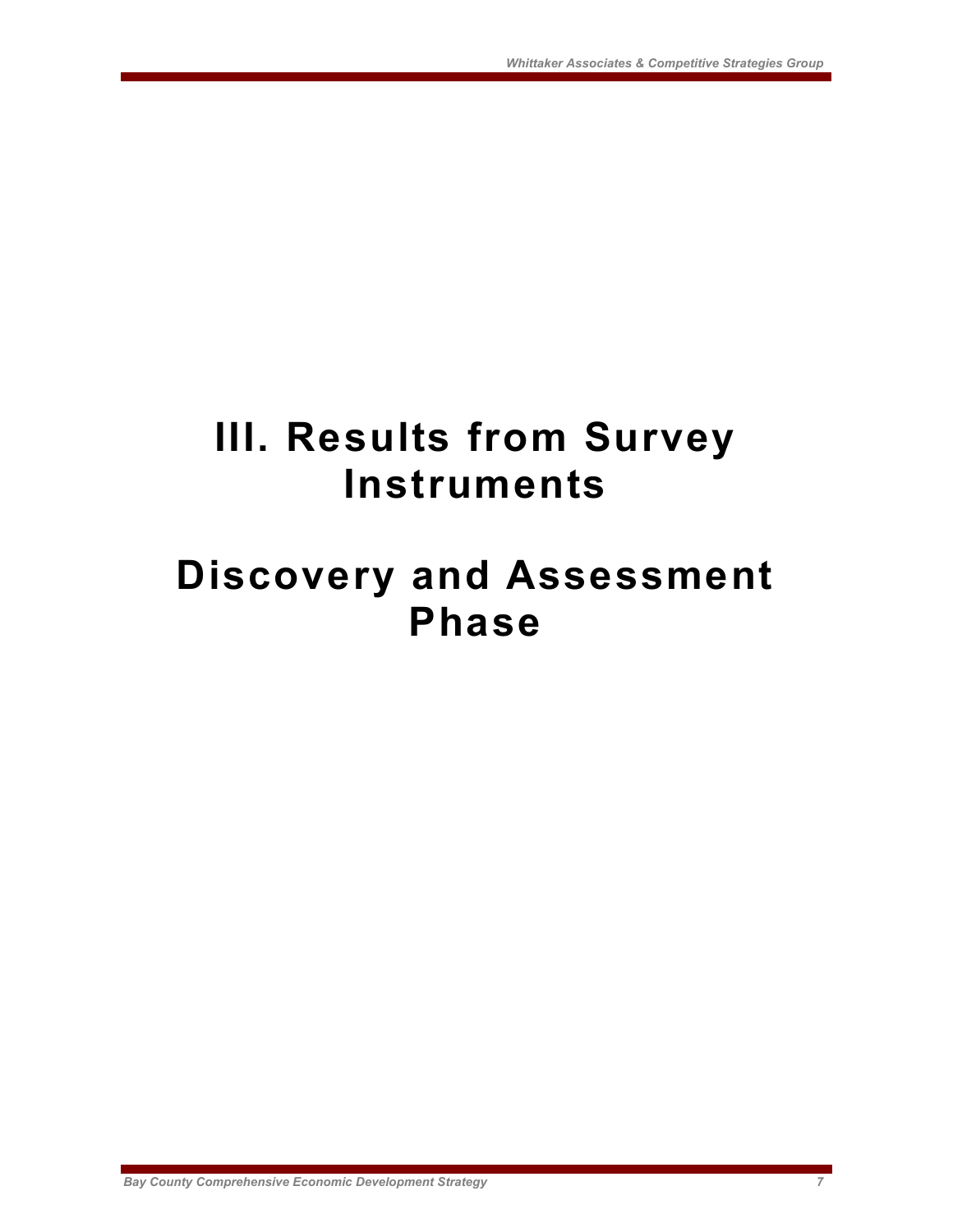## **III. Results From Survey Instruments**

## **A. Community Overview/Assets and Challenges Assessment**

The Team conducted a 4-½ hour community overview of Bay County in April. The purpose of this overview was to review Bay County just as a site location consultant, analyzing various communities on behalf of a corporate client would conduct an assessment. This methodology uses a survey instrument used by the team to note Bay County's assets and challenges as it relates to economic growth for the area.

The assessment can be found as Exhibit 1. This assessment is based on what many corporate clients consider important to their business success. What is important to one particular industry or business sector may not be as important to another; thus, the subjective nature of this particular assessment.

The Team's assessment takes into consideration eighty-five specific community criteria. Of those, the Team did not evaluate six measurements since those items were not applicable to our scope of assignment. The criteria measured are under categories including: access to markets, labor, access to resources, local economic development programs, access to space, access to capital, government impact on business, and quality of life. Rankings of these factors were categorized as a strength, normal or weakness. The majority of the category rankings were in the normal range. Bay County's local economic development programs ranked as a weakness, as did access to space. Several factors under the category of government impact on business also received unfavorable rankings.

Our analysis of the assets and challenges of Bay County as it relates to economic development is summarized under our Findings and Conclusions.

## **B. Economic Assessment of Bay County**

This economic assessment report of Bay County, Michigan provides an objective evaluation of the area's current economic trends and dynamics. The report relies heavily on accepted measures of economic well being, such as employment growth and relative wages. Critical to a comprehensive assessment are comparisons to benchmarks. Throughout this report economic activity in Bay County is measured against time, the nation, the state of Michigan, Saginaw County, Michigan and Racine County, Wisconsin. Racine and Saginaw were selected by the client. Because of data limitations at the county-level, at times the Saginaw-Bay City-Midland Metropolitan Statistical Area (MSA) is used as a proxy for Bay County<sup>1</sup>.

 $\overline{a}$ 

<sup>&</sup>lt;sup>1</sup> In June 2003, the Office of Management and Budget announced new metropolitan statistical area designations for the nation. Under the new designations, Bay County is a one-county, stand-alone MSA, no longer part of the previous three-county Saginaw-Bay City-Midland MSA, of which it accounted for roughly 30 percent of the total MSA population. At this writing, insufficient data has been released to allow an assessment based on the new designations.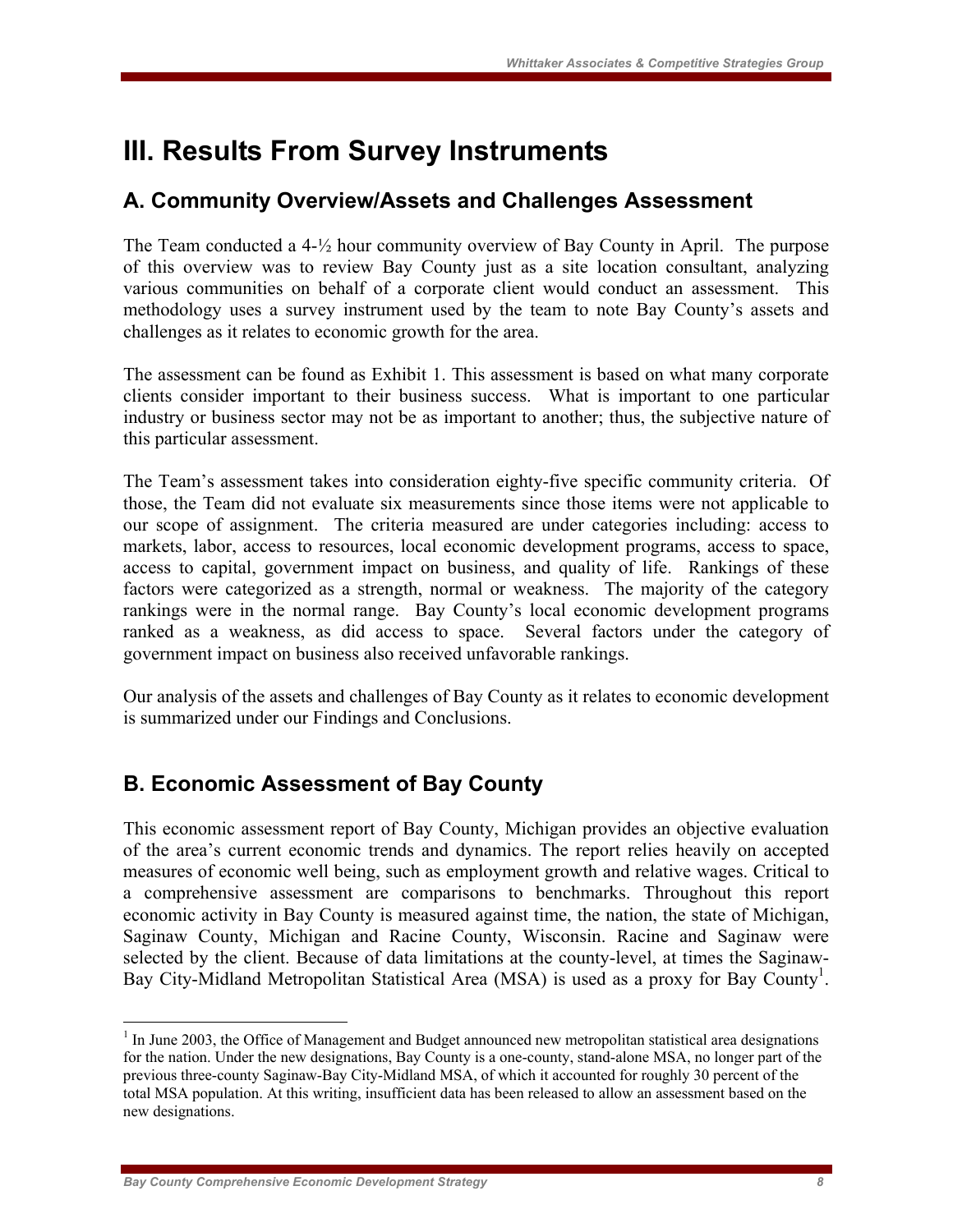#### **POPULATION TRENDS**

In 2002, the population of Bay County, Michigan is estimated to be 109,672. The county has experienced annual declines in population since 1980, except for a two-year period between 1990 and 1992 (see Chart 1). Over the last ten years the average annual rate of decline has been –0.2 percent, or about 250 less persons per year. The rate of population decline in Bay County has roughly mirrored that of Saginaw County, whose decline has averaged –0.1 percent over the last ten years. Population growth for the state of Michigan has remained positive. Statewide, the average annual rate of population growth has been 0.6 percent per year. Nationally, the average annual rate of population growth is 1.1 percent.



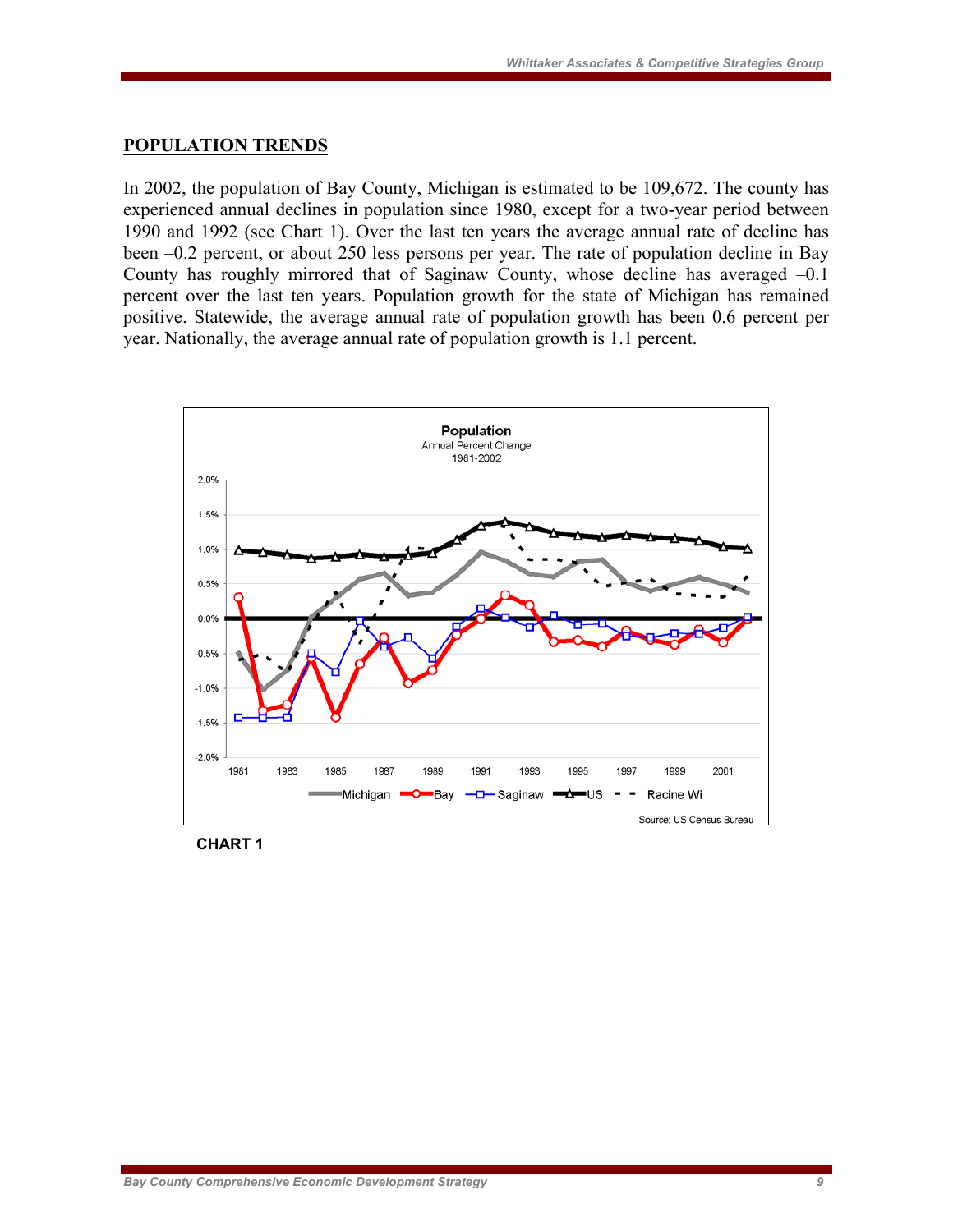Relative to other selected geographies; a rapidly aging population marks Bay County. Over the last 30 years, the median age in Bay County has gone from 29, a figure four years below the national mean, to 38.4, a figure three years over the national mean (see Chart 2). A major consideration in determining the cause of this shift is that even though natural population growth (births over deaths) is positive in Bay County, net out-migration outpaces natural growth by a factor of about two-to-one<sup>2</sup>.



**CHART 2** 

 $\overline{a}$ 

 $2^2$  The U.S. Census Bureau estimates that from 2000 to 2003, Bay County experienced a net natural population increase of 638 persons and a net out-migration of 1,261 persons.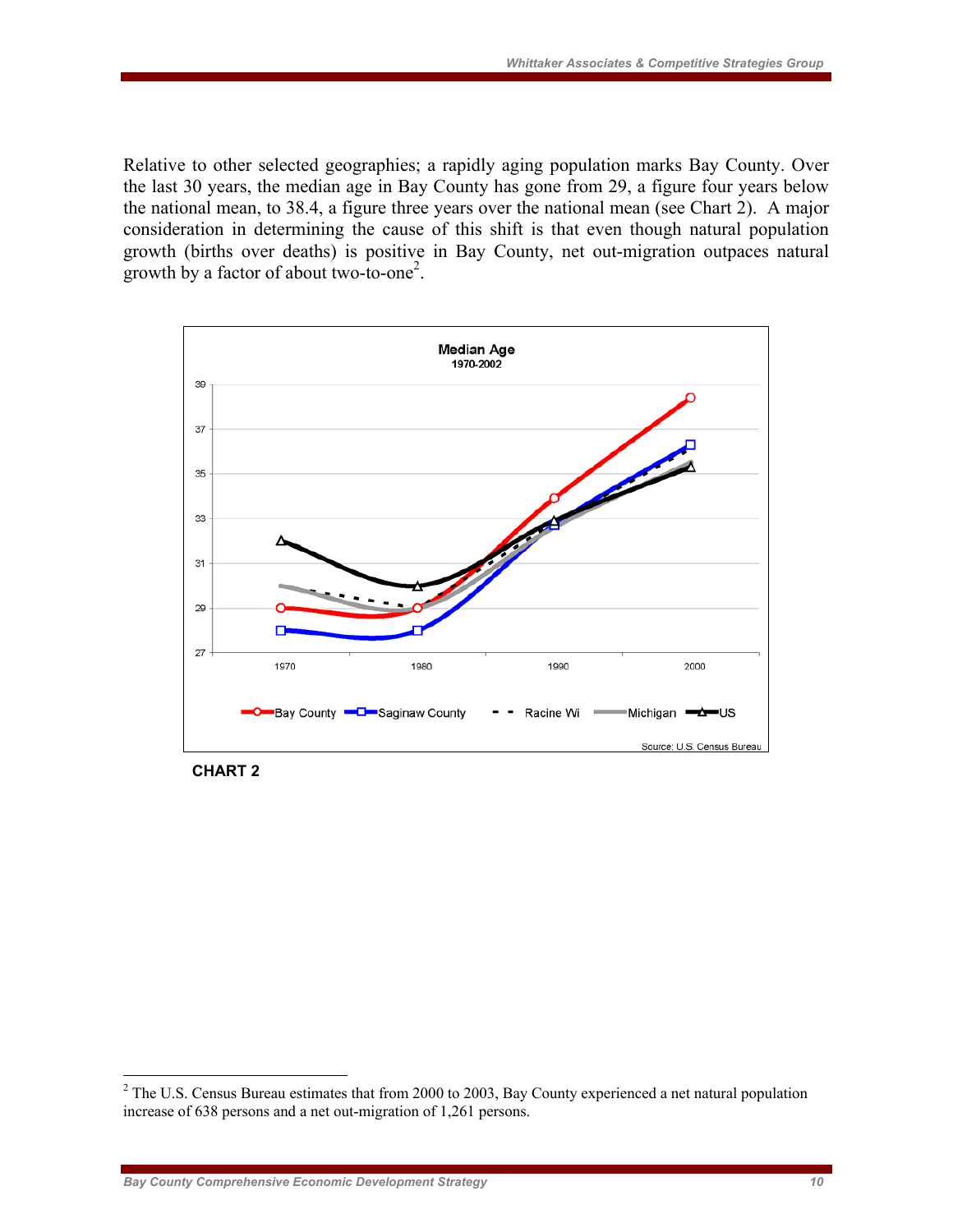#### **WAGES AND INCOME**

Overall, wages in Bay County are below wages in the nation, state, and the selected comparable geographies (see Chart 3). Average wage per job is a standard measure of relative local wages calculated annually by the U.S. Bureau of Economic Analysis. The average wage per job is computed per job, not per person, with both full- and part-time jobs included. Average wage per job figures cover only jobs in that particular geography, and do not measure wages for workers who commute-out for employment. In 2002 the average wage per job was \$31,051 in Bay County. The figure is 14 percent below the national average, 17 percent below the statewide average, 10 percent below Saginaw County, and 8 percent below Racine County, Wisconsin. Except for Saginaw County, the spread between the average wage per job in Bay County and the nation, state, and Racine County, has been steadily widening since the data has been published (the U.S. Bureau of Economic Analysis publishes average wage data for the last 33 years, 1969-2002). As a benchmark, the last year in which the average wage per job in Bay County equaled the national figure was 1984.



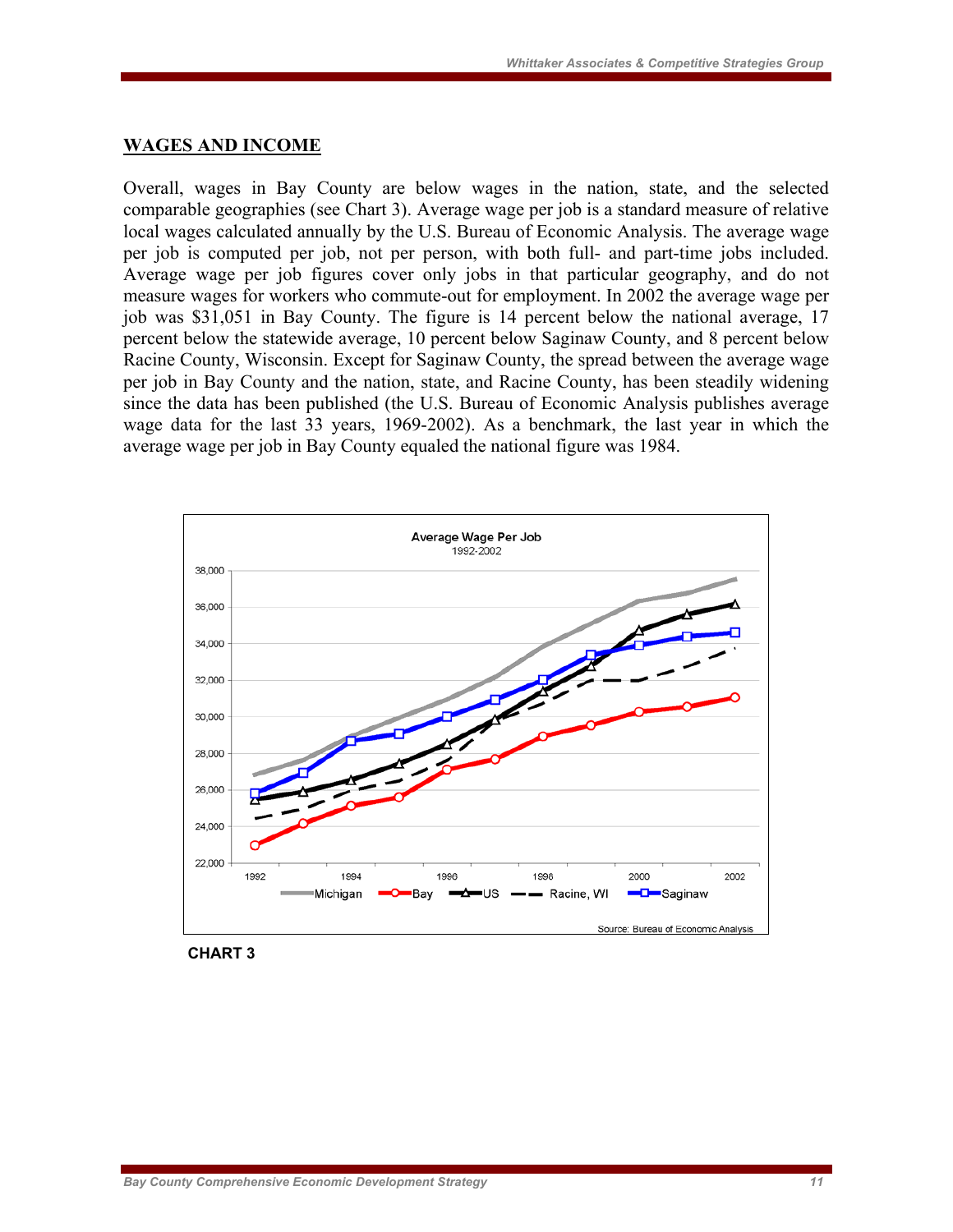A measure broader than average wages per job is per capita income<sup>3</sup>. In 2002, the most current figure available, per capita income in Bay County equaled \$26,067. In a pattern similar to the average wage per job, Bay County is below the nation and state (see Chart 4). Per capita income in Bay County is 16 percent below the nation, 13 percent below the state, and 14 percent below Racine County. Per capita income in Bay County is 3 percent above Saginaw County, and has historically been narrowly higher.

A close examination reveals that the notable slow down in per capita income growth in 2001 and 2002 is caused by a stagnation of earnings growth. Saginaw County exhibits the same trend, and as this measure does account for commuting (unlike the average wage per job), this slowdown would indicate the direct impact of the 2001 recession and the close economic interaction with Saginaw County.





 $\overline{a}$ 

<sup>&</sup>lt;sup>3</sup> Per capita income is calculated as the total personal income of the residents of an area (including those commuting-out for employment) divided by the population of the area. In addition to wages (earnings), personal income also includes employer contributions to private health and pension funds, government employee retirement plans, lump-sum payments not received as part of earnings, transfer payments, certain in-kind transfer payments such as Medicaid, Medicare, and food stamps and all interest received by individuals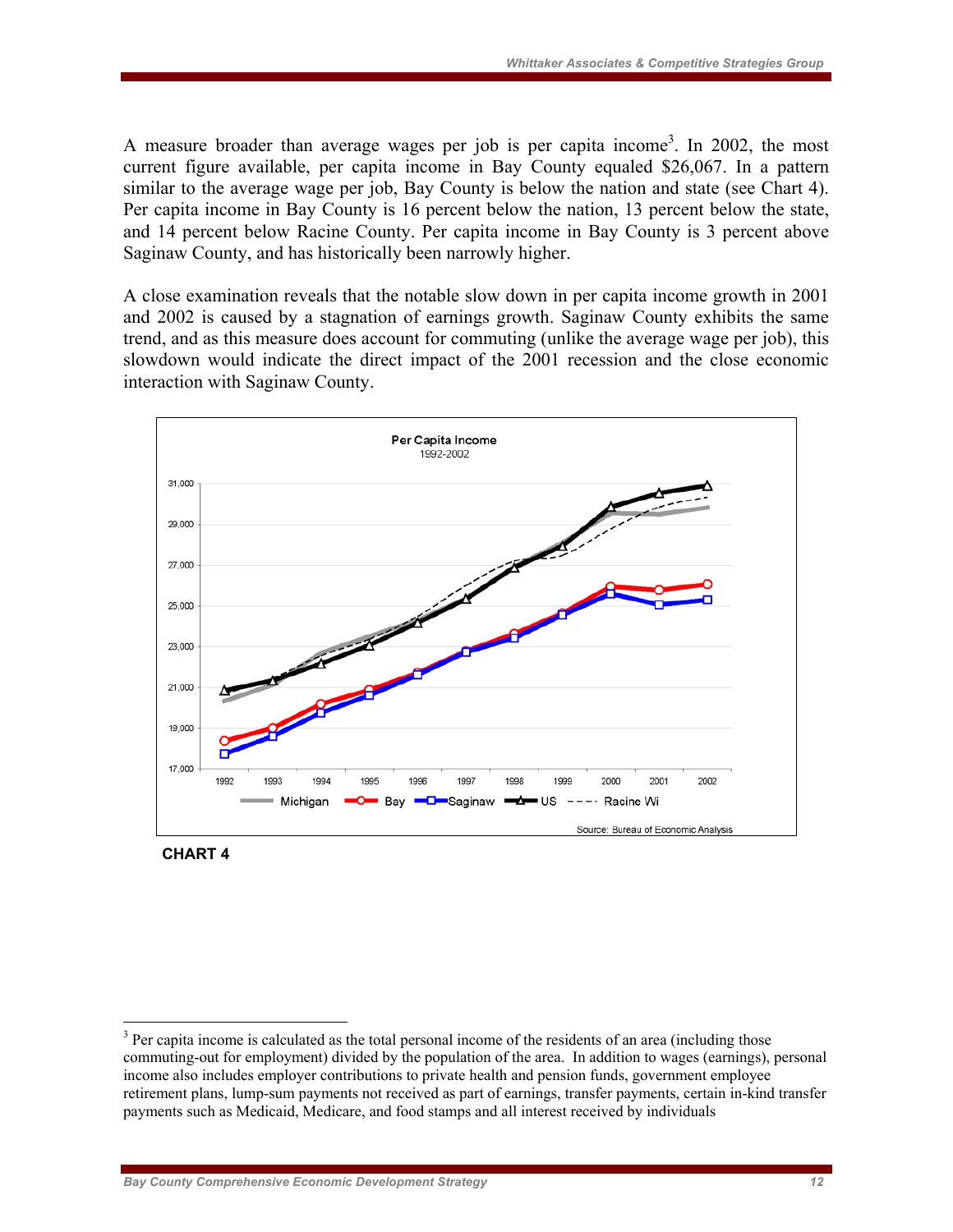## **CROSS-COUNTY EMPLOYMENT COMMUTING**

An objective economic assessment of Bay County must address the role of cross-county employment commuting. All counties experience some amount of nonresident cross-county workforce activity, whether in-commuting or out-commuting. Cross-county workforce commuting is important because it establishes a direct link between the well-being of both counties. Economic change in one county directly flows over into the other county. Bay County has significant employment interactions with two counties; Saginaw County and Midland County (see table below). In the year 2000, 14,305 Bay County residences were commuting into Saginaw County and Midland County, presenting nine percent of their employment totals. Likewise, workforce in-commuting from Saginaw County and Midland County into Bay County totaled 6,029 in 2000, or about twelve percent of its total employment. Of significance, the degree of interaction between Bay County and the two neighboring counties has held or increased in each period from 1970 to 2000.

| <b>Out-Commuting</b>     | 1970  | 1980  | 1990  | 2000   |
|--------------------------|-------|-------|-------|--------|
| To Saginaw County        | 4.937 | 8,261 | 9.177 | 10,134 |
| % Saginaw's Employment   | 6%    | 8%    | 9%    | 9%     |
| <b>To Midland County</b> | 2,639 | 2,903 | 4,045 | 4,171  |
| % Midland's Employment   | 9%    | 8%    | 10%   | 9%     |

#### **Bay County Cross-County Employment Commuting Saginaw County and Midland County <sup>4</sup>**

| In-Commuting        | 1970  | 1980  | 1990  | 2000  |
|---------------------|-------|-------|-------|-------|
| From Saginaw County | 1.672 | 1.417 | 2.187 | 3,568 |
| % Bay's Employment  | $4\%$ | 3%    | 5%    | 7%    |
| From Midland County | 805   | 1,117 | 1,582 | 2,461 |
| % Bay's Employment  | 2%    | 3%    | 3%    | 5%    |

 $\overline{a}$ 

<sup>&</sup>lt;sup>4</sup> Cross-county commuting is based on information collected from the decennial census and represents the respondent's activity only at the time of the census. Bay County residents identified employment counties other than Saginaw County and Midland County, however their amounts were not nearly as significant or consistent. For county employment totals, the U.S. Bureau of Economic Analysis's annual estimates of "place of work" employment totals were utilized.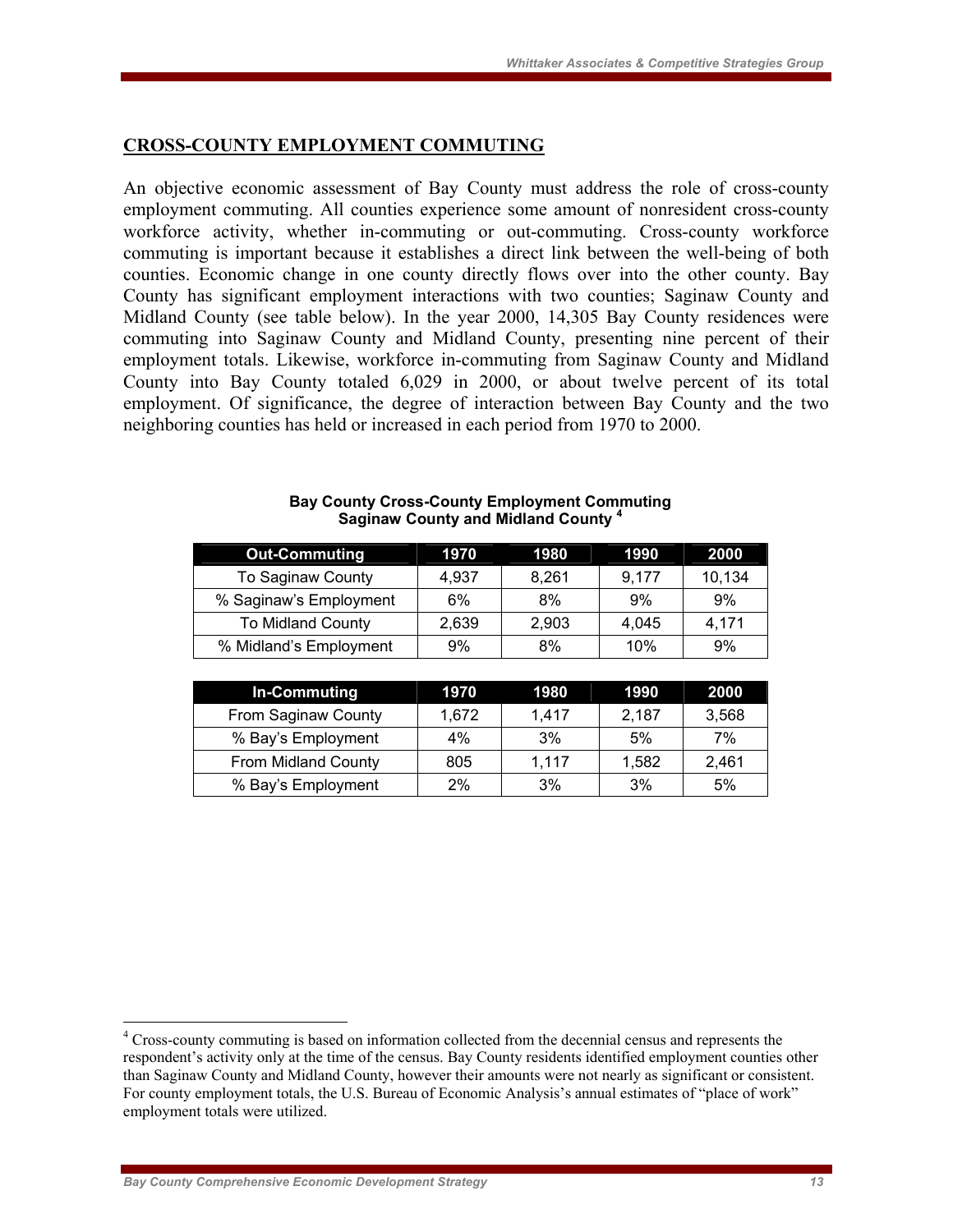#### **TOTAL EMPLOYMENT**

According to the U.S. Bureau of Labor Statistics, total employment in Bay County declined by 2,066 employees, or five percent of the total, between the period of 1997 and 2002. Bay County was particularly hard hit during the recession period beginning 2000-2001<sup>5</sup>, losing 1,259 jobs or more than one-half of the total net losses within this relatively brief time (see Chart 5). While these losses were large and surely caused considerable dislocation of labor, they were not unusual for the period. All geographies examined suffered sizeable losses during the episode.





 $\overline{a}$ 

Of additional concern was Bay County's lack of growth preceding the recession period, a time of relatively solid employment growth nationwide. Healthy year-to-year employment growth rates averaging 2.4 percent nationally, and 1.7 percent statewide occurred between 1997- 2000. By contrast, Bay County averaged a -0.1 percent employment rate over the same timeframe, with the losses between 1998-1999 surpassing the small gains made in 1997-1998 and 1999-2000.

<sup>&</sup>lt;sup>5</sup> The Business Cycle Dating Committee of the National Bureau of Economic Research dated the recession to have begun in March 2001 and end in November 2001, however a continued downturn in regional employment activity was widespread.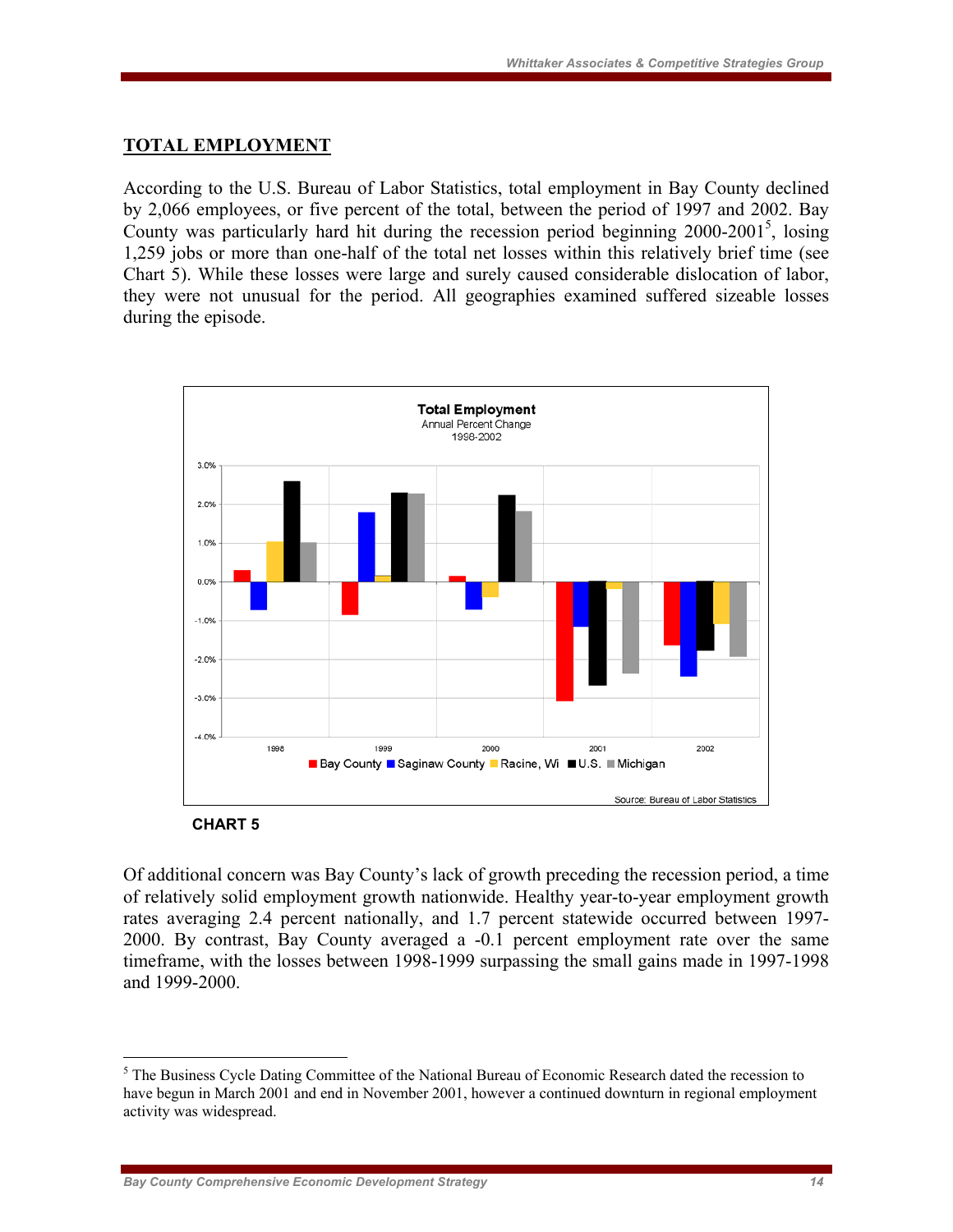More current data reveals continuing stagnant total employment activity in Bay County. Although reliable *annual* employment figures at the county-level for 2003 are unavailable, monthly data exists through the third-quarter of that year. A comparison of October 2002- September 2003 year-to-year percent change in total employment shows that the pattern of negative employment activity is sustained (see Chart 6).



 **CHART 6** 

Finally, monthly labor force figures used to generate unemployment rates provide the most current view of total employment activity, with data published through February 2004 at time of this writing. Although the information is based on a very limited sample and subject to future revisions, employment change is still negative in Bay County for the most recent months, averaging –1.2 percent over the last 6 months.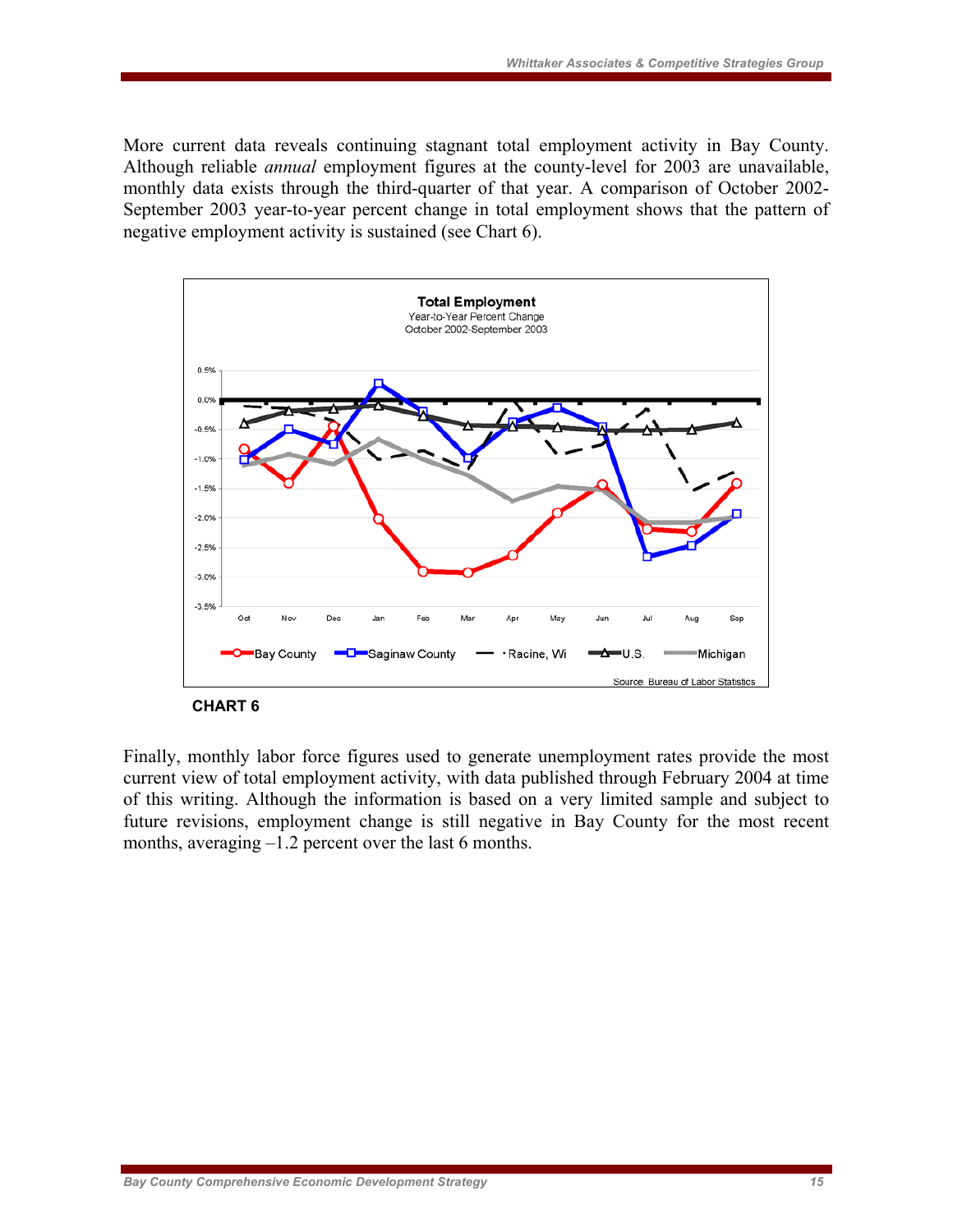## **INDUSTRY EMPLOYMENT COMPOSITION**

Private industry employment composition (percent of total employment in 2002) is presented to gauge economic diversity and note significant structural disparities (see table below). Overall, among major industry sectors, Bay County employment composition is by and large similar to the other geographies. One sector, retail, shows a notable disparity, with employment totals four percent above the Saginaw-Bay City-Midland MSA, and seven percent above the nation, state, and Racine County, Wisconsin. Although manufacturing, at 16 percent of total employment, is relatively high compared to the nation, it is well within line for the region.

| Industry Composition (Percent Total Private Employment 2002) $^6$ |     |                 |             |                                                              |            |  |  |  |  |
|-------------------------------------------------------------------|-----|-----------------|-------------|--------------------------------------------------------------|------------|--|--|--|--|
|                                                                   | Bay | <b>Michigan</b> | <b>U.S.</b> | Saginaw-<br><b>Bay City-</b><br><b>Midland</b><br><b>MSA</b> | Racine, WI |  |  |  |  |
| Construction                                                      | 5%  | 5%              | 6%          | 6%                                                           | 6%         |  |  |  |  |
| Manufacturing                                                     | 16% | 20%             | 14%         | 17%                                                          | 30%        |  |  |  |  |
| Wholesale Trade                                                   | 4%  | 5%              | 5%          | 3%                                                           | 5%         |  |  |  |  |
| Retail                                                            | 21% | 14%             | 14%         | 17%                                                          | 14%        |  |  |  |  |
| <b>Transportation &amp; Utilities</b>                             | 3%  | 3%              | 4%          | 5%                                                           | 3%         |  |  |  |  |
| Information                                                       | 2%  | 2%              | 3%          | 2%                                                           | 1%         |  |  |  |  |
| <b>Financial Activities</b>                                       | 5%  | 6%              | 7%          | 5%                                                           | 4%         |  |  |  |  |
| Professional and Business Services                                | 10% | 16%             | 15%         | 6%                                                           | 9%         |  |  |  |  |
| <b>Health and Private Educational</b><br>Services                 | 16% | 14%             | 14%         | 17%                                                          | 15%        |  |  |  |  |
| Leisure and Hospitality                                           | 13% | 11%             | 11%         | 11%                                                          | 9%         |  |  |  |  |
|                                                                   |     |                 |             |                                                              |            |  |  |  |  |

Source: Bureau of Labor Statistics

 $\overline{a}$ 

<sup>&</sup>lt;sup>6</sup> Because of unclassified firms, undisclosed sectors such as agriculture, and rounding, percentages total 100 percent.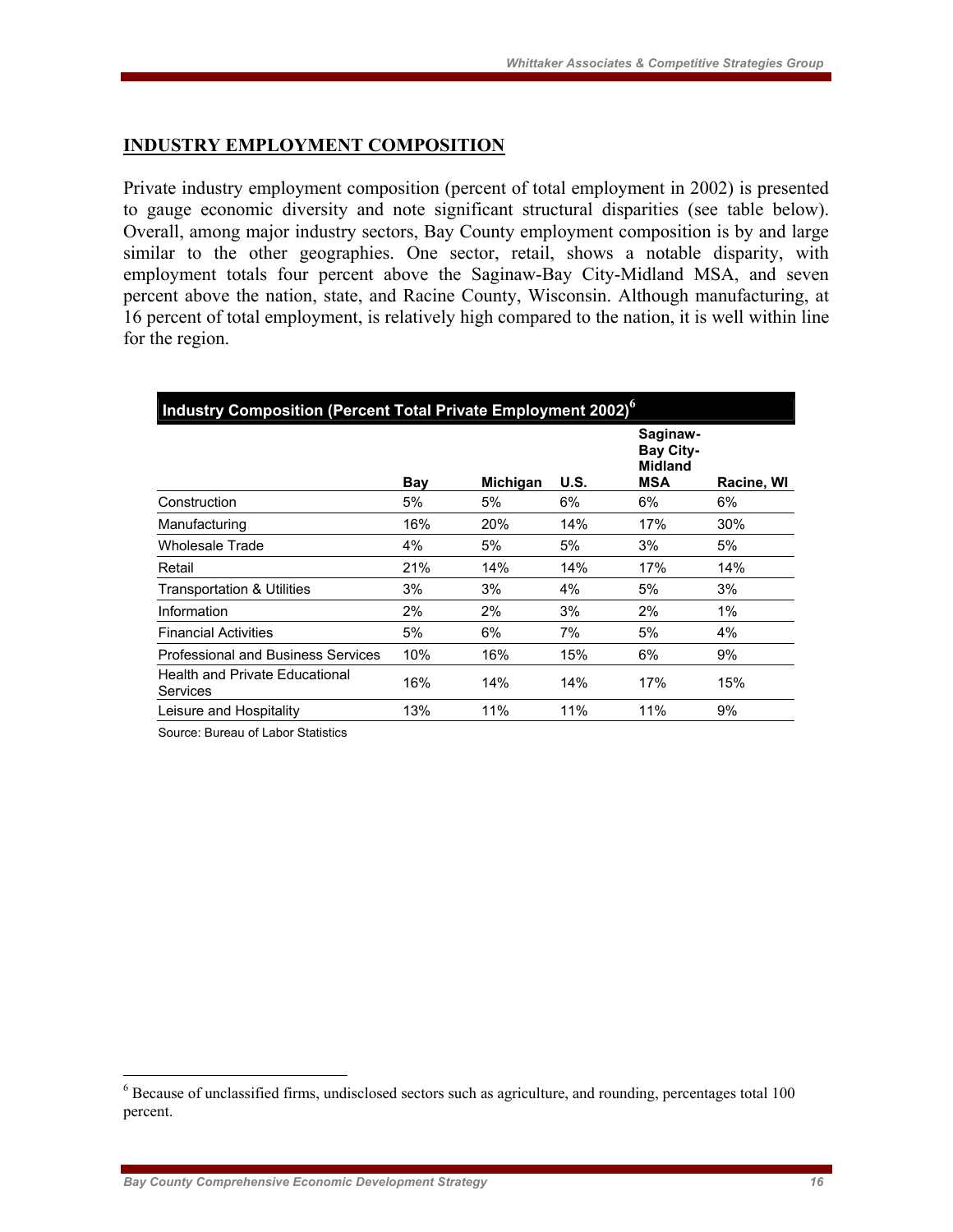### **INDUSTRY EMPLOYMENT TRENDS**

Industry employment trends are accurately gauged by examining net job gains and losses in the Saginaw-Bay City-Midland MSA (see Chart 7). The striking feature over the 1998-2003 period is the abrupt and heavy losses in manufacturing employment, beginning at the 2001 recession. A significant loss of well-paying manufacturing jobs typically causes a notable ripple effect throughout a regional economy. This ripple effect can be observed in the loss of jobs in the retail and construction sectors, coinciding directly with the manufacturing losses. The loss in manufacturing jobs, plus the corresponding losses in retail and construction mirror the losses observed in the total employment figures.



**CHART 7**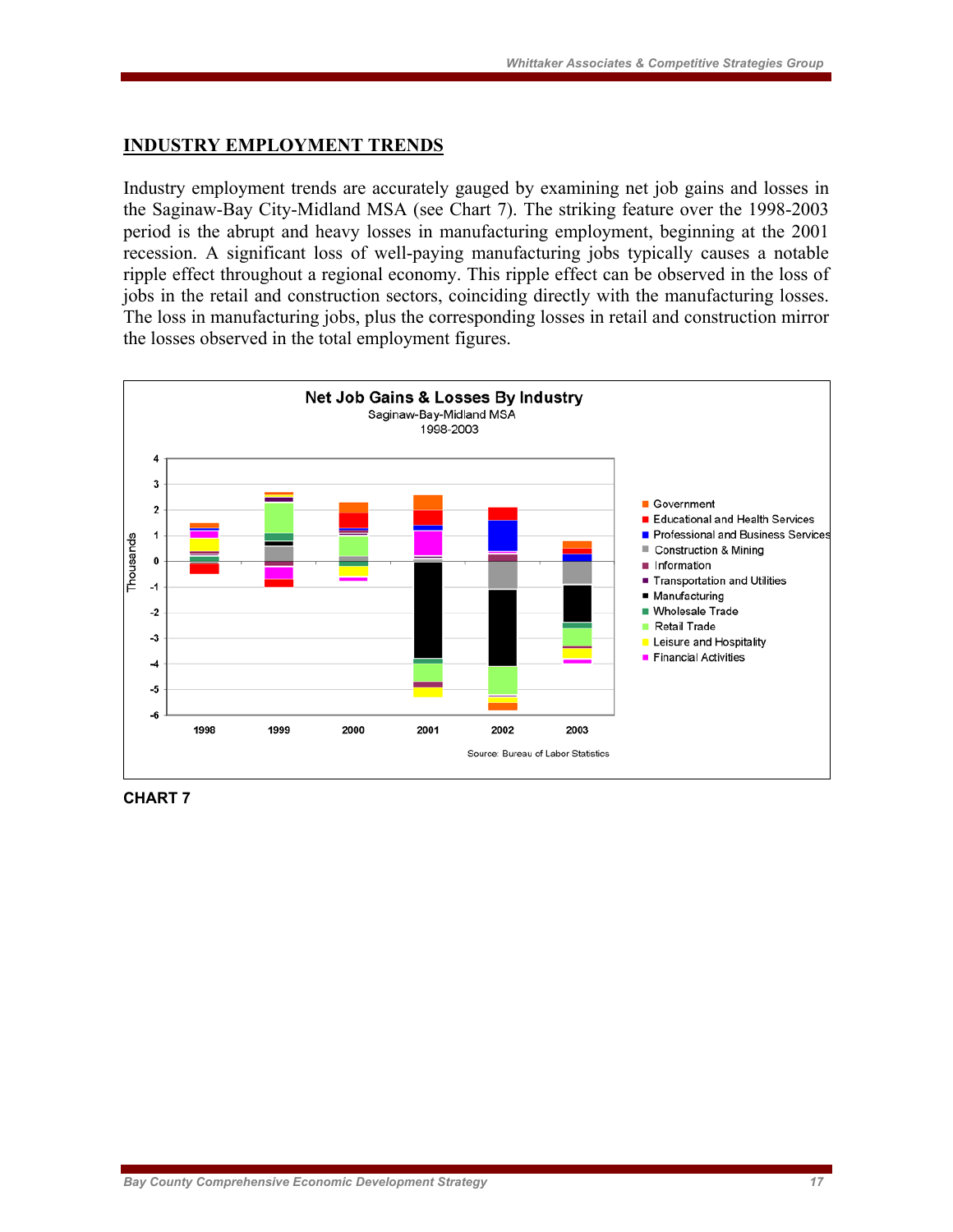#### **INDUSTRY SECTOR DETAIL**

Below are eleven industry snapshots portraying general employment trends among major industry sectors over the period of 1998-2003. The snapshots are meant to provide relative comparisons with the Bay County region, the nation, state, and Racine County, Wisconsin<sup>7</sup>. Because of the close economic ties with the Saginaw-Bay City-Midland MSA, and the higher level of industry information available at the MSA level, it is suggested to view trends in that geography as the best proxy for Bay County. Specific Bay County detail is provided to offer detailed industry analysis over a slightly smaller timeframe, 2000-2002.



 $\overline{a}$ <sup>7</sup> Reporting detailed historical, yet current, industry activity at the county level can be challenging for several reasons. Because of the switch to a new North American Industrial Classification System (NAICS) industry coding hierarchy, county level reporting is only available beginning in 2000. Also because of privacy concerns, some data is unpublished at the county level. Industry information at the metropolitan statistical area level however is more complete, with some historical databases revised to NAICS groupings back to 1990. To enable an in-depth analysis of detailed industry activity for Bay County, over time and in comparison to other areas, two databases are utilized. For five-year industry trends (1998-2003), the U.S. Bureau of Labor Statistic's *Current Employment Statistics* survey was analyzed, the Saginaw-Bay-Midland MSA being a close proxy for Bay County activity. For specific county level information, the Michigan Department of Career Development - Employment Service Agency's *Covered Employment and Wages Census* from 2000 to 2002 for Bay County was analyzed. Together these sources provide an accurate and reliable overview of recent industrial activity for the Bay County area.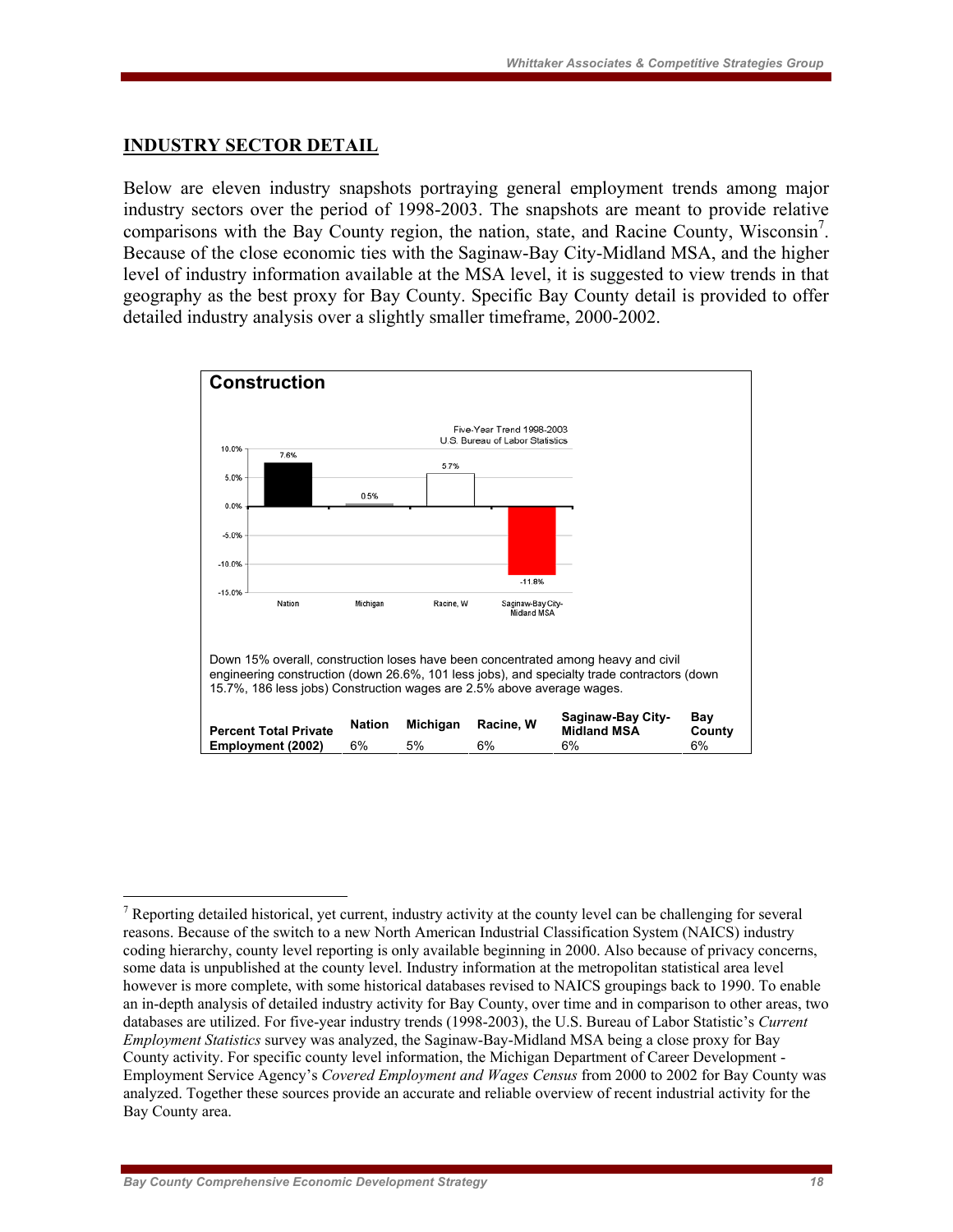

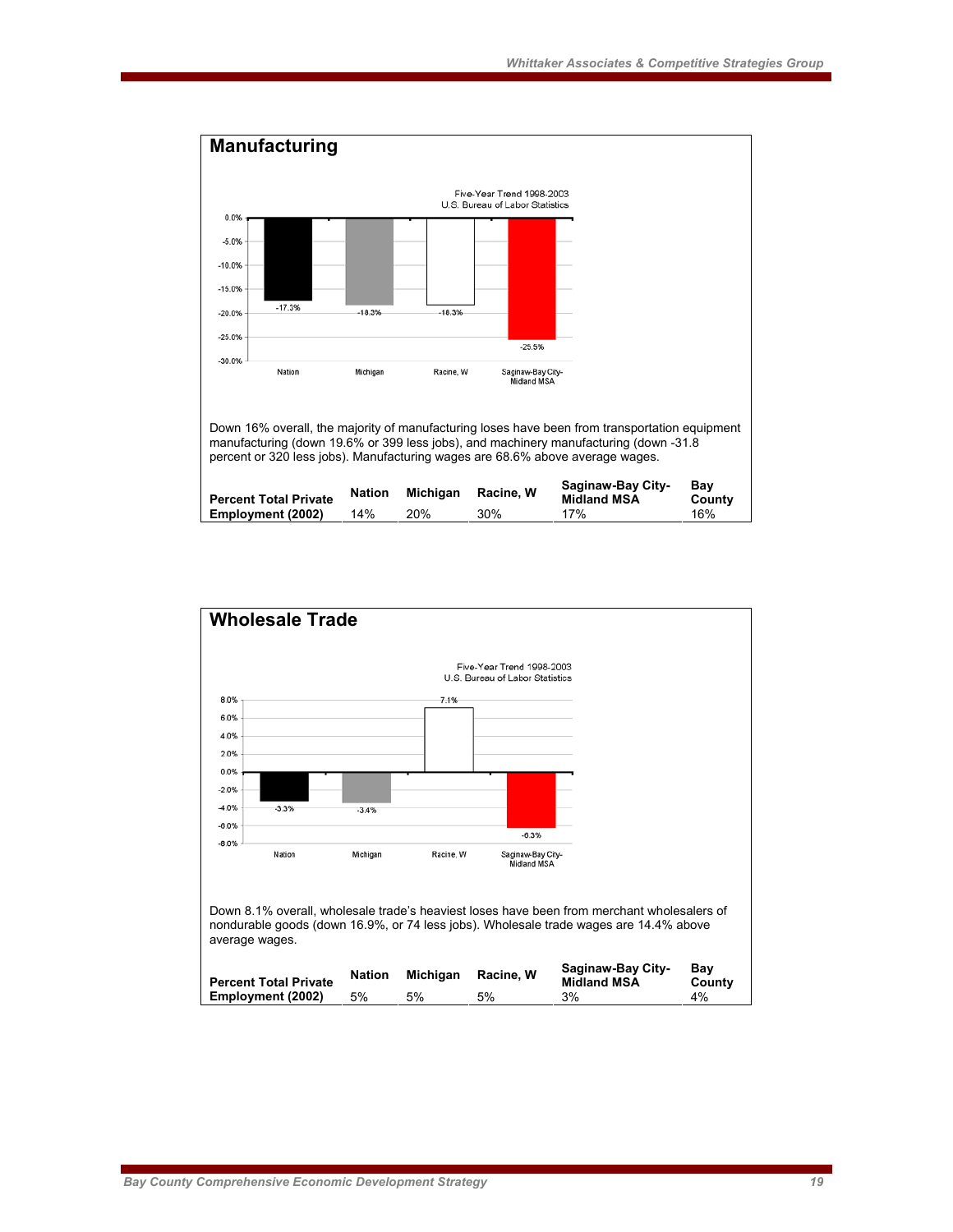

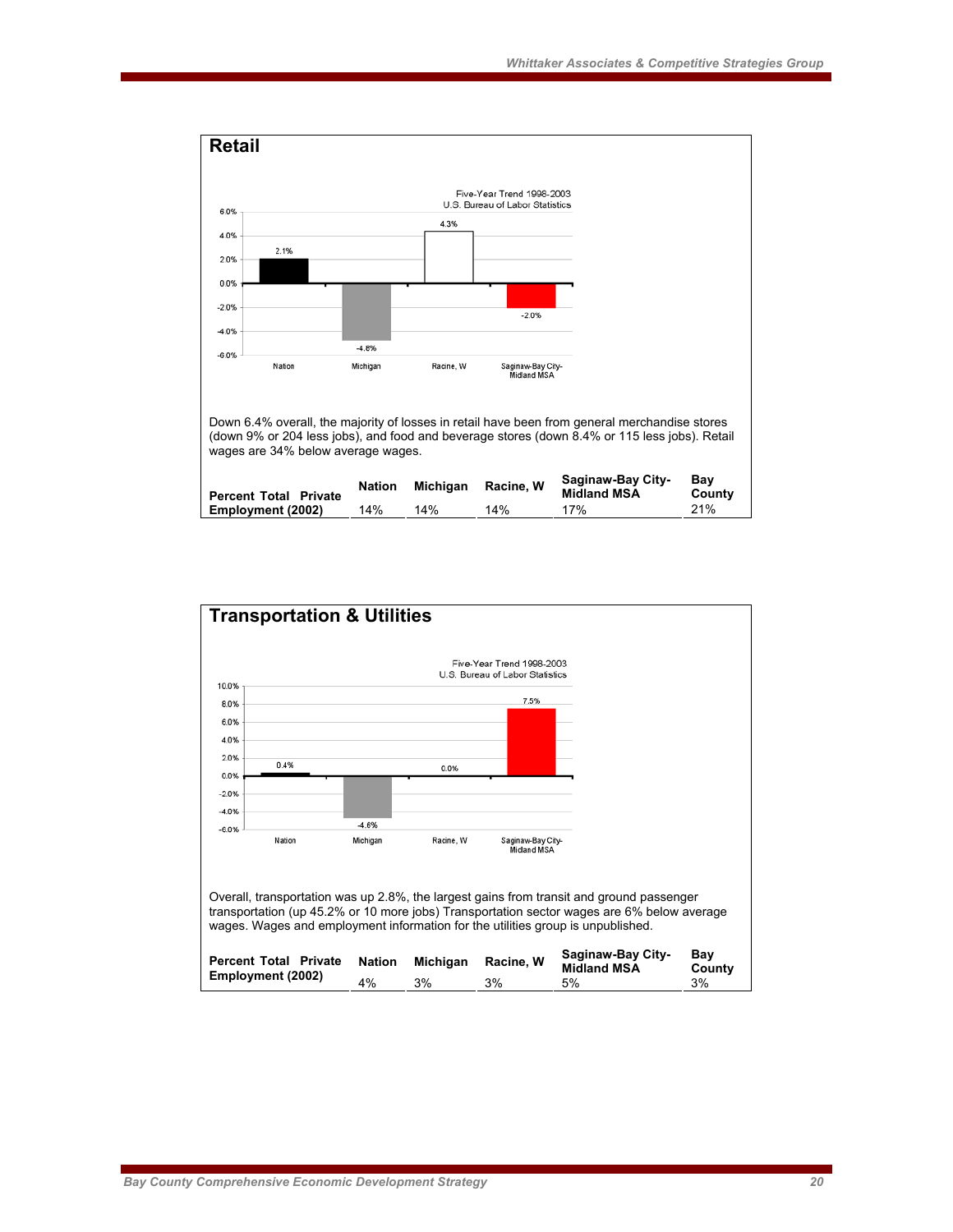

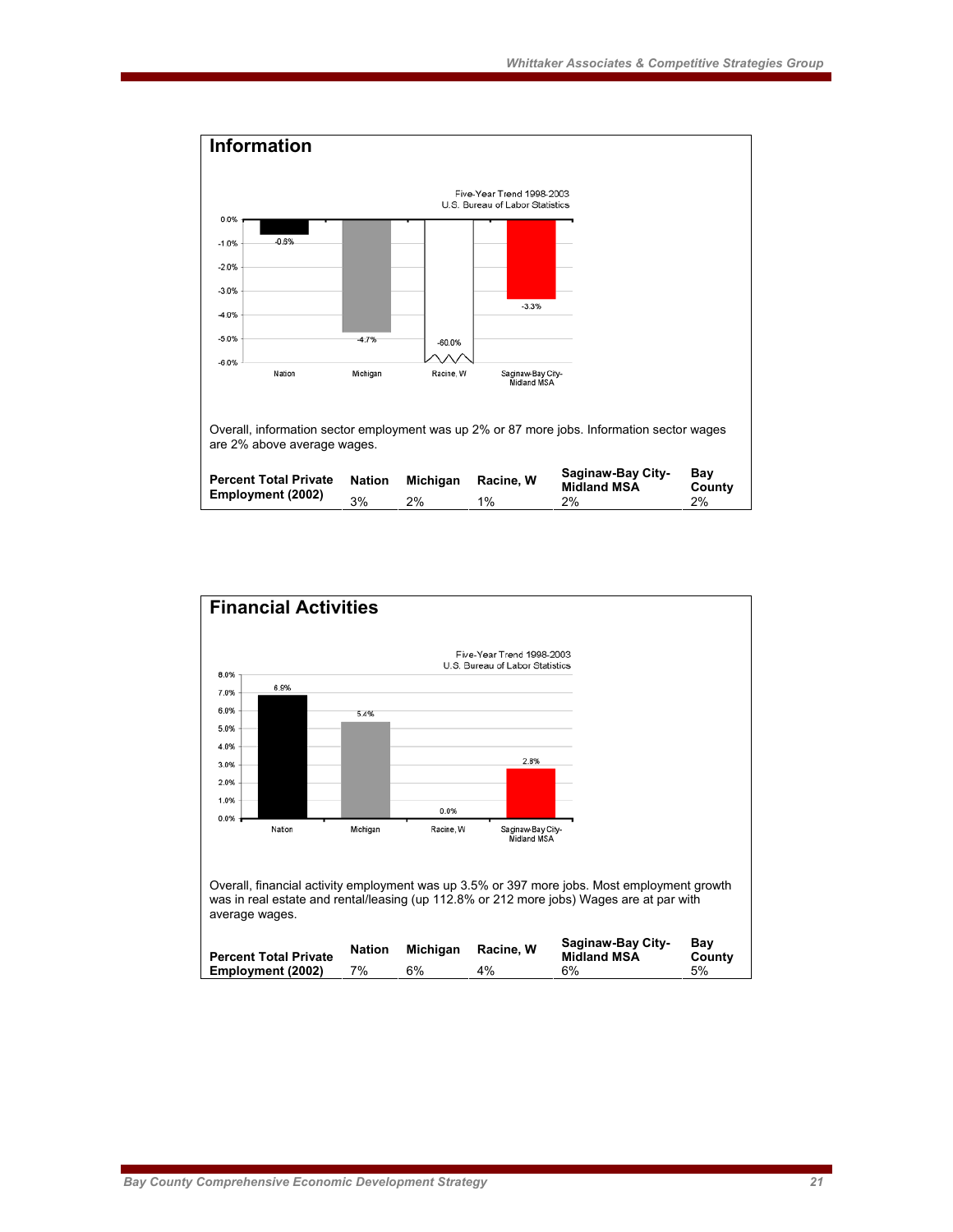

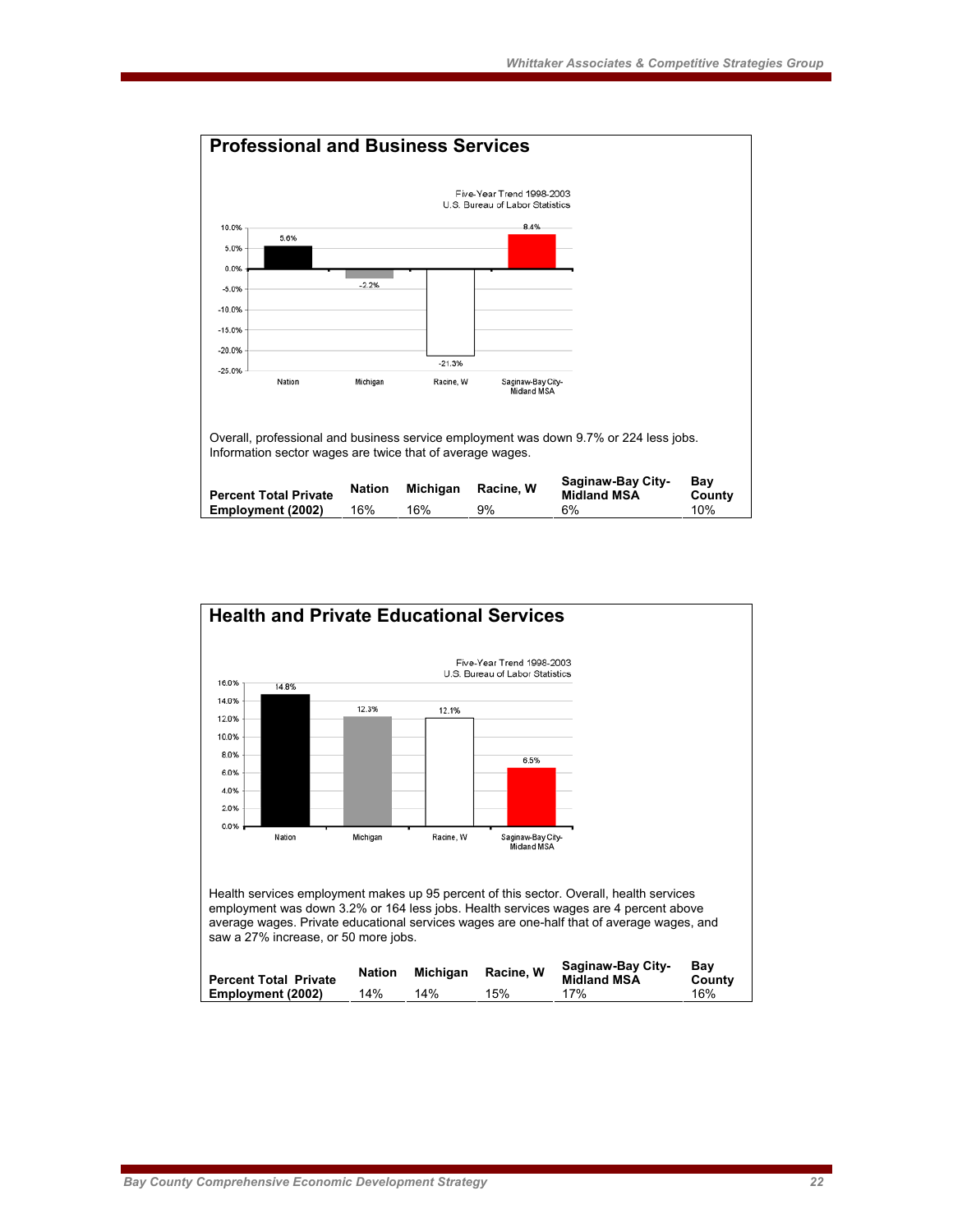

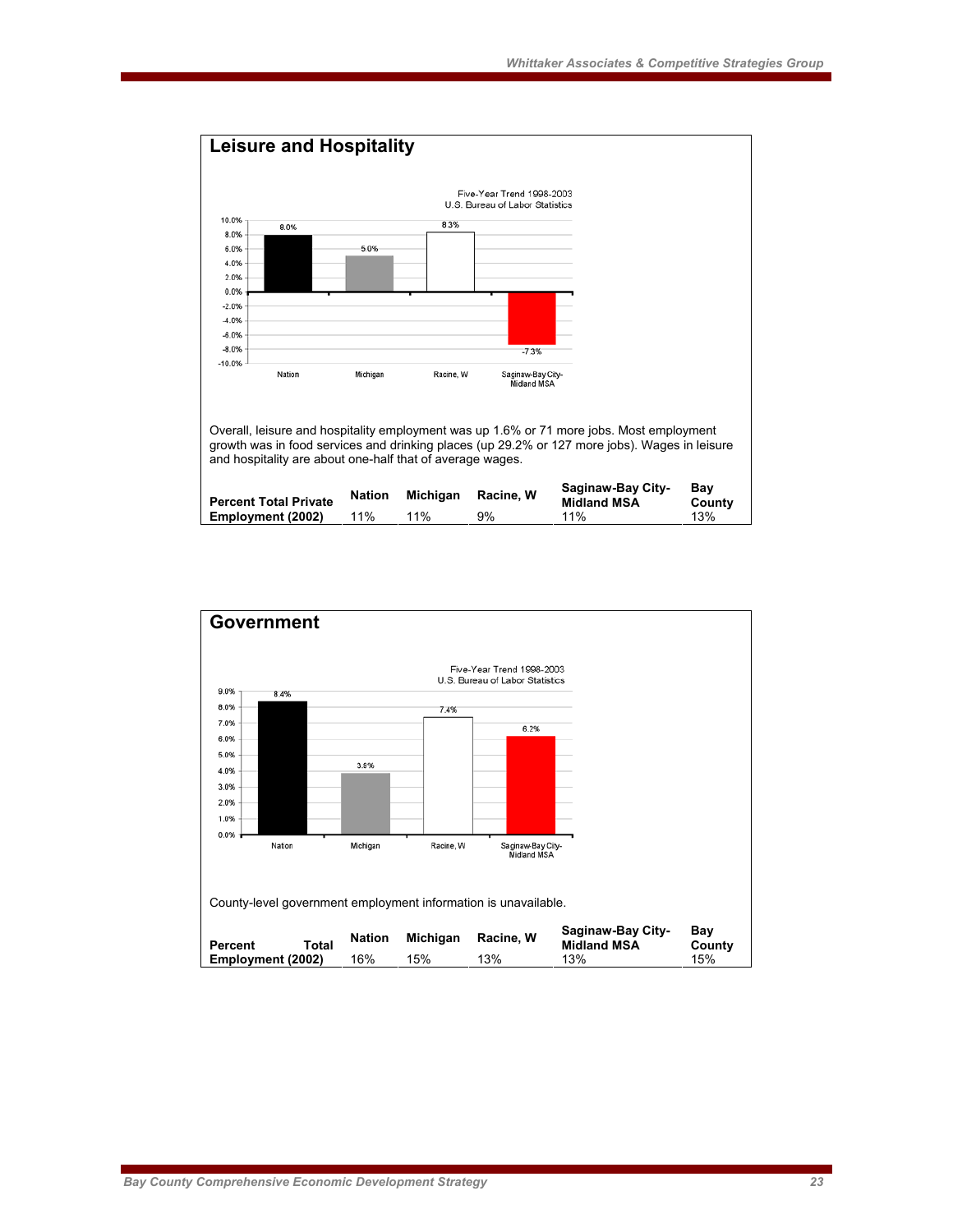|                                 | 18 to 24 years |     | 25 to 34 years |     | 35 to 44 years |     | 45 to 64 years |     | 65 years and over |     |     |     |     |     |     |
|---------------------------------|----------------|-----|----------------|-----|----------------|-----|----------------|-----|-------------------|-----|-----|-----|-----|-----|-----|
|                                 | Bav            | US  | MI             | Bay | US             | MI  | Bay            | US  | MI                | Bav | US  | MI  | Bay | US  | MI  |
| Less than 9th grade             | 1%             | 4%  | 2%             | 1%  | 5%             | 2%  | 1%             | 5%  | 2%                | 3%  | 6%  | 3%  | 21% | 17% | 14% |
| 9th to 12th grade, no diploma   | 24%            | 21% | 21%            | 8%  | 11%            | 10% | 8%             | 10% | 9%                | 9%  | 11% | 10% | 23% | 18% | 21% |
| High school graduate            | 29%            | 29% | 27%            | 31% | 26%            | 27% | 38%            | 28% | 31%               | 41% | 29% | 32% | 35% | 32% | 35% |
| Some college, no degree         | 37%            | 34% | 38%            | 30% | 23%            | 26% | 26%            | 23% | 26%               | 25% | 22% | 24% | 12% | 16% | 15% |
| Associate degree                | 5%             | 4%  | 4%             | 10% | 7%             | 8%  | 12%            | 8%  | 9%                | 8%  | 6%  | 7%  | 2%  | 2%  | 2%  |
| Bachelor's degree               | 4%             | 7%  | 7%             | 17% | 20%            | 19% | 11%            | 17% | 15%               | 9%  | 15% | 13% | 4%  | 9%  | 7%  |
| Graduate or professional degree | 0%             | 1%  | 0%             | 4%  | 7%             | 7%  | 4%             | 9%  | 8%                | 6%  | 11% | 11% | 3%  | 6%  | 6%  |
| Source: U.S. Census Bureau 2000 |                |     |                |     |                |     |                |     |                   |     |     |     |     |     |     |

## **Educational Attainment**

Overall, Bay County residents have lower rates of educational attainment at the two highest levels (Bachelor's/graduate/professional). Other levels are generally comparable to the US and Michigan

## **ECONOMIC SUMMARY**

An aging and narrowly declining population underpins the economy of Bay County. Net outmigration is a significant feature of the area, resulting in the net loss of about 250 persons annually. Wages and income remain historically below the nation and state.

The impact of the recession of 2001 is the defining event in Bay County's current economy. Although mild growth was preexisting, the abrupt losses in 2001 have shifted the economy into a local slump, which persists today. Overall changes in total employment are negative. Relatively high out-commuting to Saginaw County and the heavy concentration of manufacturing job losses in both Bay and Saginaw Counties has led to stagnation in earnings, and a decline in the construction and retail sectors.

Despite overall losses, several industry sectors have done well over the most recent period. Bay County has experienced relatively strong gains in financial activities, as well as moderate gains in the information, transportation, and leisure and hospitality sectors.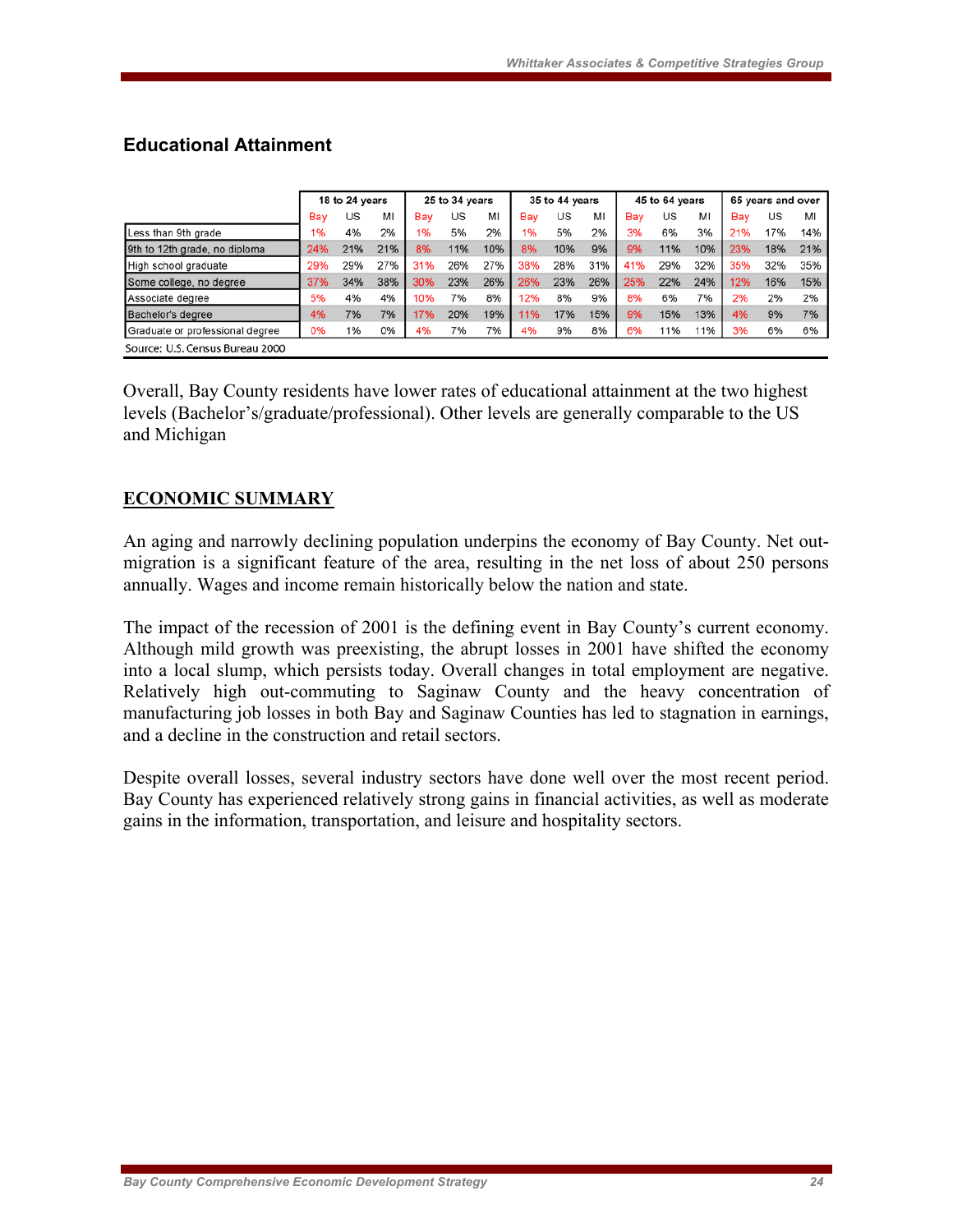## **C. Individual Interviews and Focus Groups**

The Team then conducted 65 personal interviews in Bay County in late May and early June. These interview respondents were selected by the Bay County Steering Committee based on specific criteria the Team provided as the type of representation needed for input. Of the 65 interviewed, 41 represented the private sector and 24 consisted of individuals in the public, education or non-profit sectors. There were three focus groups used representing labor, government and quality of life, respectively. Following is a summary of the top responses from the interviews and focus groups. The full survey results can be found as Exhibit 2 in the appendices.



### **1. What are the three greatest needs within the business community?**

Interviewed respondents ranked the need for consolidation of government services, a consistent and predictable government policy toward business and a good education system as the three most important needs for business. To further examine and explain the consolidation of government services responses, several respondents talked about the need for consolidated county, township, and city government responsibilities to gain economies of scale such as establishing shared police and fire department resources among with other possibilities for shared services.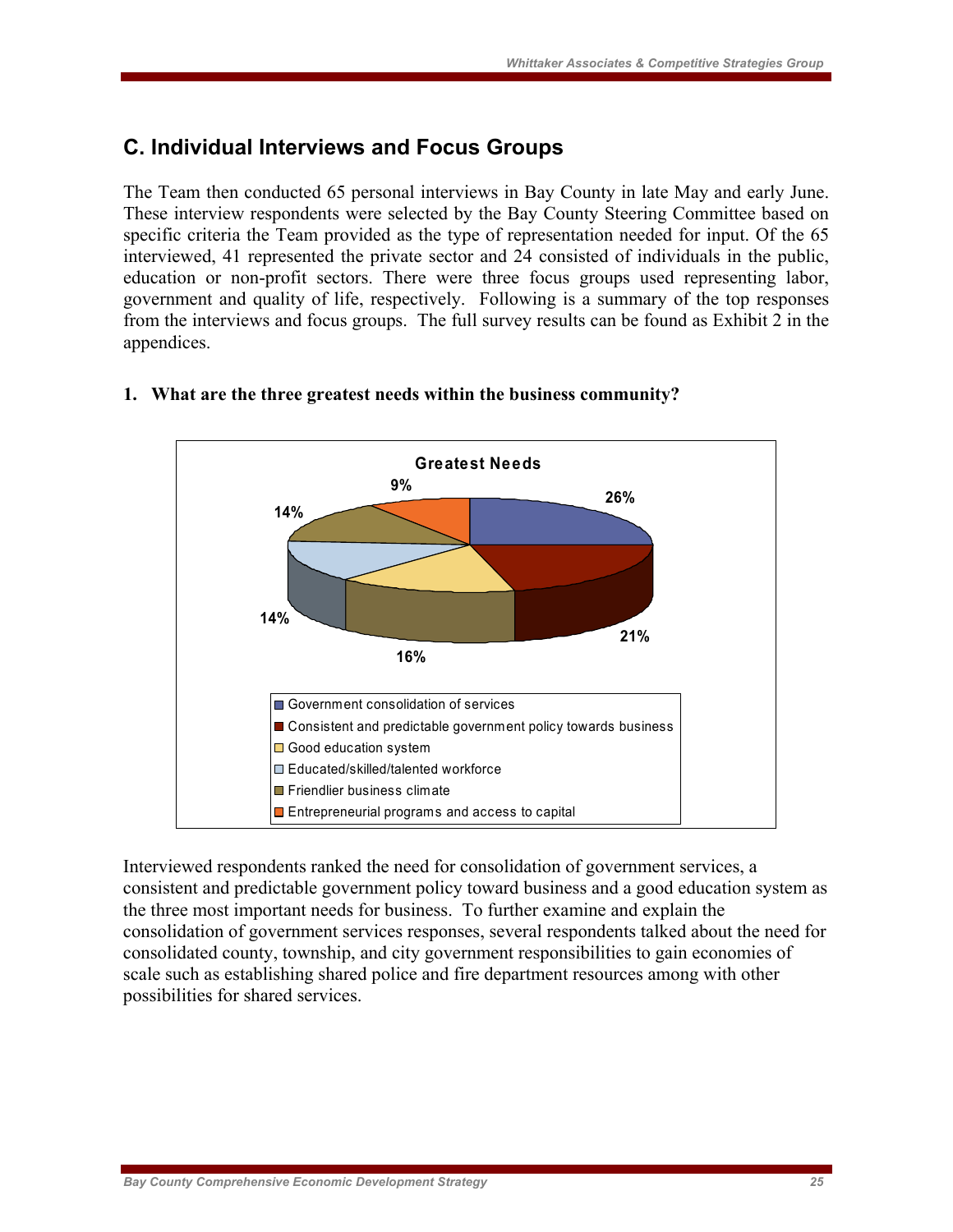## **2. On a scale of 1 to 5 with five being best, how would you rate the business climate of Bay County?**<sup>8</sup>

### **2.5**

This ranking, whether perceived or real, shows that the public sector representing the various governmental jurisdictions in Bay County must work more proactively to show an inviting presence for businesses to operate profitably in Bay.

## **3. What could Bay County or the various municipalities/townships do to enhance the business climate?**



The respondents overwhelmingly felt that the various municipalities could work in a more harmonious role rather than adversarial with businesses.

## **4. What are three benefits or assets of living in your area?**

- **Low Crime**
- **Quality of life amenities of Bay County and the region, and low cost of living**
- **Nice people/small town atmosphere**

<sup>&</sup>lt;sup>8</sup> (Business climate is defined as government policies, regulations and general attitude from the public sector, both elected and appointed officials and staff that impact business either positively or negatively.)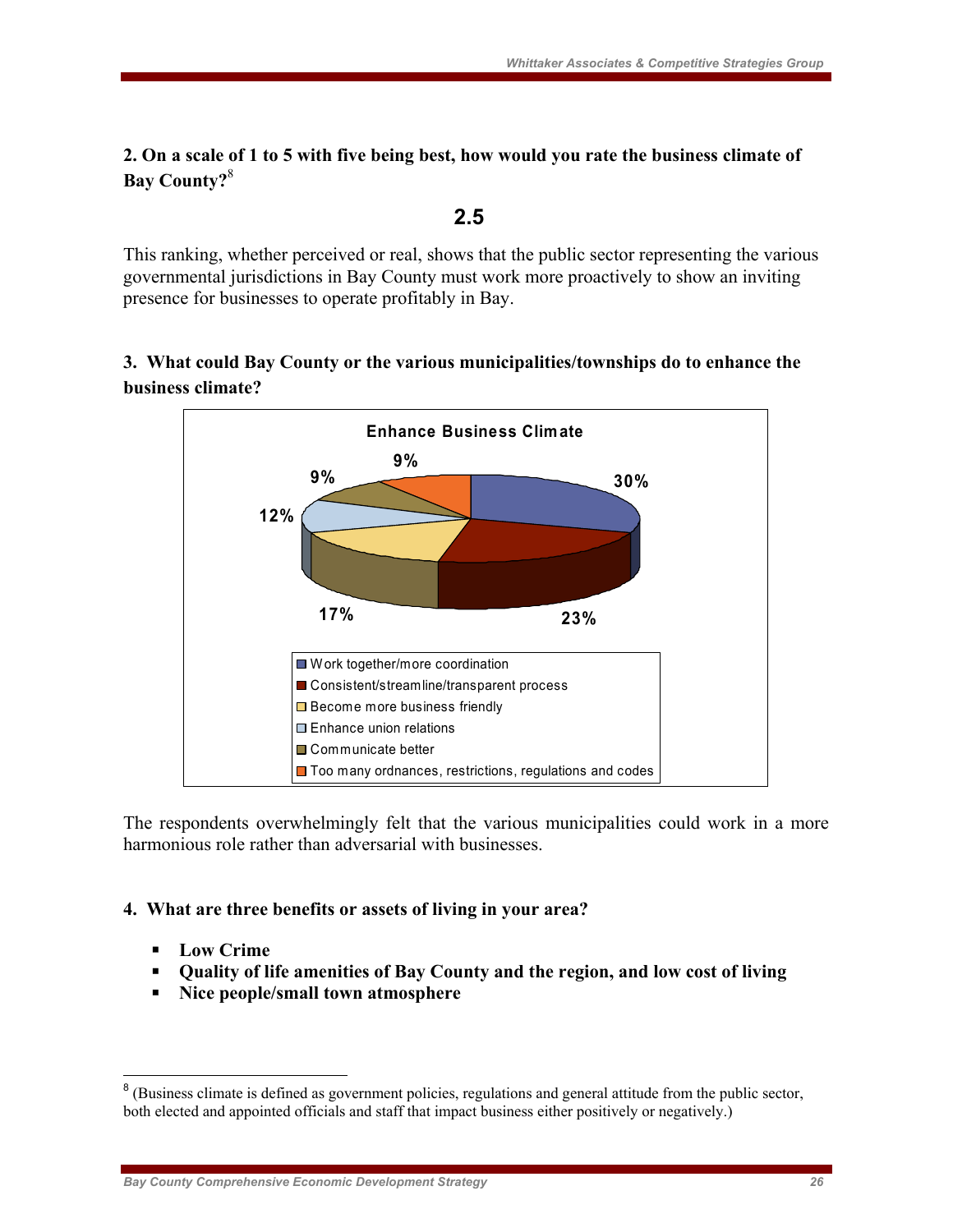

## **5. If you could, what would you change about the area?**

The interviewed respondents again focused on the need for both the public and private sectors to work together effectively and without the contentious nature many of the respondents said existed. This is a reoccurring theme.

## **6. What brought you to the area, personally?**

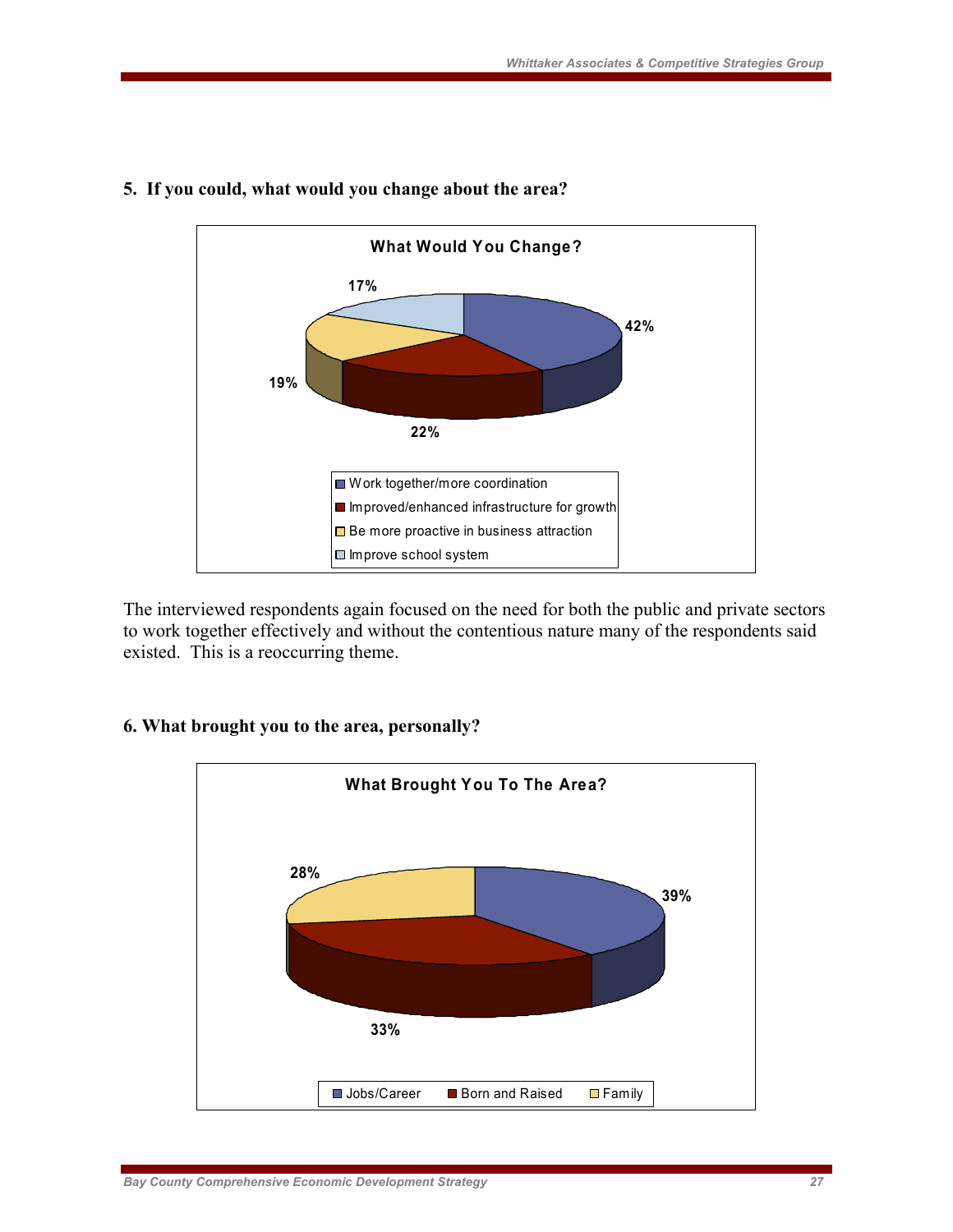

### **7**. **What would make you leave?**

Though many of the respondents vented frustration about the challenges and difficulties of doing business in Bay County, many of them said they did not want to or will not leave. This response is very positive in showing the community support and pride of many local residents.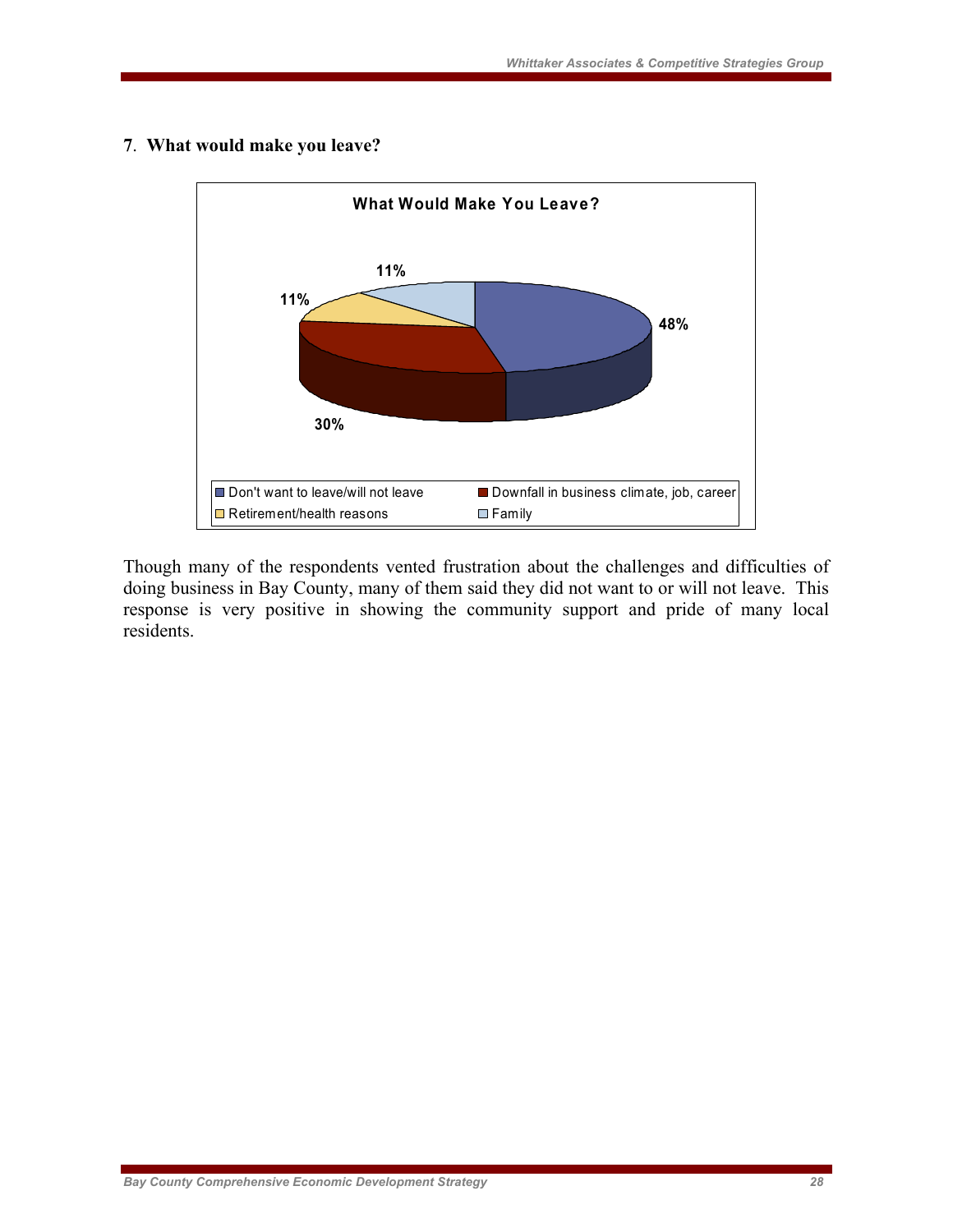

## **8. What other types of businesses do you want to see in this area?**

Bay residents most frequently cited high tech or "new economy" businesses as examples of the types of businesses desirable. This was followed by manufacturing and "any" type of business.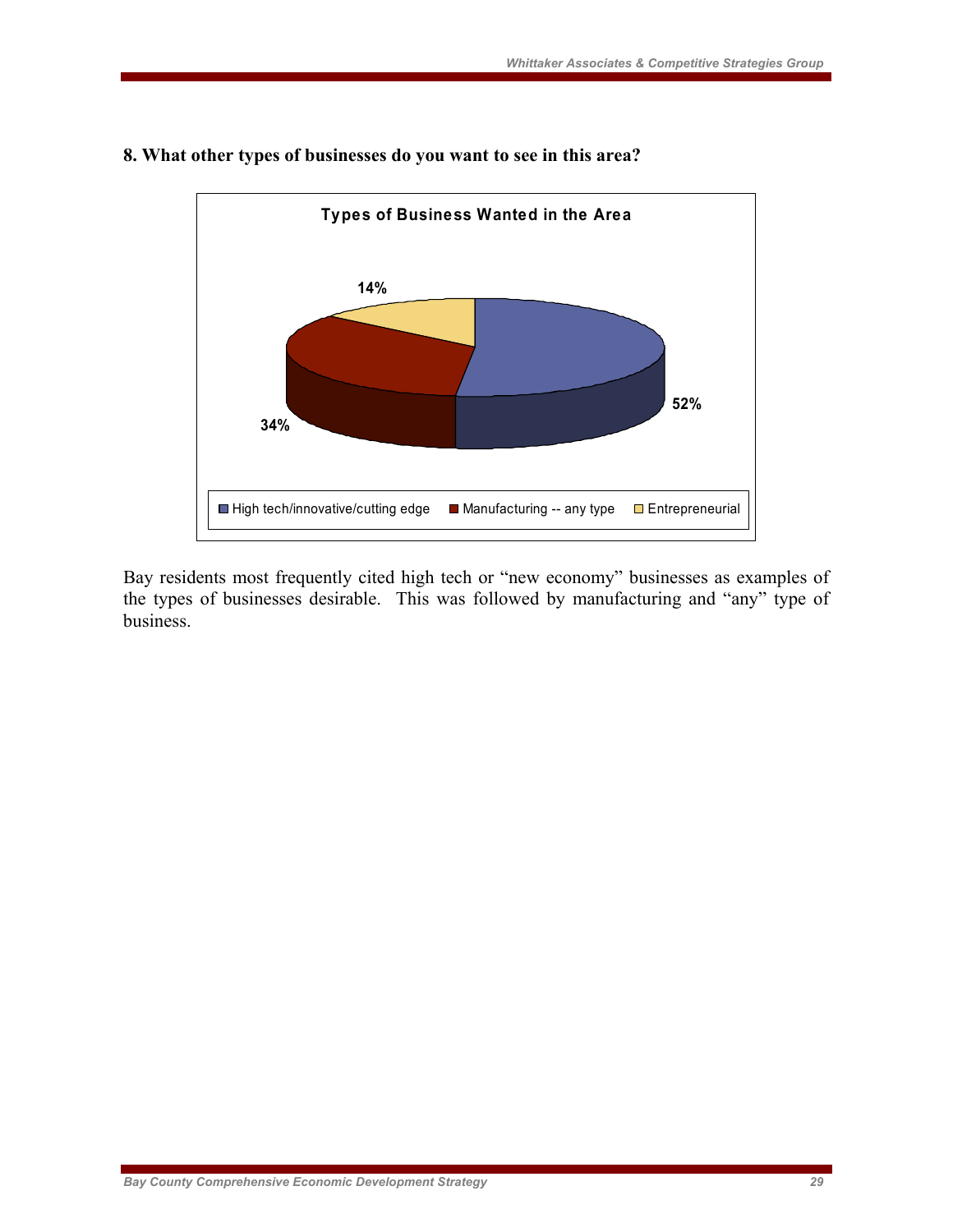

#### **9. What types of businesses would you not want in the area?**

Though we specifically asked what type of businesses you would not like to see, 14% did say that Bay should take anything. This shows the need and, to some, the desperation to grow the business base of Bay County.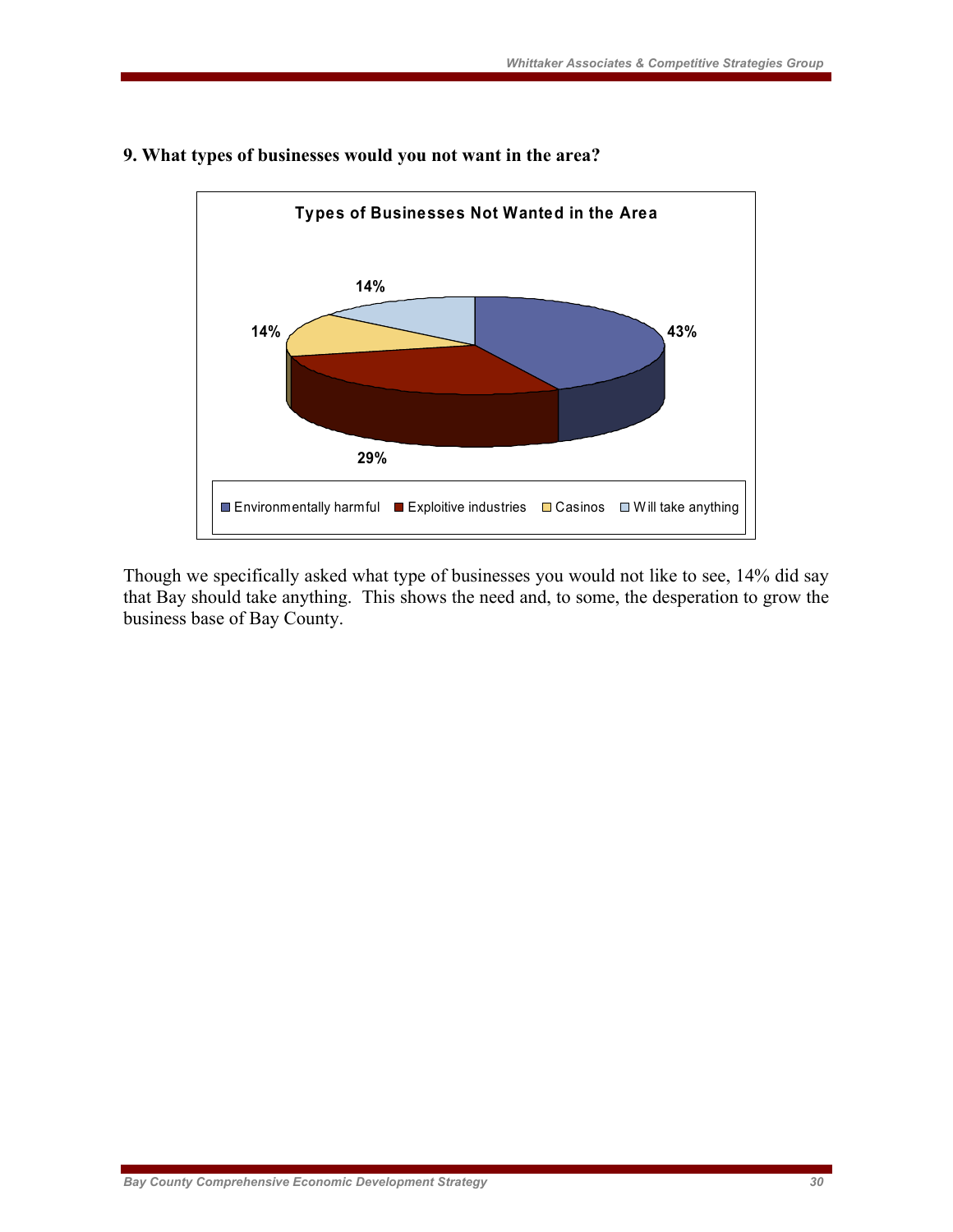

## **10. What infrastructure is missing or unsatisfactory in the area?**

The importance of High Speed Internet is as important in todays and in our future economy as basic infrastructure, such as roads, water and sewer. In fact, High Speed Internet, for many businesses to operate effectively, is just as basic as those traditional infrastructure needs.

## **11. If you could choose to relocate/expand anywhere in the world, where would it be and why (for employer interviews only)?**

- **Southeast U.S.**
- **Mexico**
- **Where technology is king**

The first two locations are low cost operating environments, compared to Michigan and other locations in the Upper Midwest. Additionally, many business executives are very complimentary of the quality output in Mexico.

### **12. Over the past five years, how effective do you believe economic development efforts have been within the Bay County area?9**

|                      | 3.59 |                             |                       |
|----------------------|------|-----------------------------|-----------------------|
| <b>Not Effective</b> |      | <b>Moderately Effective</b> | <b>Very Effective</b> |

<sup>&</sup>lt;sup>9</sup> Economic development efforts for Bay County include all economic development efforts and not a single agency or entity.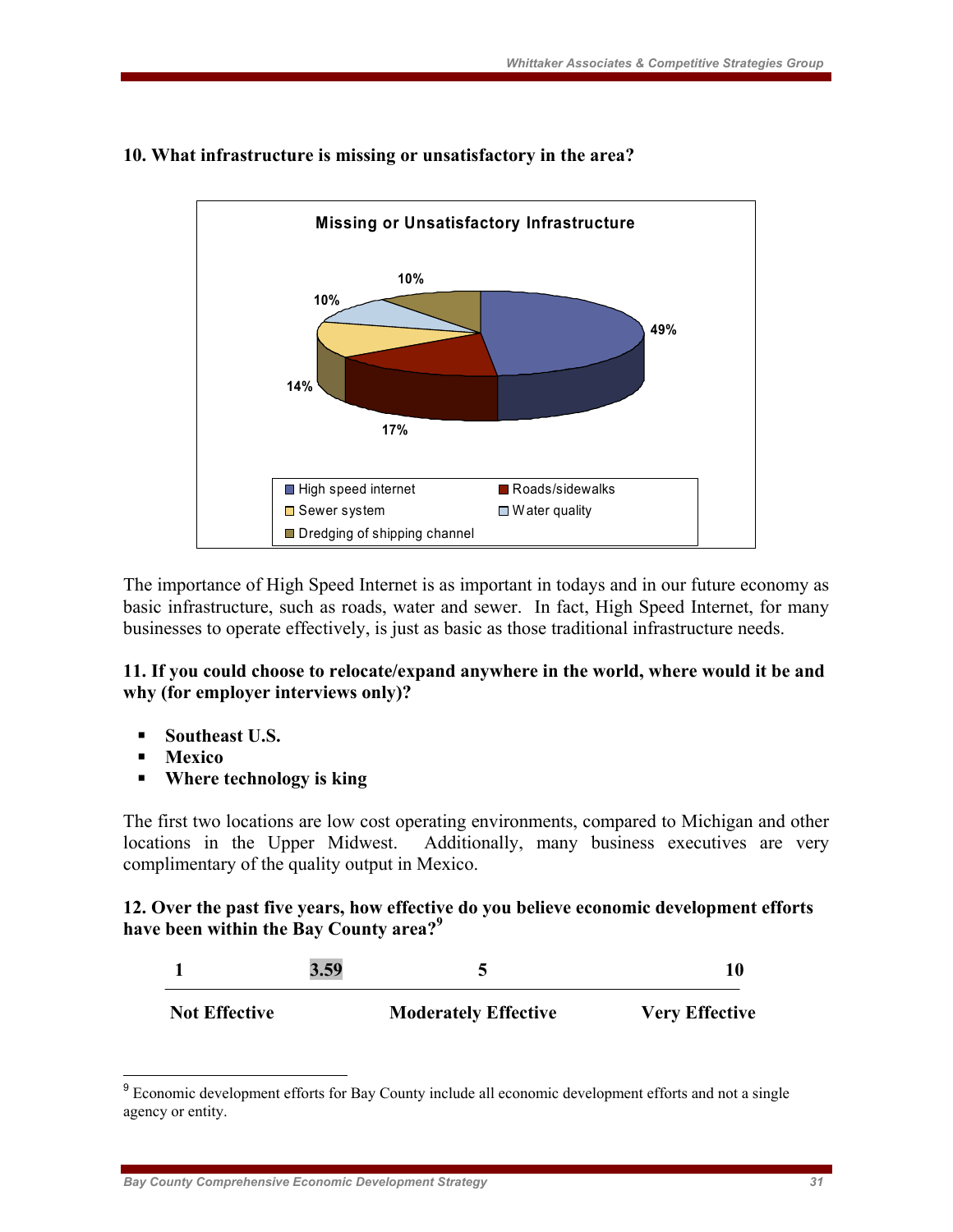

## **13. If you feel they have not been effective, why?**

**14. Do you have any suggestions for the organization/operational structure of a countywide economic development organization?**



Many of the respondents said they did not want to see the new Bay Future program get bogged down in the myriad of politics that many perceive to have plagued the Bay Area Development Corporation.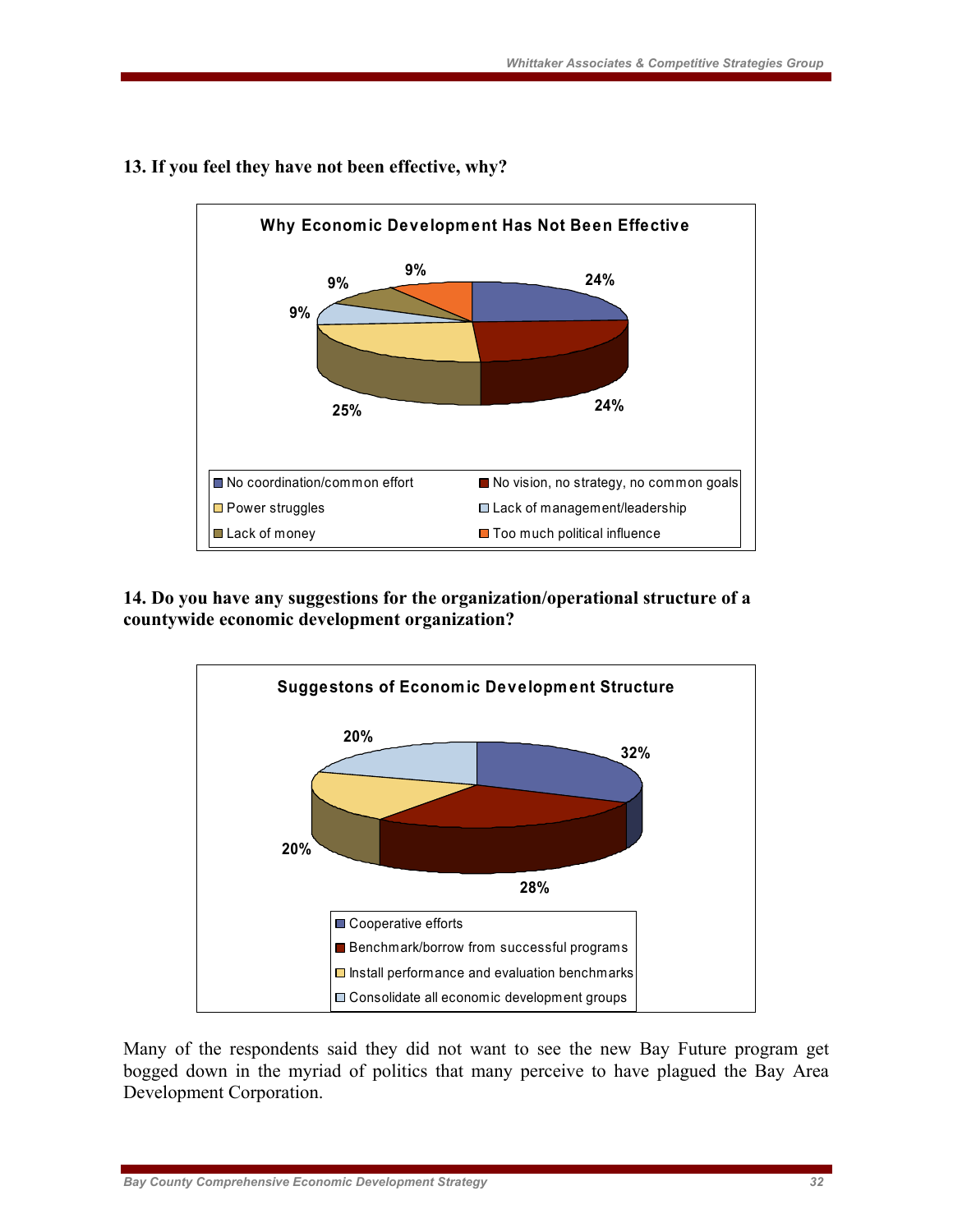**15. As Bay County works to create innovative, realistic development strategies, do you have any suggestions on how to market Bay County worldwide for growth and investment opportunities?** 



Overwhelmingly, the respondents said Bay County should market its assets, which they describe as quality of life and cost of living.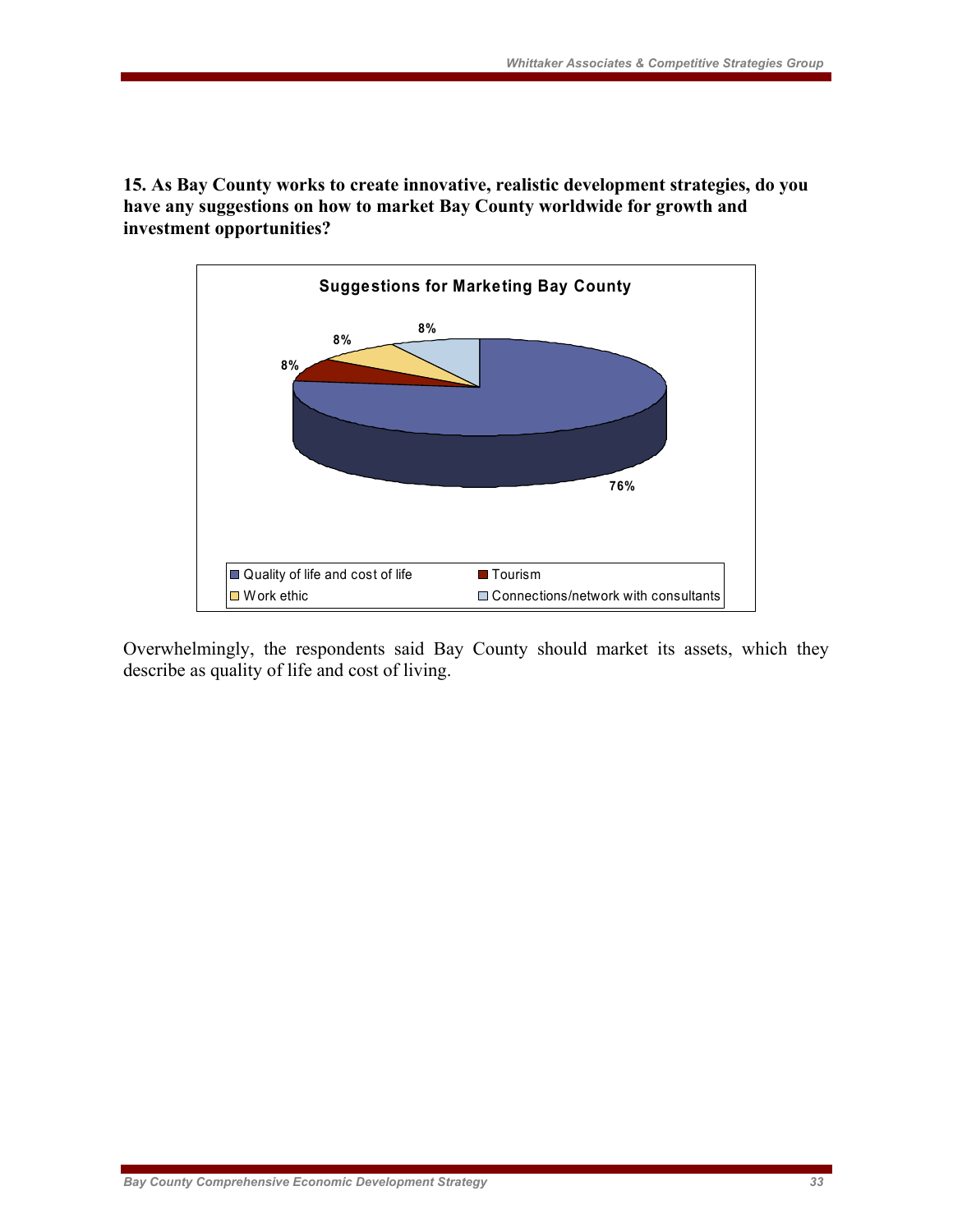### **16. Are there any other issues of concern to you?**

Some of the responses included:

- Labor unions have a bad perception
- Business leaders should be more involved in campaigning for improved schools and education system
- Bay County missing entrepreneur focus/opportunities
- The County needs to soften up on their partnership with unions and let free enterprise have a chance
- Get business leaders involved in community
- Federal government needs to help
- Bay County standing in its own way
- Brain drain is a major concern -- the area is losing a generation
- Build an economic development organization that is flexible and dynamic get beyond local conflicts
- Business friendliness is the main issue -- current environment not helpful to longevity of business in the area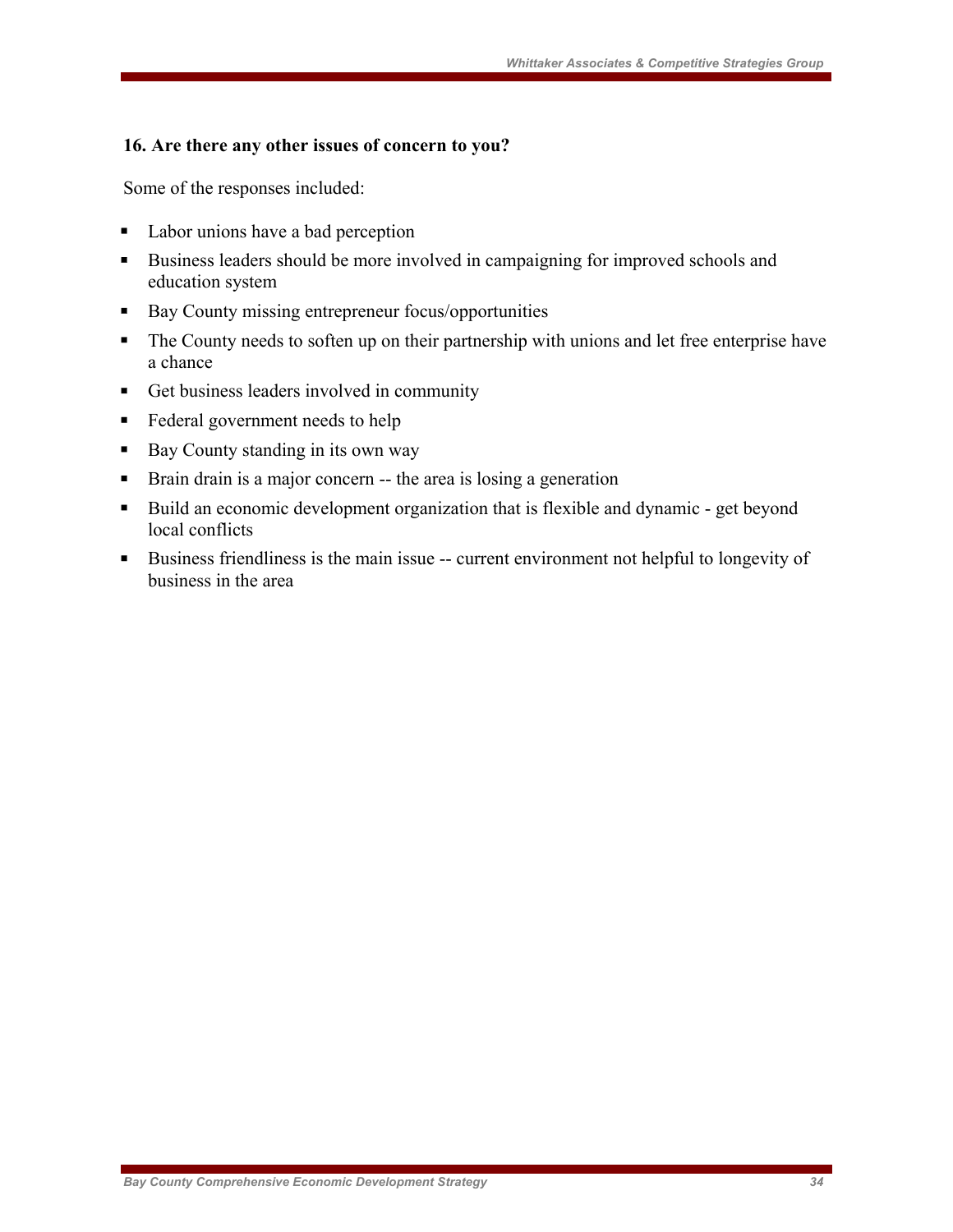## **D. Community Town Hall Meetings**

The Team facilitated two Town Hall Community Meetings on June 29 and 30. Approximately 100 people attended these 2-hour sessions, though only 80 completed the exit survey (Exhibit 3).

We asked the attendees to rank those items that were of importance to them and what they felt Bay County should focus on over the next several years as it relates to enhancing the economic environment of Bay County. This initial list of items was developed based on the discovery phase the Team undertook through the various survey instrument noted in Section C above. Those items that received the most attention from the respondents were:

- Friendlier business climate-policies
- Coordinated governmental efforts/consolidation
- Tone and tenor of collaboration/removing barriers
- $\blacksquare$  Education
- Infrastructure needs
- Community vision
- Business attraction/entrepreneurial assistance

Based on the discussion that ensued in breakout sessions amongst the respondents and in completing their exit interview questionnaire, we were able to rank the importance of these seven issues.

| Scale: Extremely unimportant (1) Unimportant (2) |                         | Moderately Important (3) |
|--------------------------------------------------|-------------------------|--------------------------|
| Important $(4)$                                  | Extremely Important (5) |                          |

| Bay County issues as it relates to economic development        |      | Ranking   |
|----------------------------------------------------------------|------|-----------|
| Friendlier business climate-policies<br>a)                     | 4.19 | 6         |
| Coordinated governmental efforts/consolidation<br>b)           | 4.33 | 4         |
| Tone and tenor of collaboration/removing barriers<br>C)        | 4.38 | $2$ (tie) |
| Education                                                      | 4.50 |           |
| Infrastructure needs<br>e)                                     | 4.01 |           |
| Community vision                                               | 4.29 | 5         |
| Business attraction/entrepreneurial assistance<br>$\mathbf{g}$ | 4.38 | (tie)     |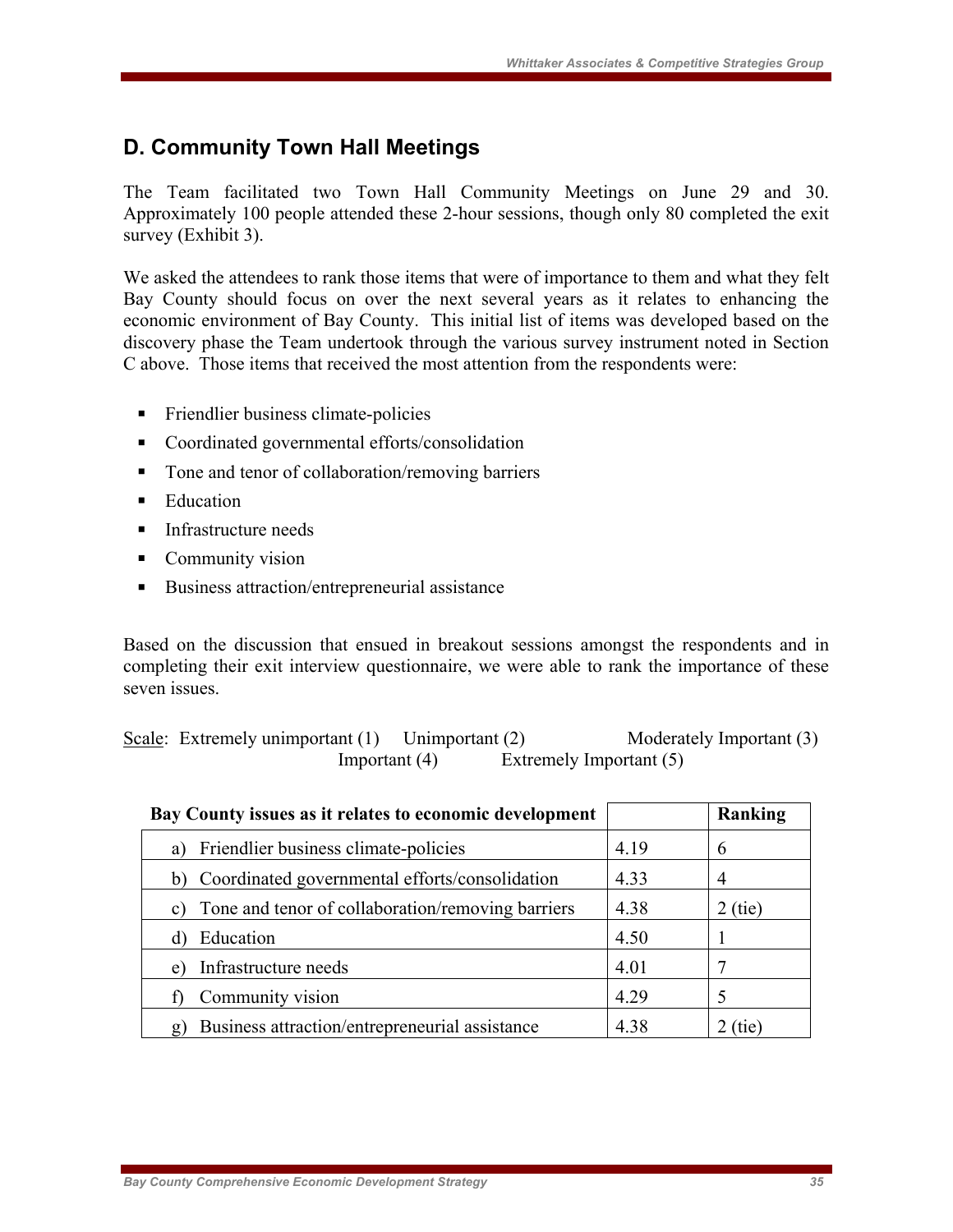# **IV. Findings and Conclusions**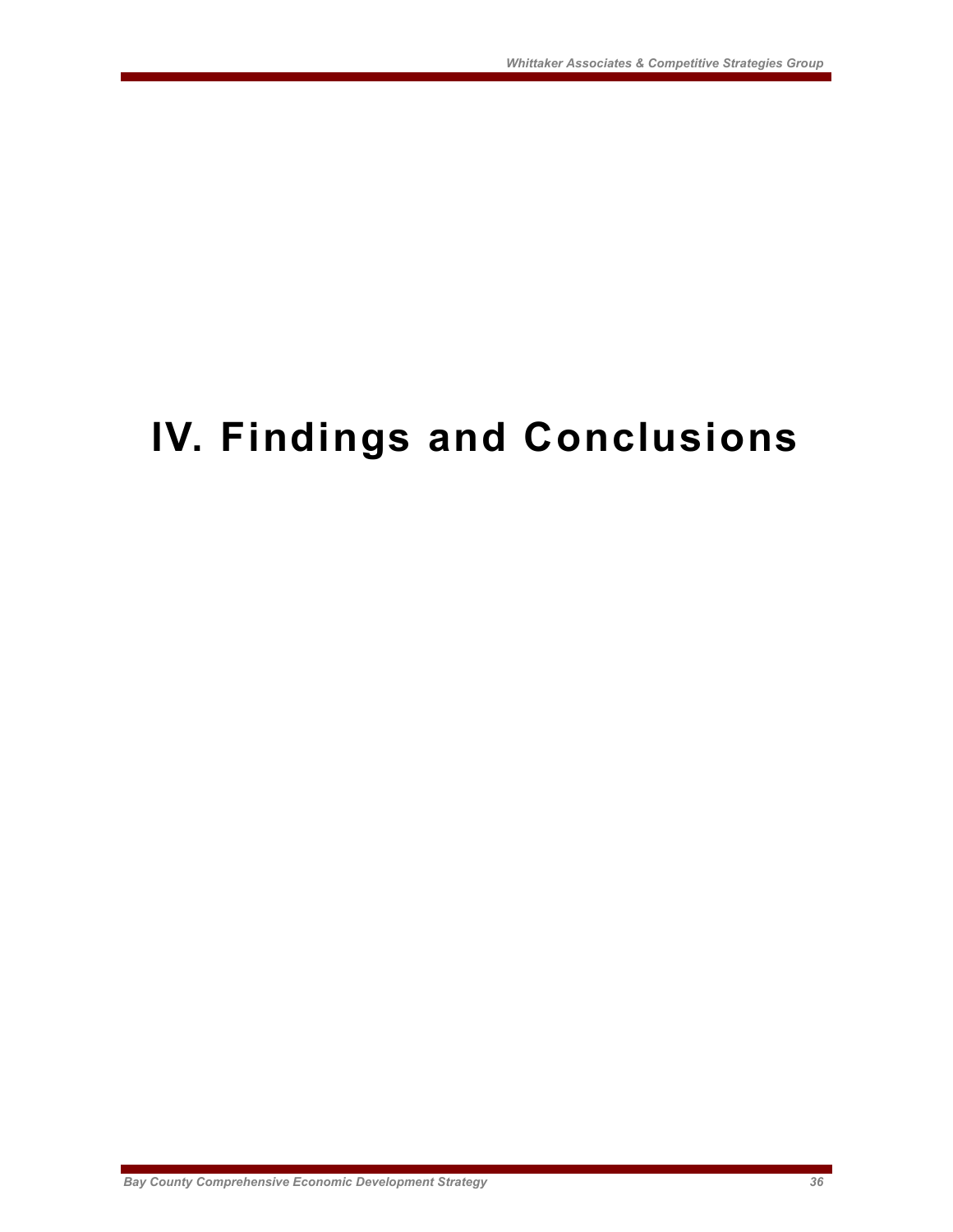# **IV. Findings and Conclusions**



In balance, the county's assets and challenges show an area with advantages for attracting new and expanding industry and for developing its own "homegrown" industries. The area offers a quality, high-value opportunity for selected office, manufacturing, and entrepreneurial operations. The area has unique advantages that need to be promoted and enhanced. However, the area disadvantages could be strong enough to restrict meaningful development in the area.

The Bay area is at a critical point of transition in which it must move from its past as a heavy manufacturing center to one that is more attuned to the regional, national and global economy if it is to flourish. Positive changes have begun and are strengthening. However, progress will take time and must begin with some basic, but preparative steps. These steps include building from the area's strengths while lessening its weaknesses.

Focused efforts that need to be taken by the city, county, Chamber of Commerce and the new Bay Future economic development program to meet the goals are outlined below.

## **Challenges**

- 1. The Bay Economic Development Corporation has been ineffective in its business solicitation efforts. The cause of this may be a small operating budget (rendering it ineffective), staffing, lack of vision and strategic direction, or a combination of all.
- 2. There is an unhealthy amount of discourse and distrust between organized labor, the business community and some in the public sector representing various governmental jurisdictions. This divisiveness sends a poor message to potential business investors regarding Bay County.
- 3. For the exception of the Valley Technology Park in Monitor Township, Bay County is site and building poor when it comes to offering fully served available sites and quality buildings for development. It is not possible to sell from an empty wagon. Nationwide, approximately 90% of all relocations or expansions are most interested in finding an available building rather than a greenfield site. There is one building listed on the Michigan Economic Development Corporation web site as an available building in Bay County, as of early August.
- 4. Those interviewed by the Whittaker/CSG Team ranked Bay County's business climate at below average. Whether this is real or perceived, some who we interviewed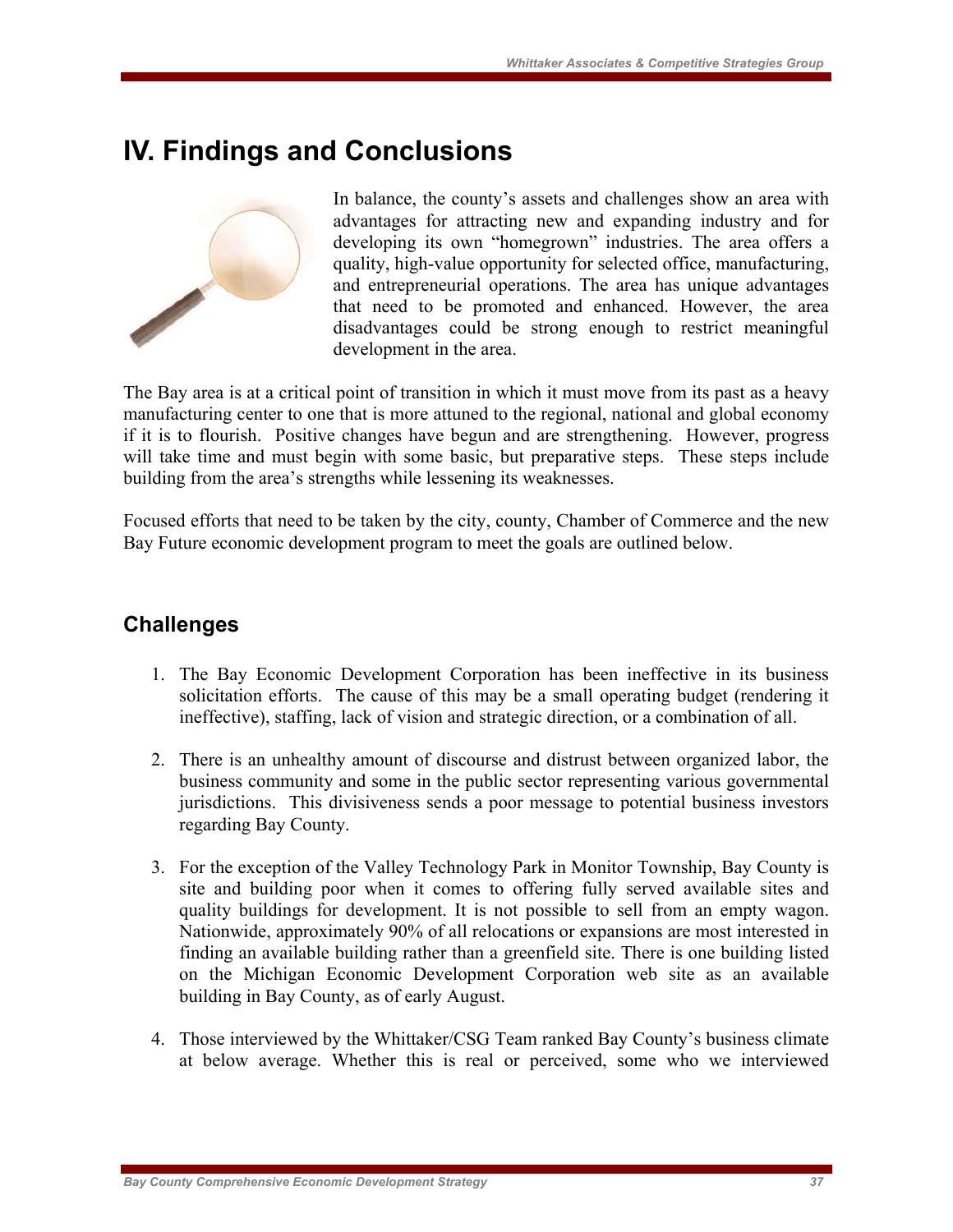representing business said that it's too difficult to do business with many of the public jurisdictions in Bay County. $10$ 

- 5. Many respondents said that consistency needs to be applied by all of the public jurisdictions as it relates to the development process.
- 6. Respondents felt that "politics" drove most decisions from the public sector as it relates to development, rather than what is best for the community.
- 7. According to the Michigan Department of Treasury, of the 83 counties in Michigan, the combined effective tax rate for commercial, industrial and utility assessment in Bay County is \$51.25 compared to the state average of \$50.92. This places Bay County as having the  $15<sup>th</sup>$  highest effective tax rate in the state.
- 8. Many respondents interviewed felt that there should be more effort from the various public jurisdictions to consolidate services, thus the greater possibility of reducing operating costs.
- 9. There is a lack of or limited supply of executive level housing in Bay County. Many of the executives interviewed live in Midland or Saginaw Counties because the supply and selection of housing is greater. As a result, their children attend school outside of the County and their support lies within the county of their place of residence.
- 10. Bay County schools received an average or worse ranking by many of the respondents, primarily because of limited funding for improvements to the school properties. A bond issue in the Pinconning School District was voted down on several occasions by the citizens of the district. This sends a poor message to potential business investors.
- 11. There is a perception that the project labor agreements favor the construction trades union contractors for public projects and this sends conflicting messages to potential investors.
- 12. Bay County needs to develop public beach access to Saginaw Bay.
- 13. High Speed Internet access is in limited areas geographically of the County. Investment needs to be made to expand high-speed access throughout Bay County.
- 14. Inconsistent incentive policies exist throughout the County based on each DDA (Downtown Development Authority).

 $\overline{a}$ 

<sup>&</sup>lt;sup>10</sup> (Business climate is defined as government policies, regulations and general attitude from the public sector, both elected and appointed officials and staff that impact business either positively or negatively.)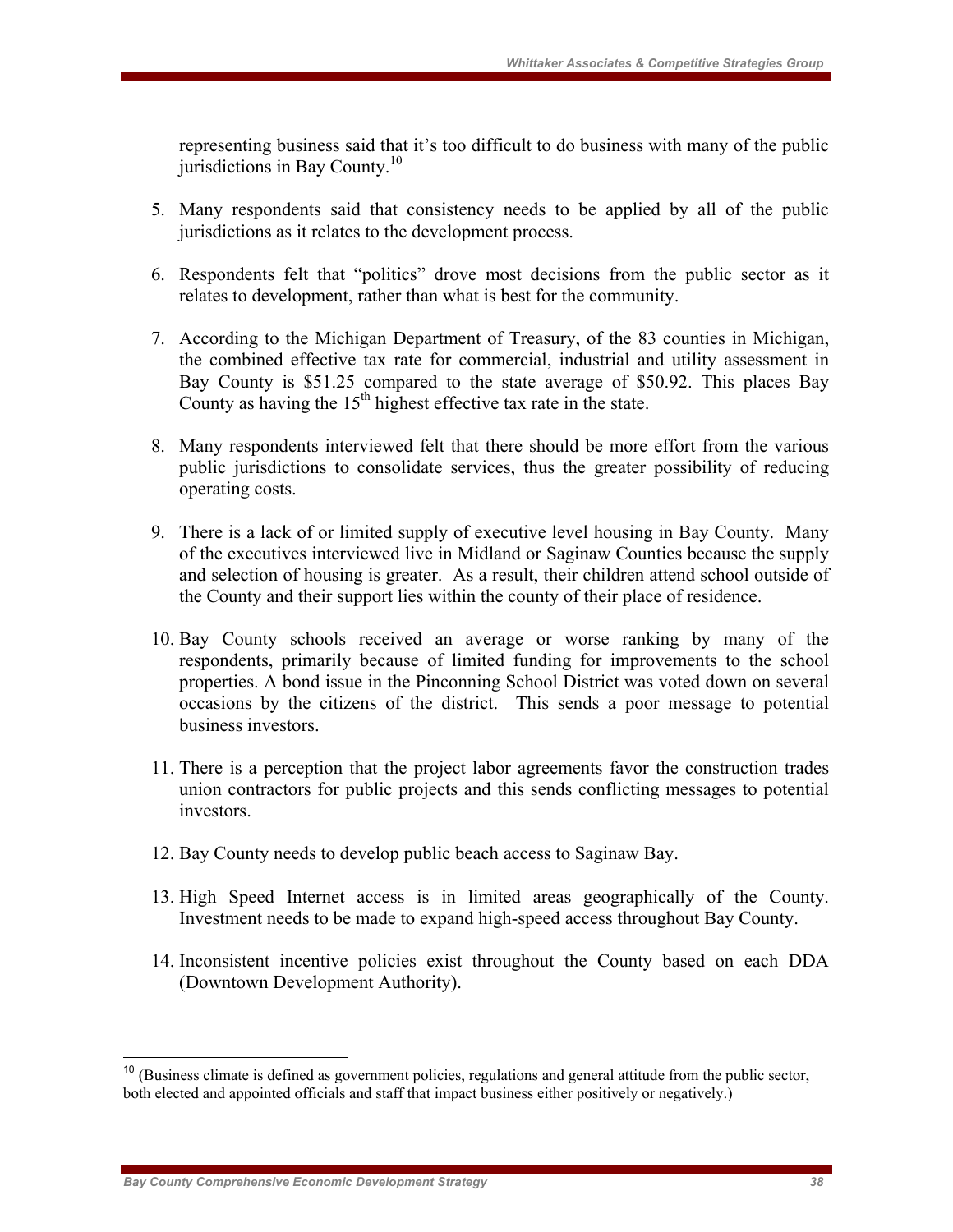- 15. Bay County is not known by national site location consultants. Additionally, Bay County needs to be more proactive in extolling its assets with the Michigan Economic Development Corporation (MEDC). In the last five years, the MEDC brought one business prospect to Bay County.
- 16. Several respondents said that there is a need for the community to invest in basic infrastructure, e.g. roads, sidewalks, an improved sewer system, improving the water quality, and the general appearance of the community as a whole.
- 17. Outside of the Bay City Central Business District and river area, much of the community has a dated, depressed look. Euclid Avenue serving as a commercial strip does not show well.
- 18. A formalized long term community vision or strategic plan is paramount to effecting positive change. There is a need for one.
- 19. There is a need to accept and enhance a more formalized regional approach to economic development. This effort would not only focus on sharing resources, but in branding the region as a whole.
- 20. The Federal Government's free trade policies have had a tremendous negative impact on the manufacturing base of Bay County. These policies have allowed for an easy out migration of business and those businesses have not been replaced by any sector.
- 21. The net out migration of people for Bay County must be reversed for the community to flourish once again.
- 22. The County's aging population will put a greater burden on service resources and will be a detriment for both technology driven and traditional employers (manufacturing) to locate or expand.
- 23. There is a lack of resources and tools for small business entrepreneurial growth, such as a business incubator and venture capital availability.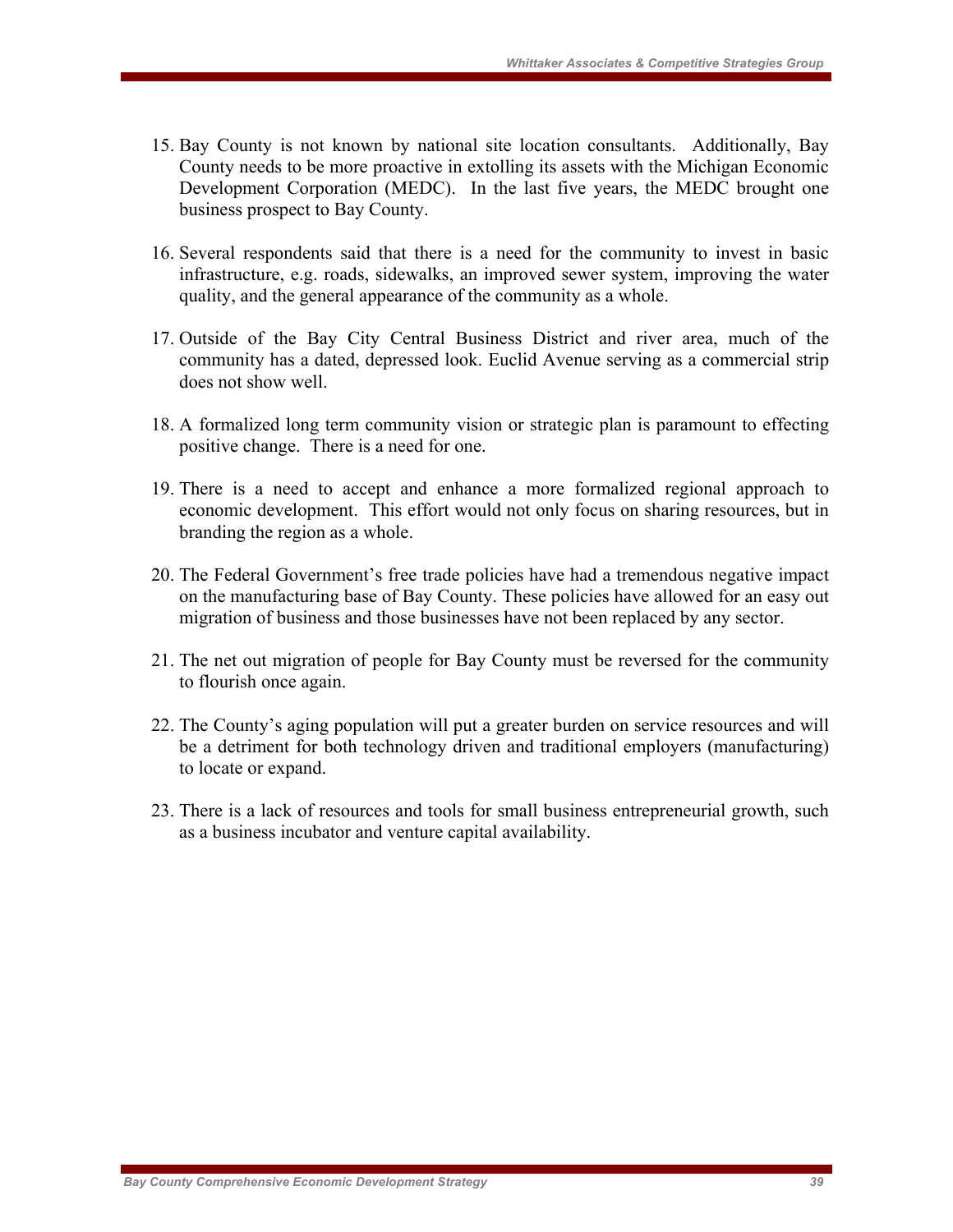### **Assets**

- 1. Employer interviews have been complementary of the employee work ethic and of the skills of the employees. Additionally, employers considered management/union relationships as mostly harmonious.
- 2. Bay City has done an exceptional job in revitalizing downtown, including its waterfront.
- 3. Private investment in downtown residential living has been quite successful and can be a model to other communities.
- 4. 95% of the storefronts in downtown Bay City are occupied.
- 5. Nearly all of the respondents interviewed like Bay County's small town atmosphere. They consider the residents friendlier than other places and felt that the quality of life was superb.
- 6. The respondents felt that Bay County's cost of living is low and is a tremendous asset. Bay County does not participate in the ACCRA (*American Chamber of Commerce Researchers Association*) Cost of Living Index, so a formalized measurement does not exist.
- 7. Bay County's crime is reported low and the respondents considered that fact an attractive asset.
- 8. Saginaw Valley State University and Delta College both receive high marks from the respondents and from employers (the customer) in providing continuing education advancement.
- 9. The Bay Area is within convenient access to two airports with good service (Flint and MBS). Combined, these airports have 55 flights per day to 12 destinations.
- 10. Transportation infrastructure is an asset in Bay County. Its proximity to the interstate highway, port facilities, freight rail service and access to air passenger service are all positive.
- 11. Proximity to certain natural resources is a benefit as it relates to targeted businesses within that cluster, e.g. agricultural, forest products, minerals.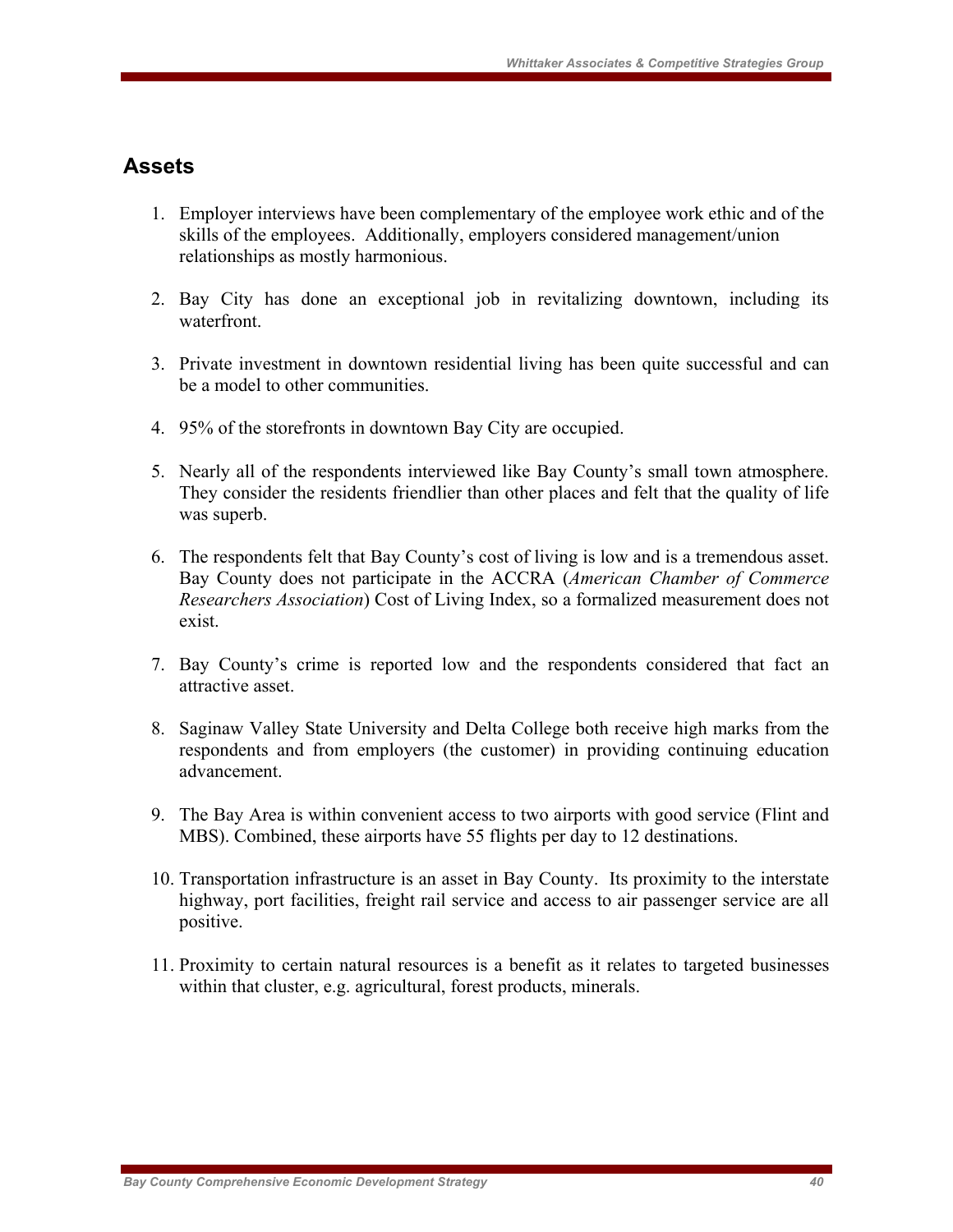# **V. Recommendations**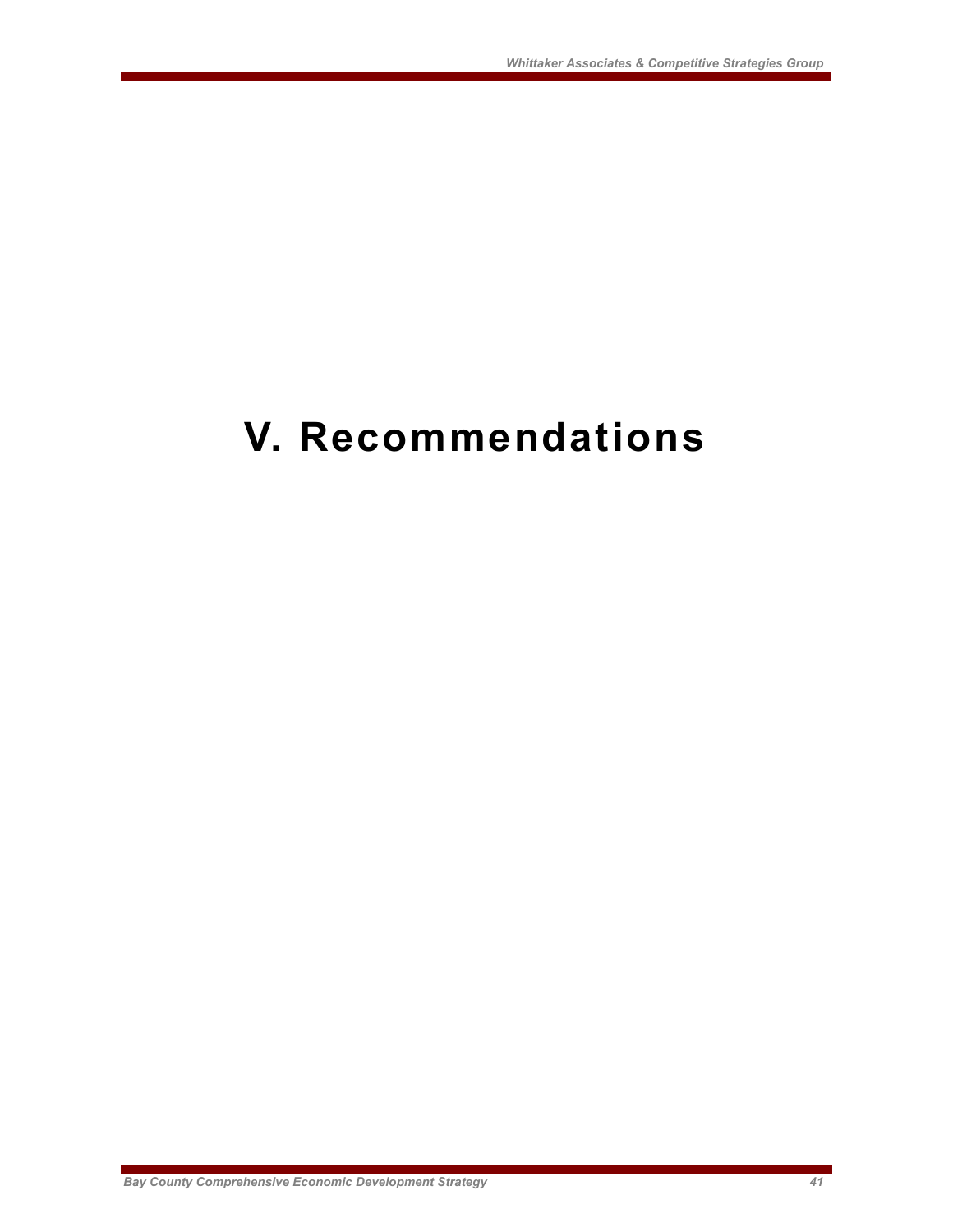# **V. Recommendations**

Bay County needs to focus on several fundamental issues of economic transition as well as important preparative steps before it can realize its potential as a dynamic, regional economic center. The recommendations below provide the steps to meet this challenge.

Recommendations for specific programs and detailed guidance on implementation actions are categorized under three areas of opportunity:

- Product Marketing<sup>11</sup>
- Product Improvement<sup>12</sup>
- Organizational

The "Product" is considered Bay County and its region.

## **Product Marketing**

 $\overline{a}$ 

1. The decision to focus on a select few target industry groups or functions does not preclude improvement and possibilities in other areas. Rather, the priority targets are, or have the potential to become, drivers that take capital from outside the region and initiate activity that produces income and value for Bay County and the surrounding region.



#### *"Destiny is no matter of chance. It is a matter of choice."*

#### *--William Jennings Bryan*

Setting target priorities is important to drive strategic action.

Conscious choices can proactively shape the future of the region. However, the choices below do not suggest that these targets are the only sectors that add value to the local economy. There may be additional targeting opportunities that come out of focusing on the recommended industries.

Matching the local areas of opportunity with growing, emerging technology and industries is the key to determining the industries that represent the best targets for expansion and attraction efforts. The identification of target industries will focus Bay County on those areas that will hold the most return on time and marketing dollars invested in expansion and attraction efforts

<sup>&</sup>lt;sup>11</sup> Product marketing is defined as marketing/promoting or selling Bay County worldwide for business development opportunities and investment.

<sup>&</sup>lt;sup>12</sup> Product improvement is defined as Bay County having the necessary infrastructure, including a favorable business climate that attracts investment to the community. Product improvement is the foundation that that allows product marketing to succeed.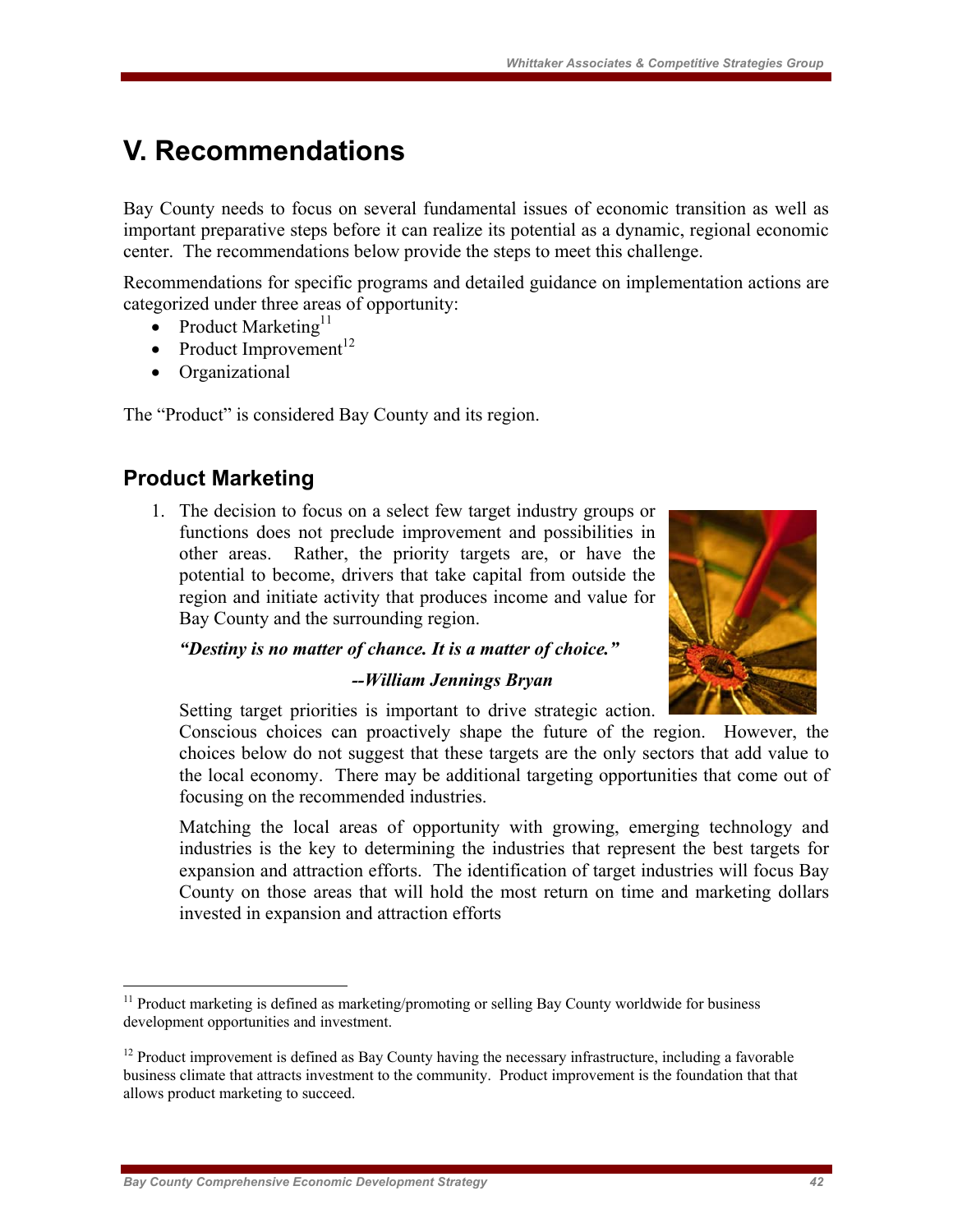The Whittaker Team recommends the following five targets for the area's initial economic development cultivation and hunting/gathering efforts. It is also recommended that Bay County's target audience be the Upper Midwest and Canada. Companies located in these areas are more likely to be aware of Bay County and find the quality of life pleasing.

These targets will lay the foundation for future technology focused growth and offer the best shot at short term recruiting success. The reasons behind choosing these specific targets are also outlined below.

- Mobile entrepreneurs<sup>13</sup> while these companies may be small but they are highly mobile and driven by quality of life factors. These companies will also likely be doing business nationally and even globally and therefore bring outside funds into Bay County. These companies are also easy to locate because they often don't require much space, just a reliable, high-speed Internet connection and a telephone. Encouraging entrepreneurship through incubators, available start-up funding and other factors will be vital. See Recommendations 8 and 9 for more detailed information.
- Manufacturing (diverse set of traditional manufacturing industries that are represented in nearby metropolitan areas, states and provinces, such as automotive parts, metals, and plastics.) – Bay County has a diverse set of existing manufacturing industries. It has been successful in other communities to target suppliers and customers of existing companies, getting the existing industries and executives to help with the recruitment. Also, manufacturing companies from nearby regions and states may be looking for expansion options, to which Bay County could offer a nice solution. Bay County will have the workforce skills to be attractive to these types of industries.
- Food processing (confectionery and baked goods, beverages, and snack foods) – Food processing companies continue to expand and are in the top ten most active industries the past few years. They also tend to locate close to markets because they need quick delivery to market because their product is perishable. Therefore, food processing companies are less likely to relocate facilities to Mexico or China. With Bay County's transportation network, a food processing company would find the area attractive.
- Plastics (auto, construction, and packaging products) Plastics continues to be one of the top three most active industries over the past several years. Plastics companies will also complement the existing and targeted industries as more plastics are being used in automotive production, medical products, packaging, and construction materials. Again, Bay County will offer a reliable and skilled workforce to this industry, as well as easy access to Detroit and the automotive belt.

 $\overline{a}$ 

<sup>&</sup>lt;sup>13</sup> Mobile entrepreneurs are defined as small business owners that can choose to work and live anywhere based upon the amenities of the community because their business does not require a physical presence in any particular market.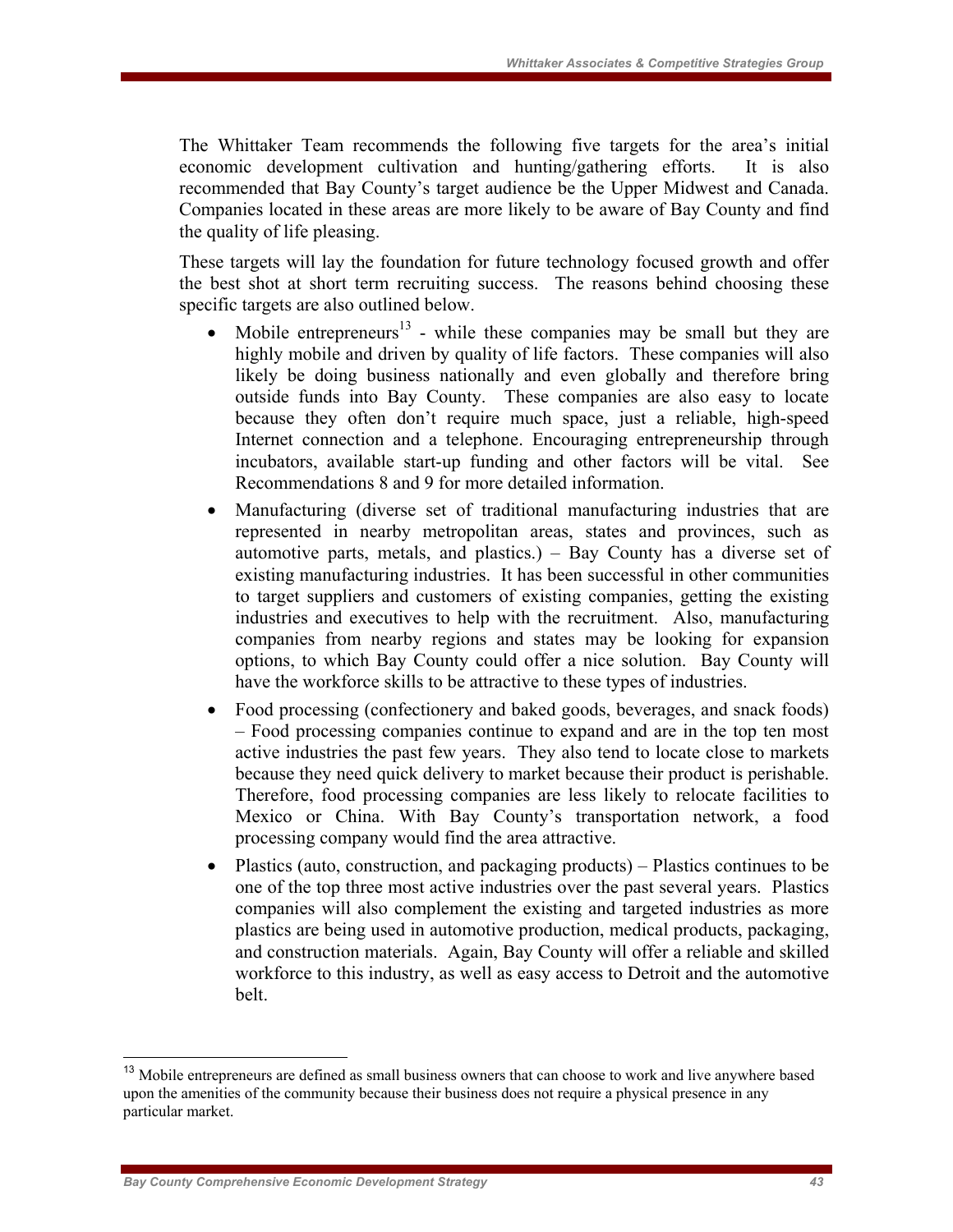• High end office (information processing, IT-intensive activities, missioncritical operations, administrative/finance centers, shared service centers, portfolio management operations) – Higher job growth is predicted in service positions and Bay County should be prepared to attract these companies. Downtown Bay City is an attractive small city with impressive downtown development. Continued office development downtown and in the business parks could attract those companies that want to out of the hustle and bustle of the big cities or that require a more secure location.

Targets that are recommended for longer term consideration and will expand the area's technology base and diversify the economy are:

• Medical equipment manufacturing – the medical industry will continue to grow with the aging of the population. The Bay County workforce could be suited now for production and assembly of medical equipment supplies. However, the research and technical positions will tend to locate closer to a medical university.

• Advanced materials – as the automobile sector develops new materials for use and production, Bay County could position itself to take advantage of the situation. Working with the local colleges and universities to create a curriculum around advanced materials would be a way to make the Bay County workforce attractive to this emerging sector.

• Fabricated metal products – fabricated metals are continually in the top ten most active industries in new and expanded locations. This category may be part of the various manufacturing targets outlined above.

• Industrial machinery -- the industrial machinery industry is also in the top ten most active industries in new and expanded location. This category may be part of the various manufacturing targets outlined above.

The noted industries above are our recommendations for Bay County based upon our knowledge of the area and our knowledge of current industry. However, the final target pursued should fit with the vision the future of Bay County. Remember it took the Research Triangle Park over twenty years to go from the planning stage to a world class research park. Discovering the future of Bay County will require long-term vision and planning.

2. The Michigan Economic Development Corporation and Bay Future should work as a team in marketing Bay County to the target audience base of industries noted above. This would include such tactics as direct mail, electronic mail, and the promotion of Bay County in targeted industry trade publications. Electronic mail is the most cost effective and has generated the best results. But with new email and spam filters surfacing more frequently, the message may not arrive to the targeted audience. Therefore, all mediums noted above are recommended. The estimated annual budget for this item is \$35,000 - \$50,000.

We recommend that Bay County pursue a consistent, ongoing targeted marketing campaign that includes direct mail, electronic mail and telephone follow up. To begin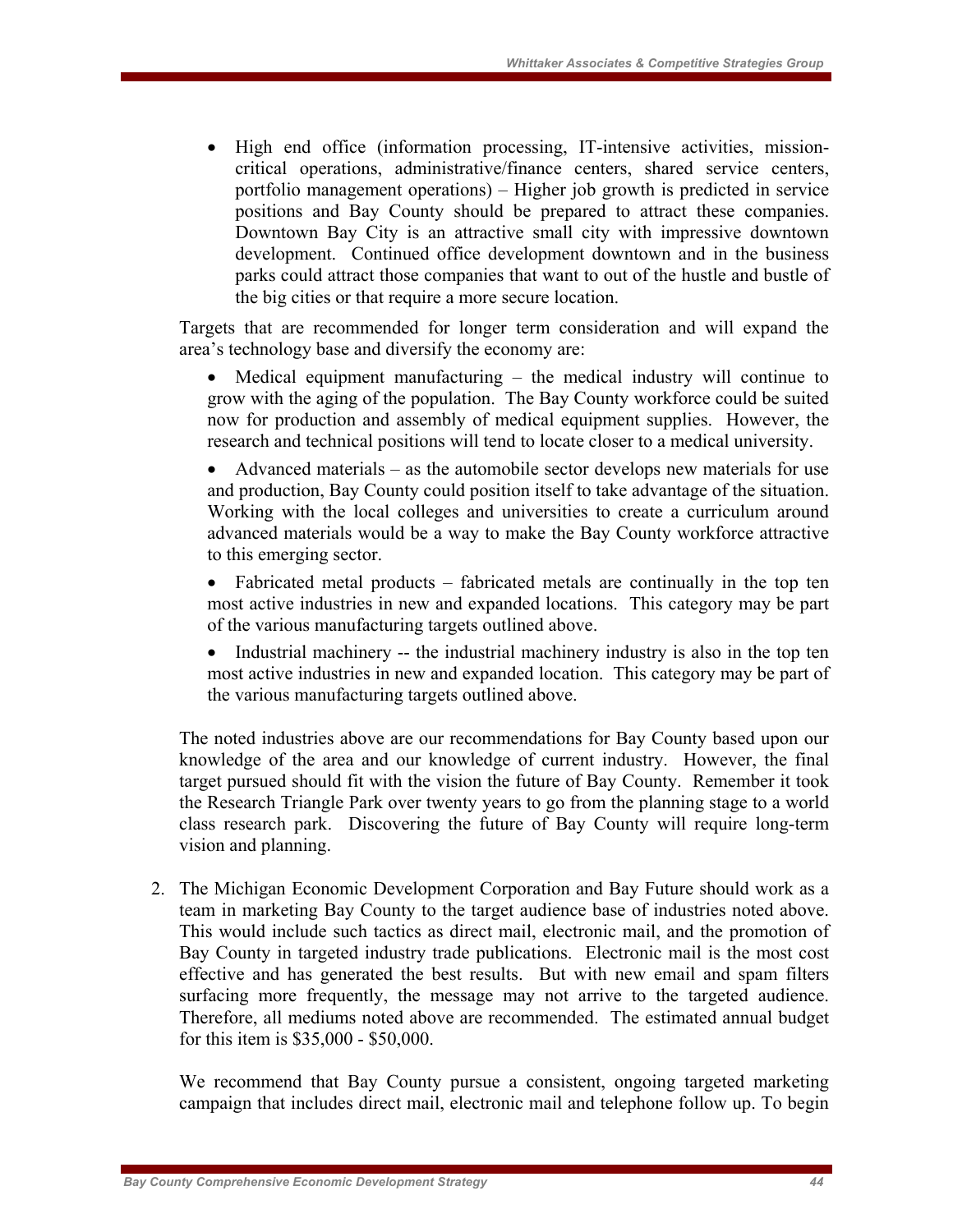with, a plan will need to be developed to determine what industries, geographies, company sizes, and company types best fit with the Bay County economic development goals and offer the most growth potential. The target marketing plan should be a component of the overall Bay County marketing plan. The targeted industries we recommend are listed above and we also advise that Bay County target companies in nearby locales such as other Midwest metropolitan areas and Ontario, Canada.

A researcher will be needed to identify the growing companies and compile the targeted lists. Also, at least one person should be devoted to doing the telephone follow-up, depending on the number of companies contacted each month. It usually takes at least three attempts to reach a target company executive. It is recommended to most of our clients to start contacting 25 to 50 companies a month to determine their expansions plans and start building a relationship with these companies. Each month the Bay County representative would contact another 25 to 50 companies, along with any follow-up calls from previous months. This would begin to fill the project pipeline with prospects. Based upon our prior work and experience, the qualified lead rate when contacting these companies will likely be between 4% and 8%, dependent upon the level of target research, state of the economy, cycle of the industry, and local economic development factors. It is difficult to estimate the number of actual company locations that might result or when those locations might happen. That will depend on the ability of the Bay County product to satisfy the prospects needs. We encourage Bay County to continually work these leads and to keep in touch with the companies and executives.

- 3. To be considered in a final company location, Bay County needs to have data available that is comparable to other locations nationwide. A metro-wide statistical database is urged for the metro area, following the International Economic Development Council (IEDC) guidelines. This needs to be updated often. This information will be compiled by the researcher for Bay Future. Not counting personnel costs associated with this publication, the estimated cost to produce this publication, which will be both printed and published on the Internet is approximately \$5,000, annually. A good example of a publication of this type can be found at http://chattanoogachamber.com/PDF\_Files/cp\_sep\_04.pdf.
- 4. Examples of positive union relations with employers should be documented.
- 5. The reputation of the area's public schools is weak, impacting relocation and population growth. Continued emphasis should be placed on improving the image of the various school districts and documenting its successes. The Bay Area Chamber of Commerce and Bay Future should work with the various school districts to market externally successes within the schools.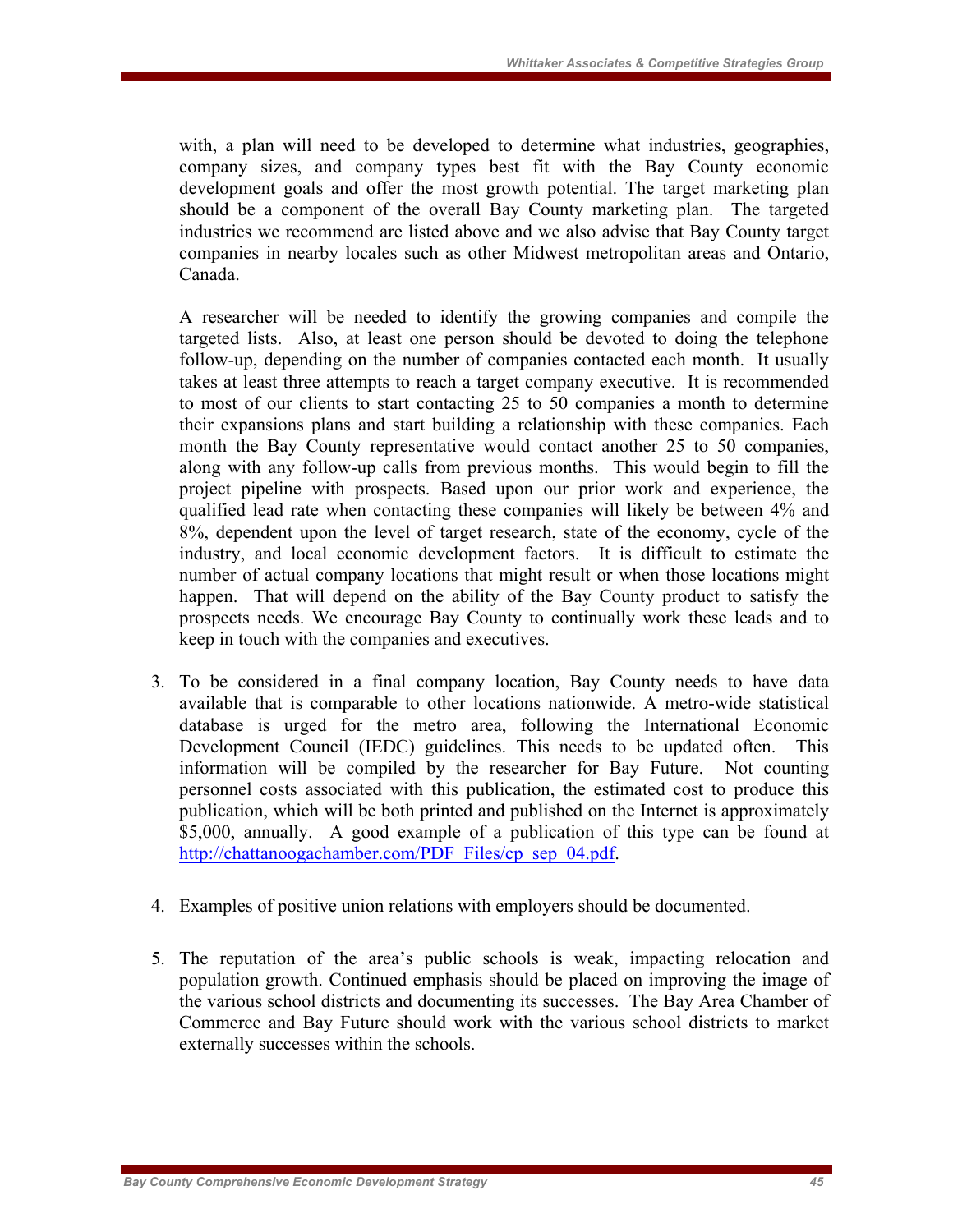- 6. It is recommended that efforts be expanded to improve the image of vocationaltechnical education for students who are not college bound. Concerted efforts need to be made to attract students into these programs. Continued emphasis should be placed on Bay County's school-to-career strategies, particularly in the manufacturing/construction cluster. Aggressive guidance counseling among students not college bound should be started in the middle-school years.
- 7. As part of its business development efforts, Bay Future should host an annual gathering of national site location consultants and other allies to inform them of the advantages and benefits of doing business in Bay County. Bay's best efforts in marketing the region will be by convincing those who help facilitate economic development projects on a state and national level of the advantages of doing business in Bay County. In short, you are making these allies "ambassadors". The estimated annual cost to undertake this effort effectively is approximately \$20,000.

## **Product Improvement**

8. To attract mobile entrepreneurs, high-speed internet access is one of the most important factors. With new Wi-Fi technology, Bay County should work with its state and Congressional delegations to be a model community for county wide, high-speed internet wireless technology.



Wireless in rural area has been called "rural datafaction" similar to the expansion of electricity years ago in rural areas. Community examples that have embraced a broad geographic area for wireless technology include Athens, GA, Austin, TX, Long Beach, CA, Spokane, WA, and Danville, VA. As Mayor John Hamlin of Danville, Virginia said in a recent interview with *USA Today* through their initiative of creating a high speed internet network, "We used to have to beg businesses to locate here. Now our phones are ringing off the hook." (USA Today, September 22, 2004)

- 9. As part of the product improvement needs for a successful "mobile entrepreneur" target, a public entity, such as a community college, should start a small business incubator so that certain small businesses that fit within Bay's target market can be nurtured during its early start-up years. Because many incubators are at best a financial "break even" proposition, most are subsidized through the public sector and are created as a public service.
- 10. Bay County has a shortage of prepared sites and properties available for development. Nearly 90% of all business prospects are looking for an existing building. Additional site development is recommended in order for companies to have a choice in locations when looking at the area. Without available properties for businesses to reviews, Bay County will not considered by potential investors. There isn't a formula available to determine that exact number of buildings or square footage needed in a community.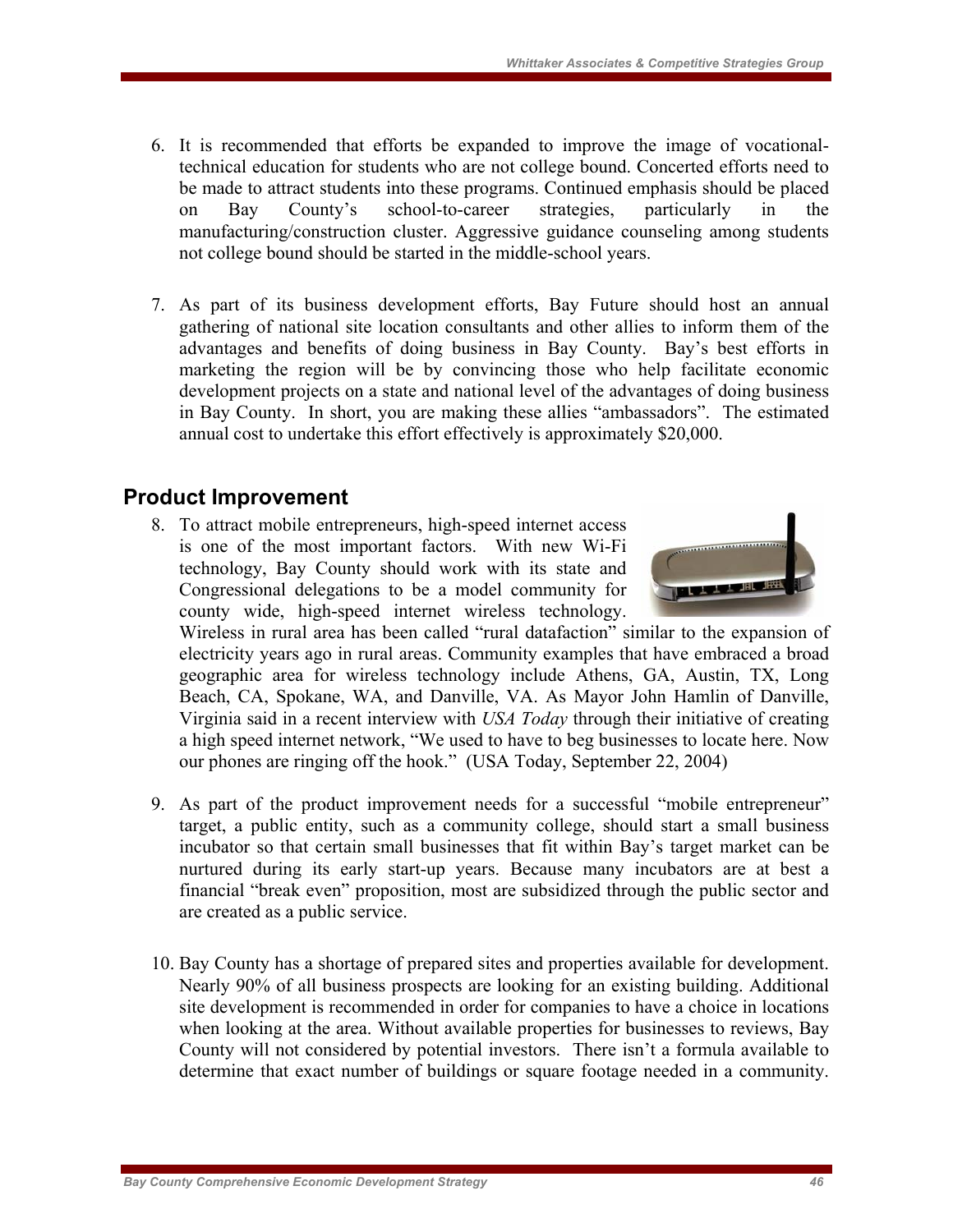However, the most successful communities have a wide offering of available product in order to entice businesses.

- 11. Manufacturing, distribution, and office shell building programs are urged for companies looking at the area that have an accelerated start-up schedule and need a facility quickly. The size of these buildings should be based upon a full real estate analysis.
- 12. A consistent and uniformed policy should be developed and adopted by the various governmental jurisdictions on offering incentive to new and existing businesses based on measurable criteria, and with compliance provisions to those who receive incentives. There are many examples of counties that have numerous municipalities that have adopted one uniform policy, such as the Wichita, Kansas area.



- 13. Efforts should be made to work with area homebuilders to provide more executive level housing in Bay County. (Greater than \$300,000) Lack of supply has been a detriment for some executives that work in Bay County but live outside of Bay County.
- 14. Product improvement initiatives are extremely important in making a community attractive for business investment. In that regard, water is one of Bay County's greatest assets. Bay County should work diligently to create public beach access to Saginaw Bay. Bay City has done an outstanding job in creating water venues along the Saginaw River.
- 15. A Venture Capital program should be created either through the Chamber, Bay Future or through our public private partnerships that pursue economic growth.

# **Organizational**

- 16. It is recommended that the new Bay Future organization be the primary economic development agency responsible for recruiting business to the area. It is further recommended that a regional program be considered that includes a national marketing campaign.
- 17. The proposed estimated operating budget for Bay Future is \$250,000. These are insufficient financial resources for Bay Future to have an effective service delivery and to compete effectively nationally and globally. The Bay Future operating budget should be at least \$400,000 annually with no less than 3 full time employees, including a CEO, a project manager who can assist in packaging proposals, conduct research, visit existing businesses and other general duties in coordination with the CEO, and an office manager. Bay Future should seek professional assistance in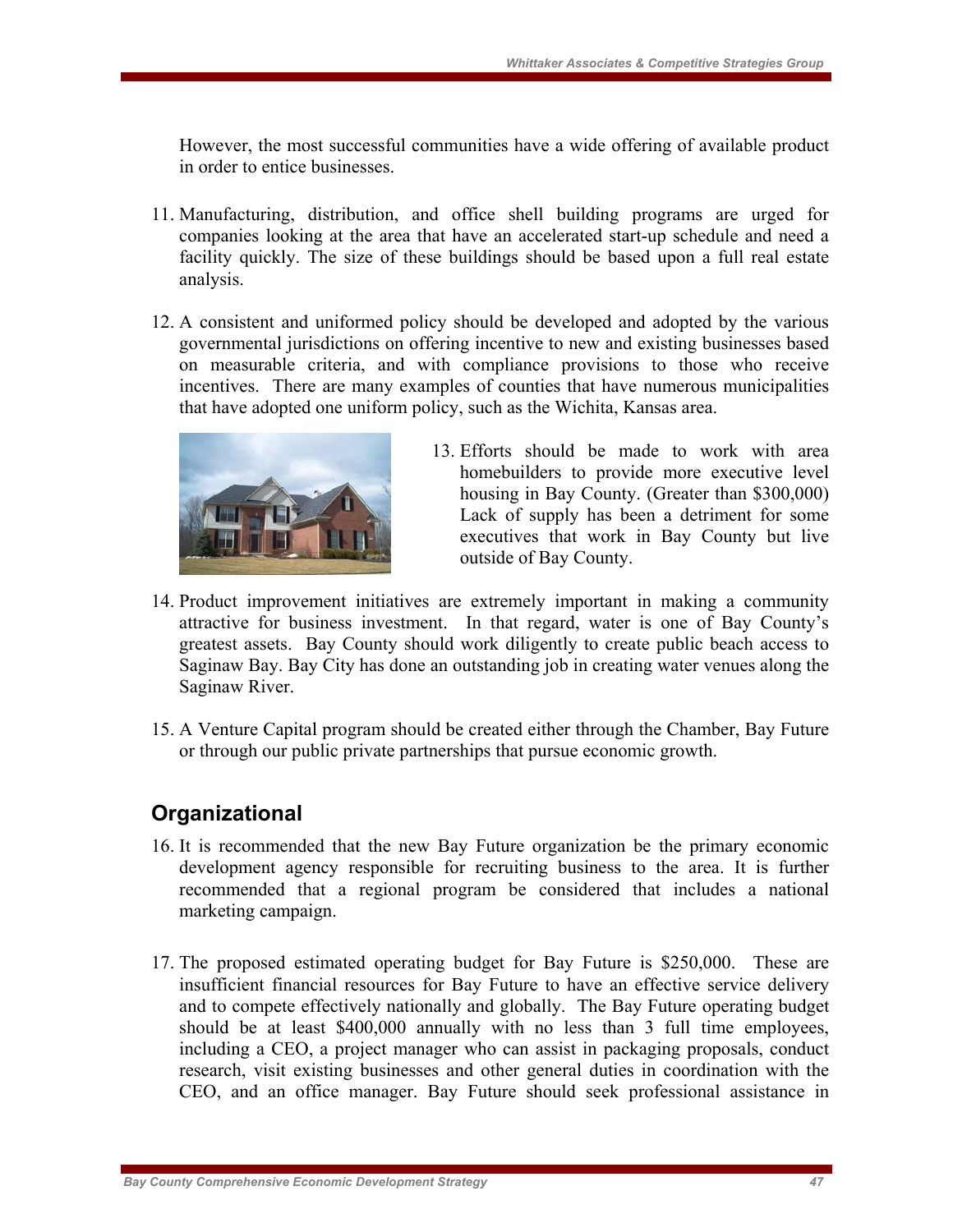soliciting funds for economic development from both the public and private sectors. A professional fundraising organization will help you broaden your potential investors. We recommend the Resource Development Group, Inc. to help in this regard.

- 18. Bay Future, as the lead economic development agency for Bay County, should create a comprehensive web site, to include the latest technology that Bay Future's customers may benefit from, including GIS (geographical information systems) technology. Bay Future should consult with GIS Planning, Inc. to add this important component to the web site. Based on Bay County's population, which is how GIS Planning prices their services, the initial cost is estimated to be \$25,000. Thereafter, annual costs are reduced to an estimated \$15,000. Learn more about GIS Planning at http://gisplanning.com/aboutus.htm.
- 19. Bay County should pursue a community visioning effort. This effort is synonymous to a community wide strategic plan and is a long-term vision for the community. In many communities, the Chamber of Commerce leads this effort and we recommend that the Bay Area Chamber of Commerce or Bay Future lead this initiative. By not having a community wide vision for all facets community needs, development and resources will be piecemeal and decisions will be based most often on political expedience. This effort may also help in providing a more civil debate on the issues affecting the community rather than discourse that many of our interview respondents said existed. The success of something of this magnitude is predicated on the quality and methodology of the facilitator. Some communities use a facilitator from an academic institution. The cost of this approach will be negligible. Others use facilitators who specialize in this process. Those fees range from \$55,000 to \$150,000, depending on the firm. WA/CSG will introduce you to several of these firms that specialize in vision facilitation if the community wishes to pursue this approach.
- 20. As part of a community visioning effort, more dialog should be held regarding the consolidation of services amongst the many municipalities in Bay County. The combining of services between the county, city, and township would afford the area economies of scale and efficiencies. This could result in lower property taxes and/or surplus funds to put towards progressive projects.
- 21. Economic development is both a science and art. There is a basic lack of understanding of the principles of economic development with many that we came in contact with. This is not unusual if the lead economic development group does not work to communicate the basic tenets of economic development in their respective community. Bay Future and other economic development partners should hold formalized training sessions once a year for government and elected officials, the business community and members of the general public in orienting the community on the fundamentals and foundations of economic development. It is important to bring outside experts in to offer these sessions.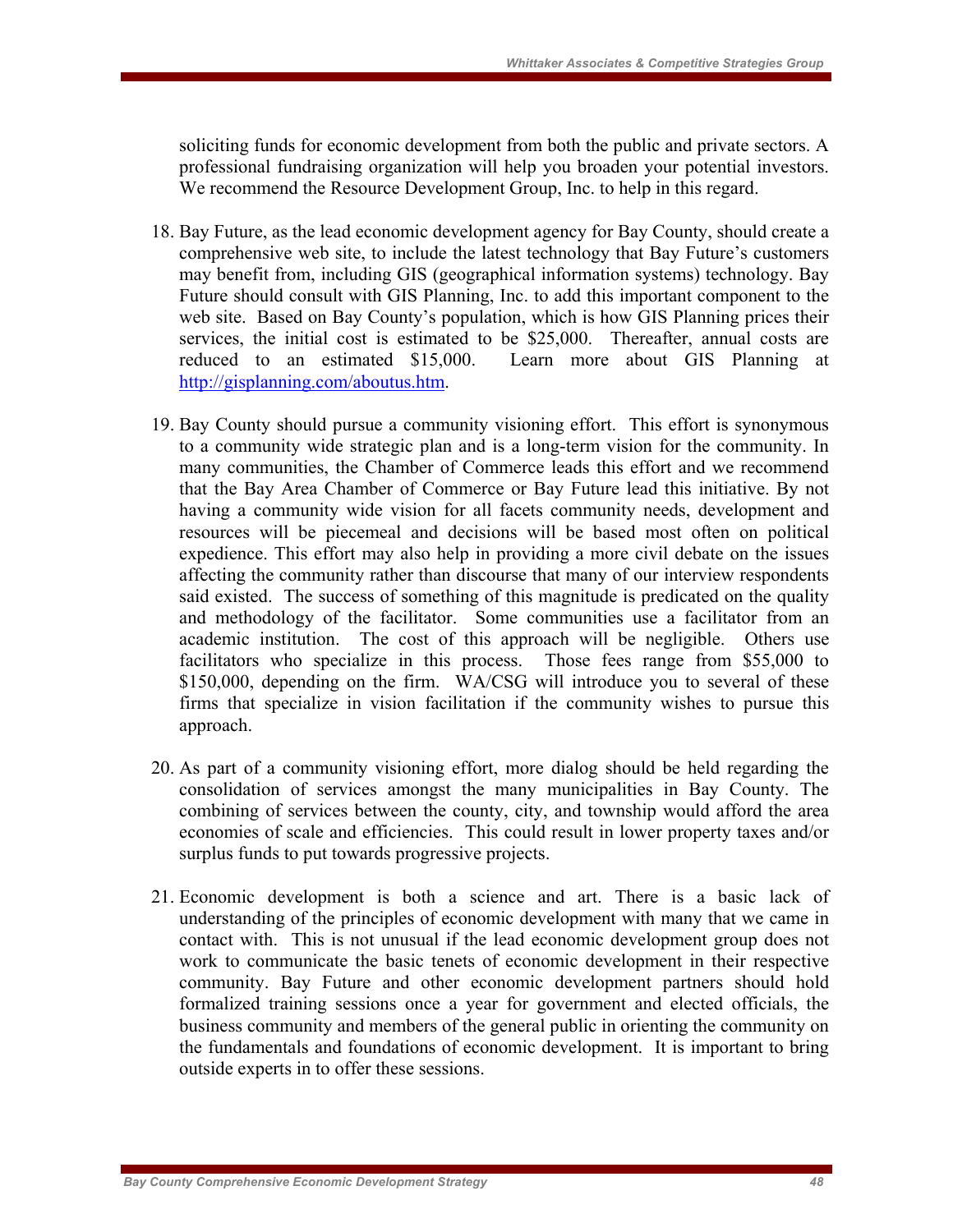- 22. Bay Future and the Chamber of Commerce needs to work with representatives from both the City of Bay, the various townships and with Bay County in reviewing these various public entities development policies and to work in starting a "one stop" office for business licensees and permits.
- 23. Either Bay Future or the Bay Area Chamber of Commerce should create a formalized business retention program. Nationally, over 80% of all new jobs are created by existing business. This percentage is likely close to 95% in Bay County. Similar attention and resources needs to be devoted for existing business expansion. Based on our earlier recommendation for staffing and funding for Bay Future, this program component would be a logical fit for the new organization.
- 24. The Bay Area Chamber of Commerce should lead an annual intercity visit program where community representatives visit a city in the U.S. that the Bay area can learn from. This type of program has been in existence throughout the country since the late 1950's and should be organized and implemented for Bay. This process is normally a limited cost activity for the sponsoring organization since each individual pays his or her own way. Estimated cost per person is \$1,000 depending on the location visited and the amount of time spent. The average length of trip is 3 days.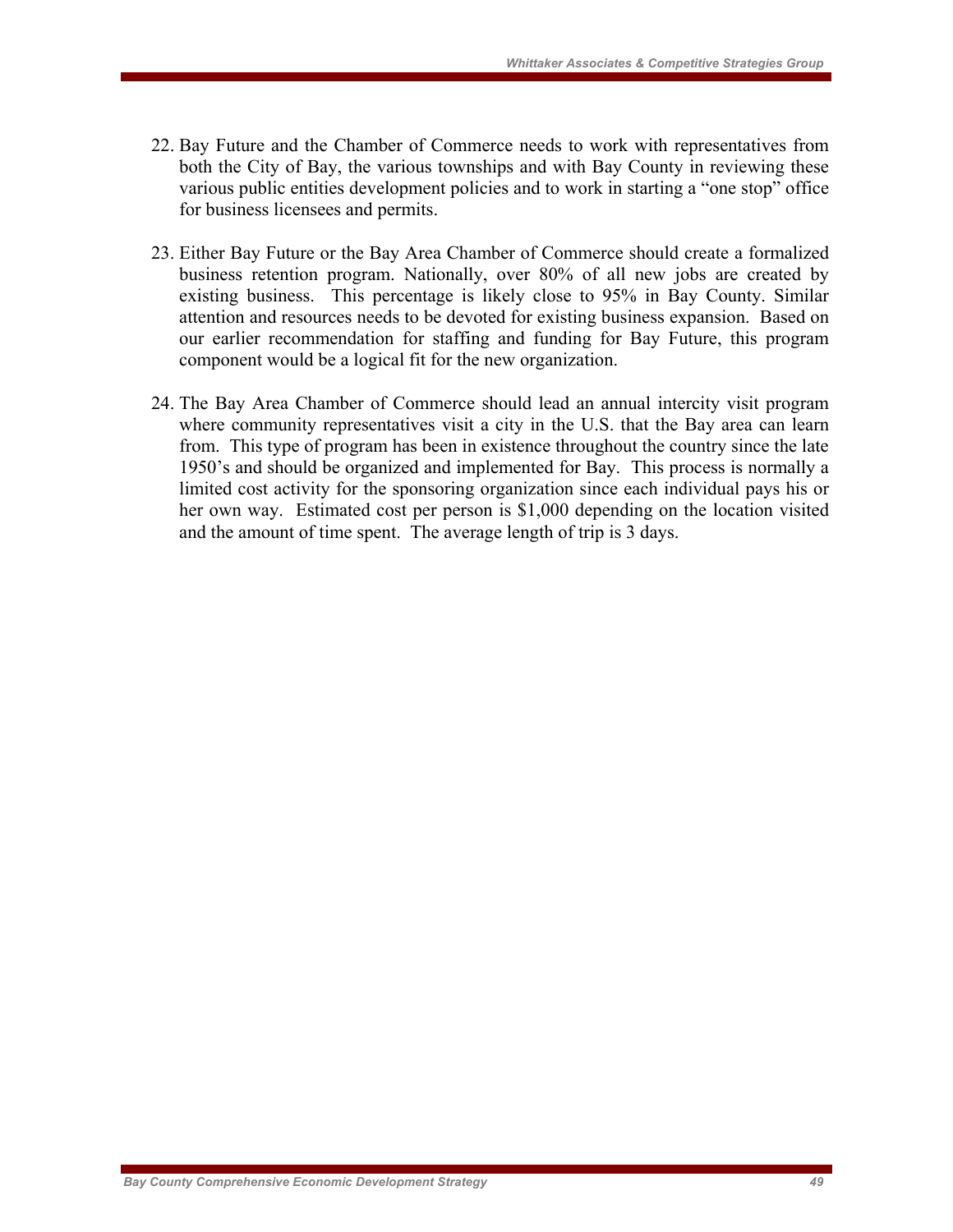# **VI. Concluding Thoughts**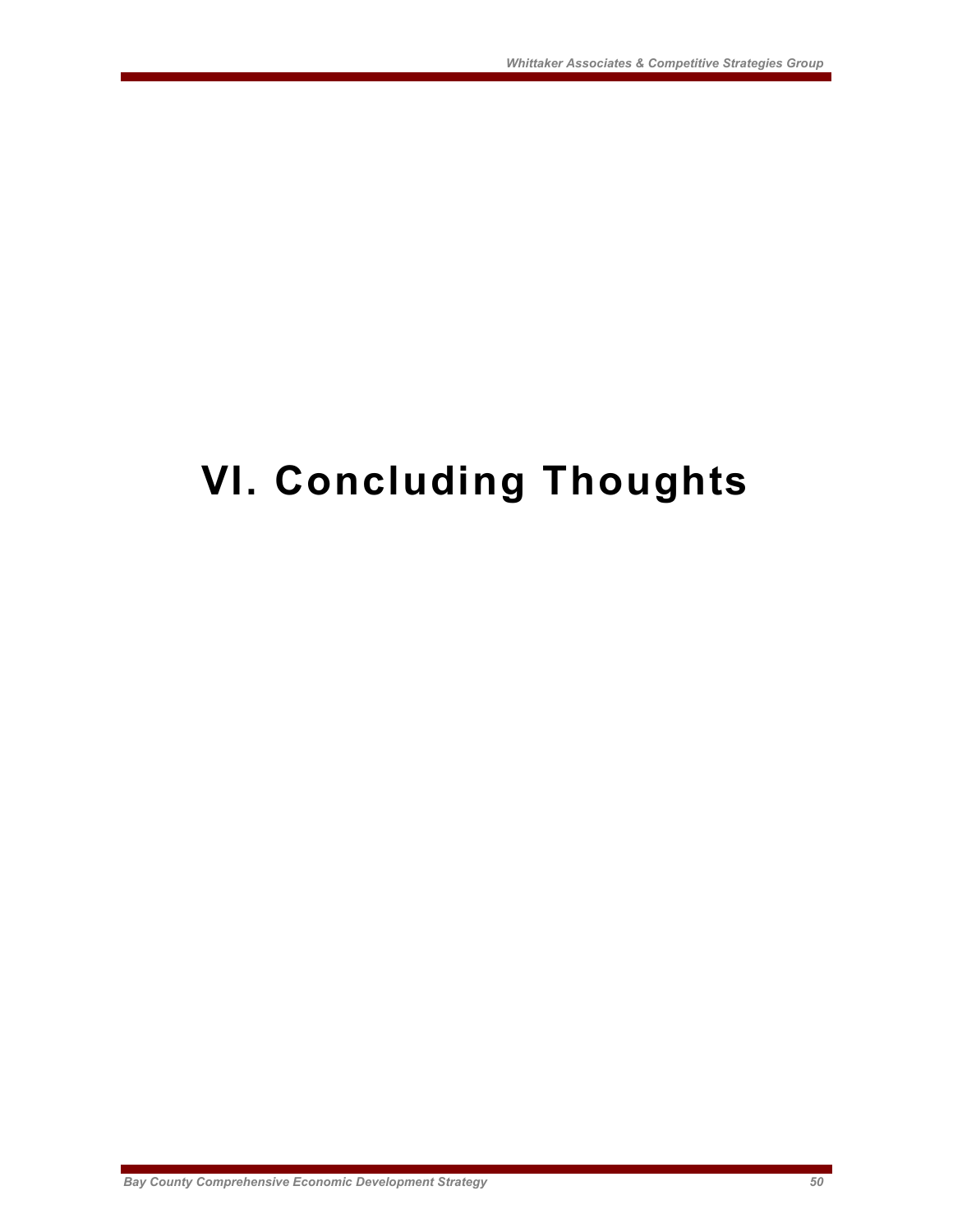# **VI. Concluding Thoughts**



Bay County is at a crossroads in shaping its economic destiny. The County has suffered from Federal trade policy allowing for an easy migration of previously dominant industry sectors in Bay to migrate offshore without difficulty. These employment losses have not been replaced.

Now is the time for Bay County to invest in strengthening its economy and in having a role in controlling its own destiny. Bay County economic development efforts over the last several years have been ineffective. During the high growth years of the 1990's in the U.S., Bay County should have had a pro-active effort positioning itself as a competitive location for business development. It did not take advantage of that opportunity.

Bay County must look forward and recognize to succeed; it cannot be business as usual. It must focus on what the global economy promises will be constant and rapid change. Bay County must invest in technology to position itself as a location for "mobile entrepreneurs". It must focus on public and private leadership and nurture a new generation of leaders for the community. It must invest in education for the benefit of all. It must realize that the days of the large employer coming to a community and being the economic engine are unlikely to happen again. It should celebrate success with business locations and expansions no matter what size.

Bay County has the potential to be an entrepreneurial community with the attraction and allure of the water and the success of its downtown revitalization. But, much more is needed, including access to capital, the development of a small business incubator and the need for high-speed internet access throughout Bay County. More business parks must be created to allow for business investment to occur.

Divisiveness and pettiness must take a back seat. Local leaders must strongly commit to economic development, both in policy making and resource allocation to reach long-term goals. Cooperation and collaboration is paramount to success.

These are the themes that we have heard and observed. Now we challenge Bay County to move forward. Bay County is a good community. It has achieved success in many areas. It can be a great community.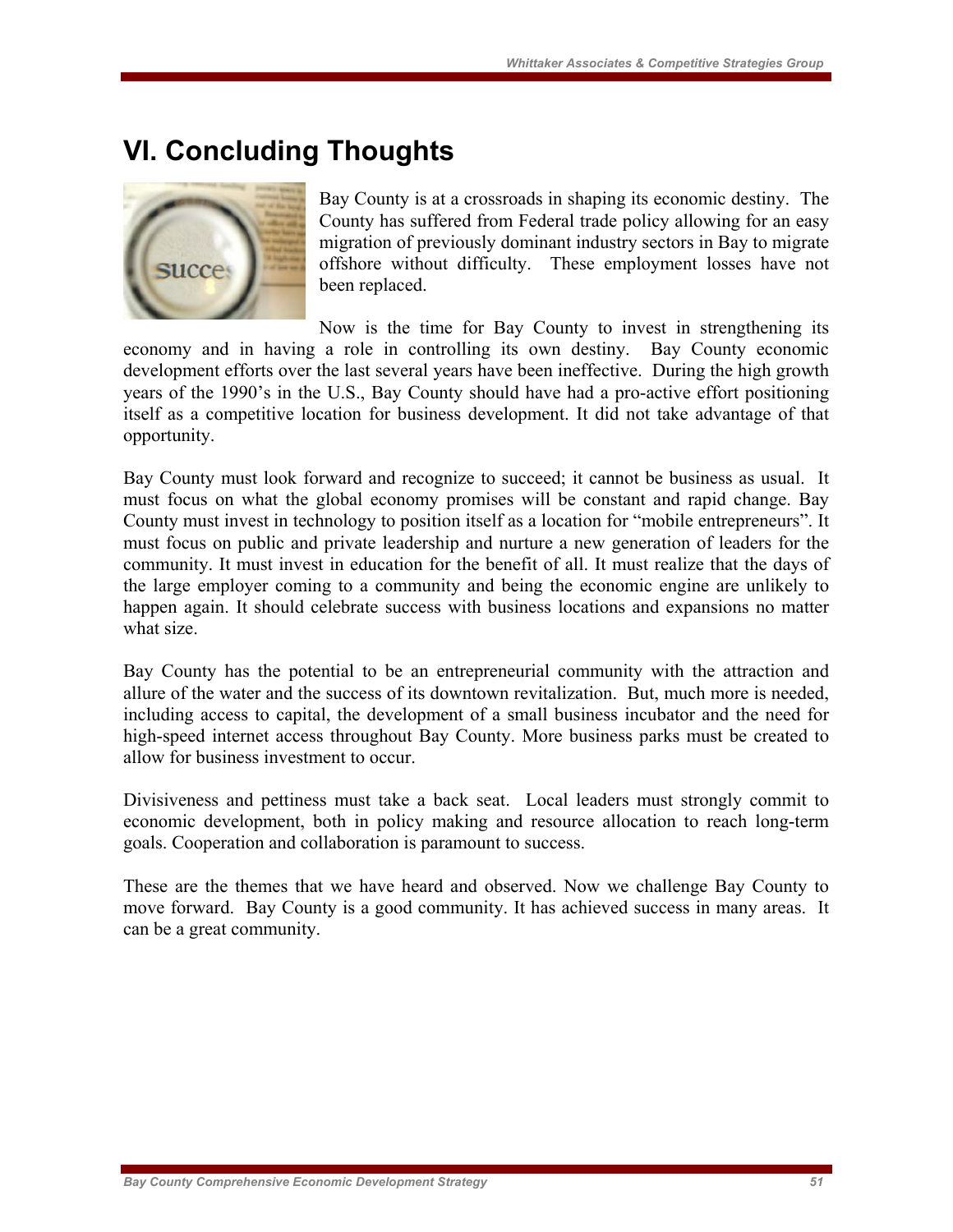# **VII. Appendices**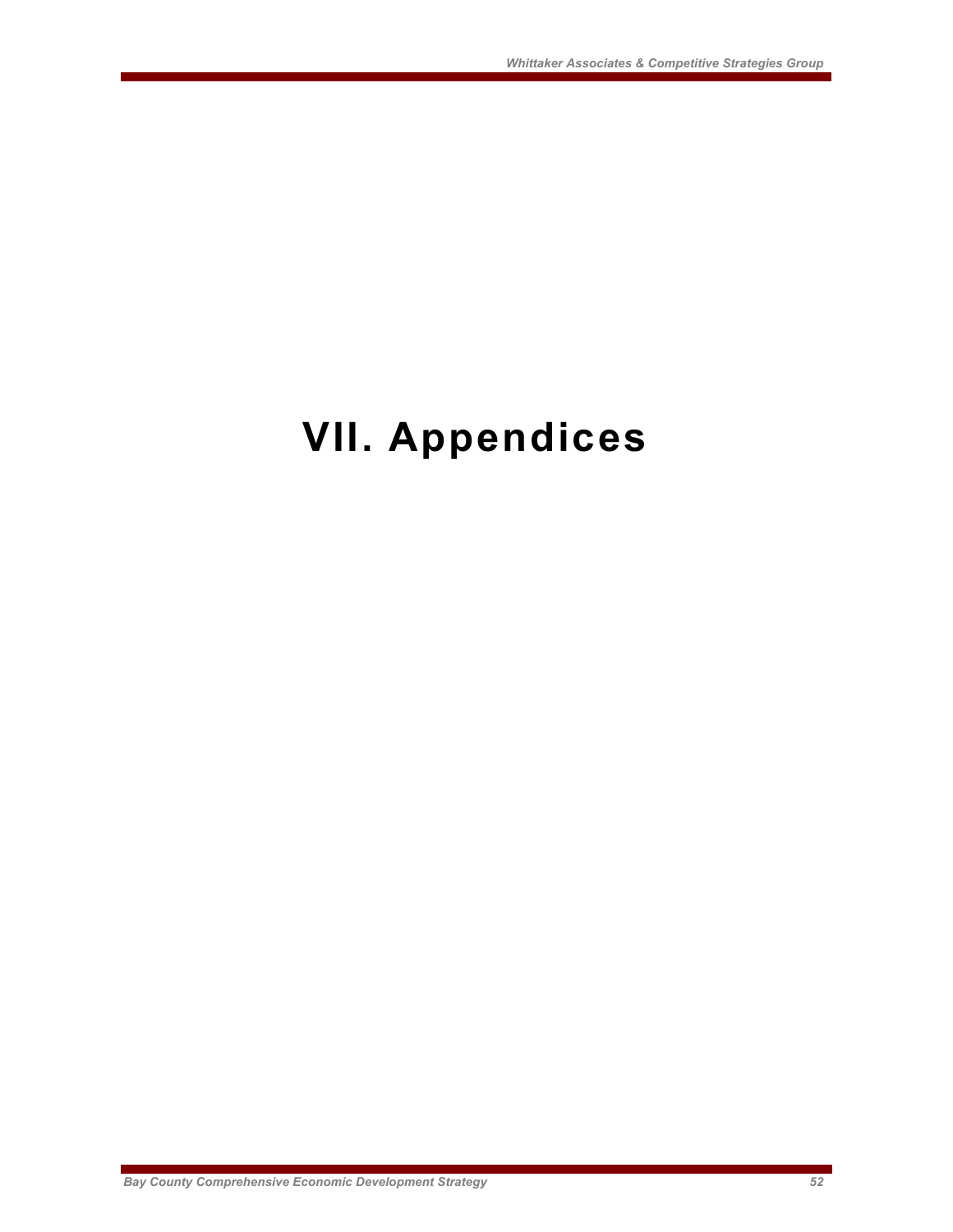# **VII. Appendices**

# **EXHIBIT 1**

## **Competitive Strategies Group, LLC Community Assets and Challenges Assessment**

**Community: Bay County** 

**Date: April 21, 2004** 

| <b>ACCESS TO MARKETS</b>                                                                                           | Weakness | Normal | Strength |
|--------------------------------------------------------------------------------------------------------------------|----------|--------|----------|
| Centrally located for major regional market                                                                        | X        |        |          |
| Centrally located for national market                                                                              |          | X      |          |
| Well positioned to serve international markets                                                                     | X        |        |          |
| Common carrier trucking                                                                                            |          |        | X        |
| Interstate highways                                                                                                |          |        | X        |
| Rail service                                                                                                       |          |        | X        |
| Port facilities                                                                                                    |          | X      |          |
| Scheduled airfreight services                                                                                      |          | X      |          |
| Within 1 hour of commercial air passenger<br>service (non-commuter)                                                |          |        | X        |
| General aviation airport capable of handling<br>corporate aircraft                                                 |          | X      |          |
| Local telephone company's capacity for<br>simultaneous voice/data transmission and high<br>speed internet services |          | X      |          |
| Connection of local telephone company to<br>national fiber optics network                                          |          | X      |          |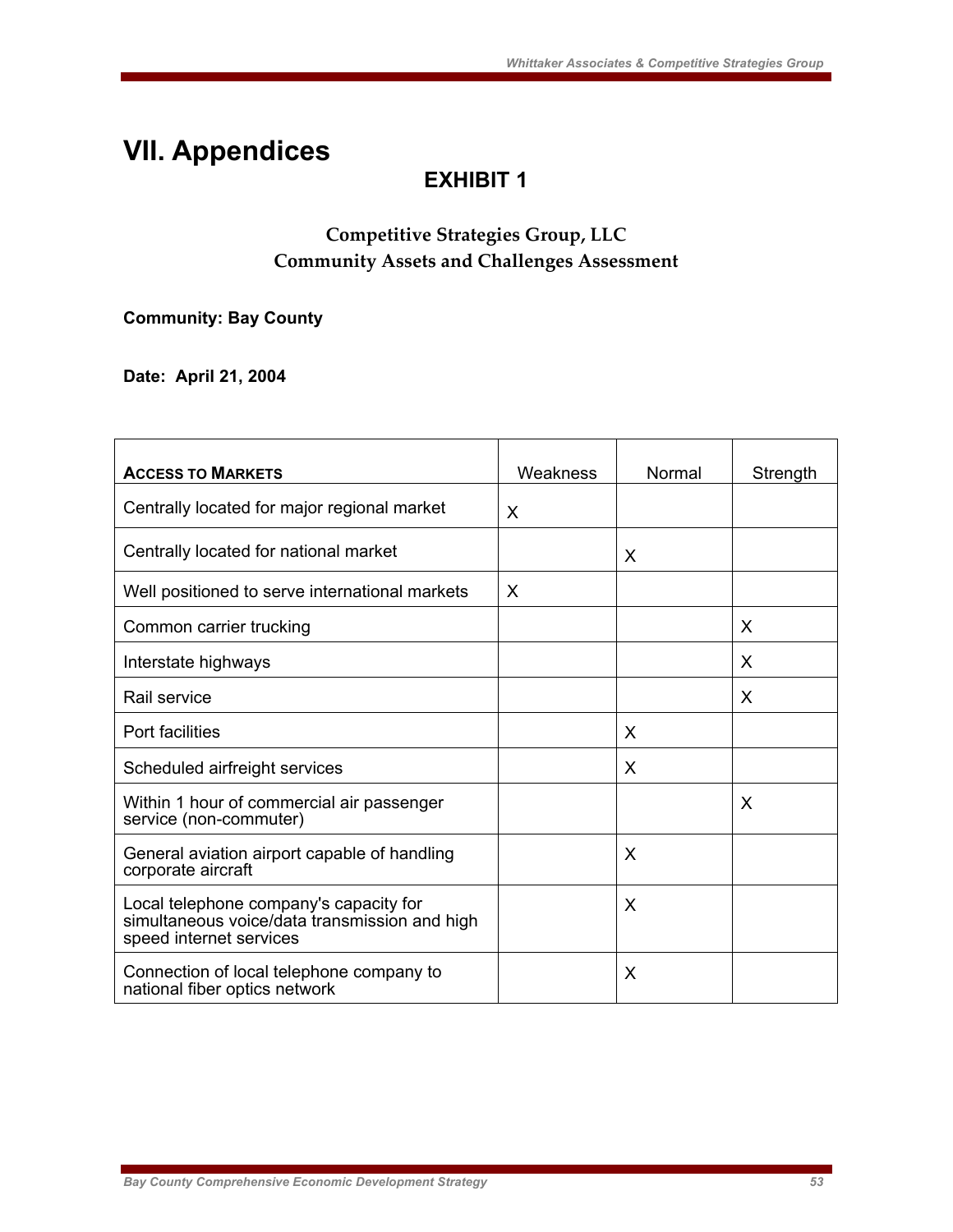| <b>LABOR</b>                                                                           | Weakness | Normal | Strength |
|----------------------------------------------------------------------------------------|----------|--------|----------|
| Availability of unskilled and semi-skilled workers                                     |          | X      |          |
| Availability of skilled industrial workers                                             |          | X      |          |
| Availability of skilled clerical workers                                               |          | X      |          |
| Availability of technicians and scientists                                             | X        |        |          |
| Availability of managerial personnel                                                   | X        |        |          |
| Cost of labor                                                                          |          | X      |          |
| Quality of labor-management relations                                                  |          | X      |          |
| Availability of post-secondary vocational training                                     |          | X      |          |
| Availability of on-the-job training assistance                                         |          | X      |          |
| Within 1/2 hour of major university/college                                            |          | X      |          |
| Availability of engineering program                                                    | X        |        |          |
| Cooperation of local state employment office in<br>recruiting and screening applicants |          | X      |          |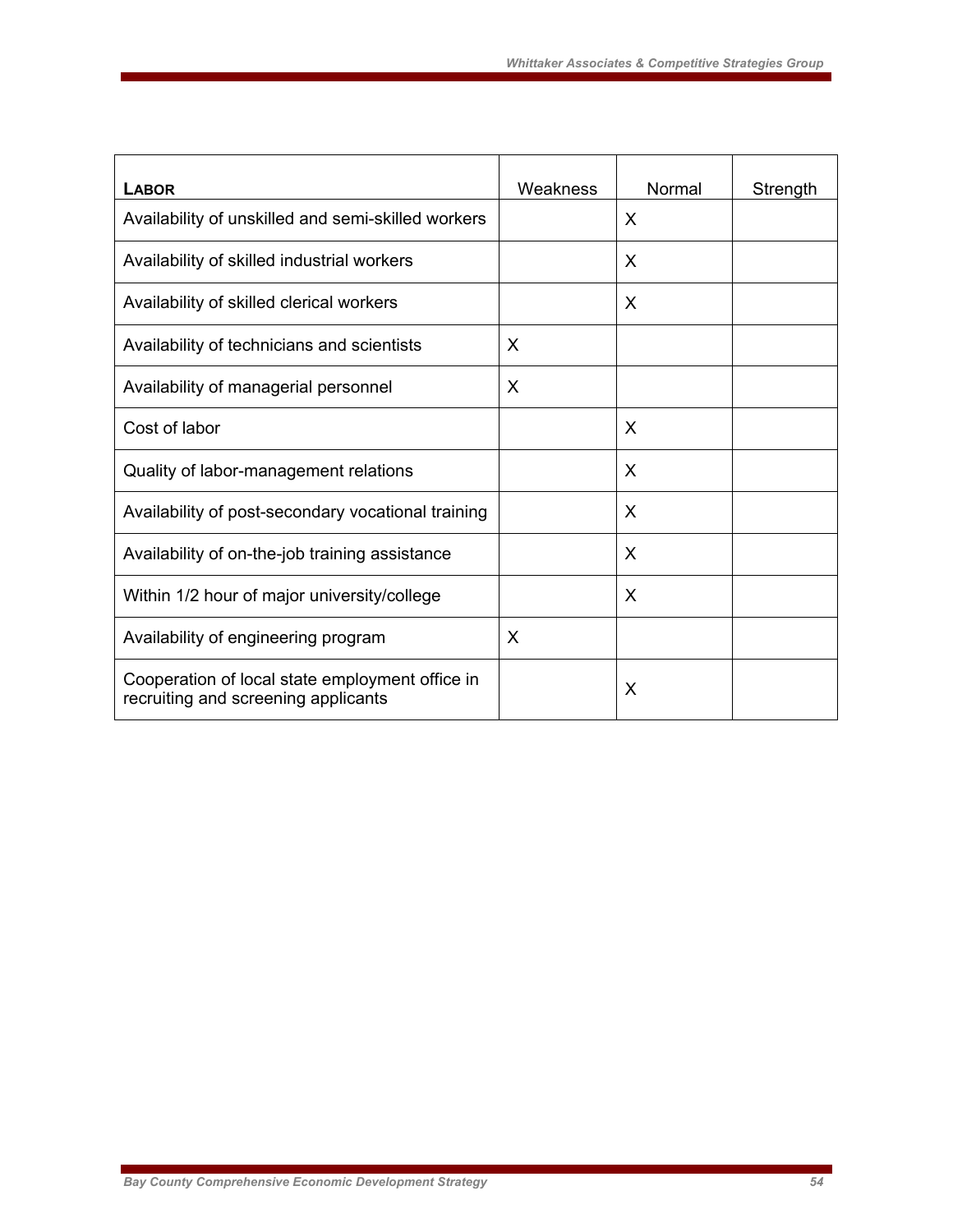| <b>ACCESS TO RESOURCES</b>                                      | Weakness | Normal | Strength |
|-----------------------------------------------------------------|----------|--------|----------|
| Availability of forest products                                 |          |        | X        |
| Availability of agricultural products for food<br>processing    |          |        | X        |
| Availability of minerals (NA)                                   |          |        |          |
| Availability of intermediate manufactured goods<br>and supplies |          | X      |          |
| Availability of manufacturing processes                         | X        |        |          |
| Availability of business and professional<br>X<br>services      |          |        |          |
| Cost of electricity for industrial use (NA)                     |          |        |          |
| Availability of high quality electric service<br>X              |          |        |          |
| Availability of uninterruptible natural gas<br>X                |          |        |          |
| X<br>Availability of water/cost of water/sewer                  |          |        |          |

| <b>LOCAL ECONOMIC DEVELOPMENT PROGRAM</b>                                                          | Weakness | Normal | Strength |
|----------------------------------------------------------------------------------------------------|----------|--------|----------|
| Adequate level of professional staff                                                               | X        |        |          |
| Involvement of both public and private sectors                                                     | X        |        |          |
| Local economic development organization has a<br>strategic plan                                    | X        |        |          |
| Level of leadership support of economic<br>development program                                     | X        |        |          |
| Level of cooperation between various<br>organizations involved in economic<br>development activity | X        |        |          |
| Level of awareness of community regarding<br>economic development                                  | X        |        |          |
| Level of funding for local economic development<br>program                                         | X        |        |          |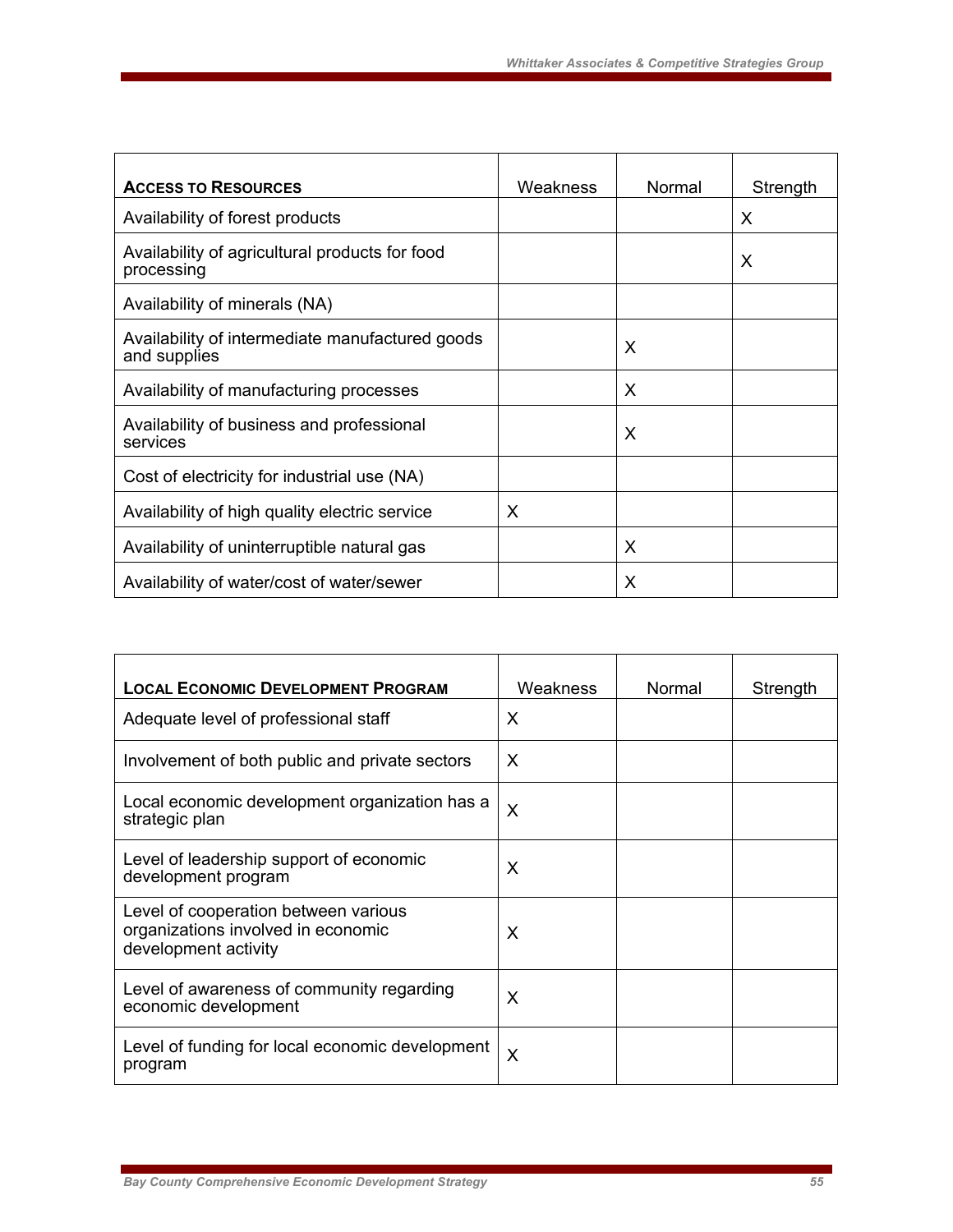| <b>ACCESS TO SPACE</b>                                          | Weakness | Normal | Strength |
|-----------------------------------------------------------------|----------|--------|----------|
| Availability of fully served and attractive<br>industrial sites | X        |        |          |
| Availability of fully served and attractive office<br>sites     | X        |        |          |
| Reasonably priced sites                                         |          | Х      |          |
| Availability of suitable industrial space                       | X        |        |          |
| Availability of suitable office space                           | X        |        |          |

| <b>ACCESS TO CAPITAL</b>                                                    | Weakness | Normal | Strength |
|-----------------------------------------------------------------------------|----------|--------|----------|
| Availability of tax-exempt financing for new<br>industrial facilities       |          | Х      |          |
| Availability of low interest loans for small<br>business                    | Х        |        |          |
| Availability of venture capital from local sources<br>for business startups | X        |        |          |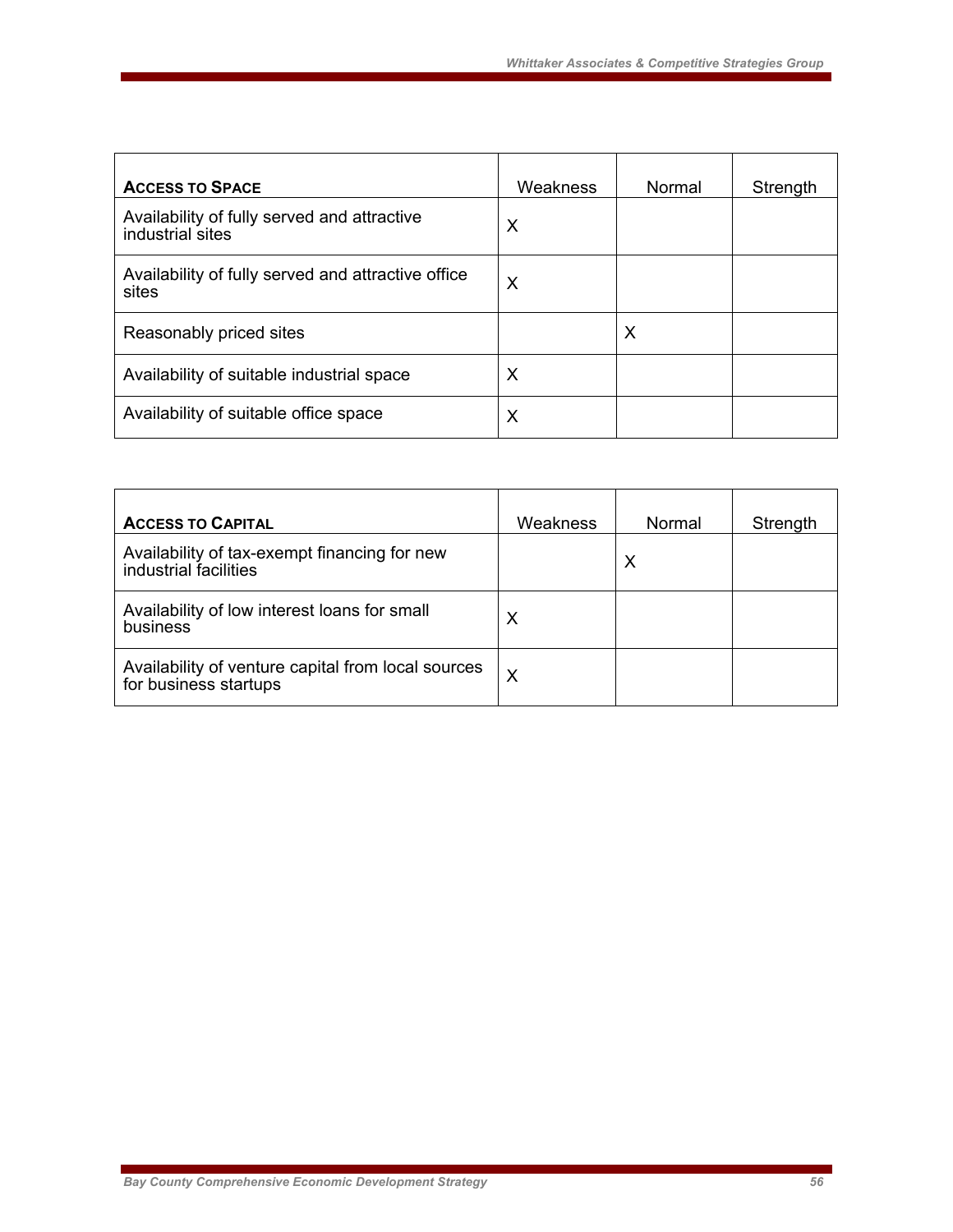| <b>GOVERNMENT IMPACT ON BUSINESS</b>                                  | Weakness | Normal | Strength |
|-----------------------------------------------------------------------|----------|--------|----------|
| Availability of adequate wastewater treatment<br>capacity             | X        |        |          |
| Availability of adequate water and sewer lines to<br>industrial sites | X        |        |          |
| Condition and maintenance of local streets                            | X        |        |          |
| Level of traffic-carrying capacity of local streets<br>and highways   |          | X      |          |
| Availability of tax incentives                                        |          | X      |          |
| Availability of labor training incentives                             |          | X      |          |
| Availability of relocation incentives for<br>transferees              | X        |        |          |
| Quality of local elementary and secondary<br>education                | X        |        |          |
| Quality of post-secondary education                                   |          | X      |          |
| Level of state costs for workers' compensation                        | X        |        |          |
| Level of state costs for unemployment<br>insurance                    | X        |        |          |
| State and local environmental regulations                             |          | X      |          |
| Business permitting procedures and costs                              | X        |        |          |
| Zoning policies (NA)                                                  |          |        |          |
| Building codes (NA)                                                   |          |        |          |
| Corporate income taxes (NA)                                           |          |        |          |
| Local property taxes                                                  | X        |        |          |
| State and local sales and use taxes service<br>taxes                  | X        |        |          |
| Personal income taxes (NA)                                            |          |        |          |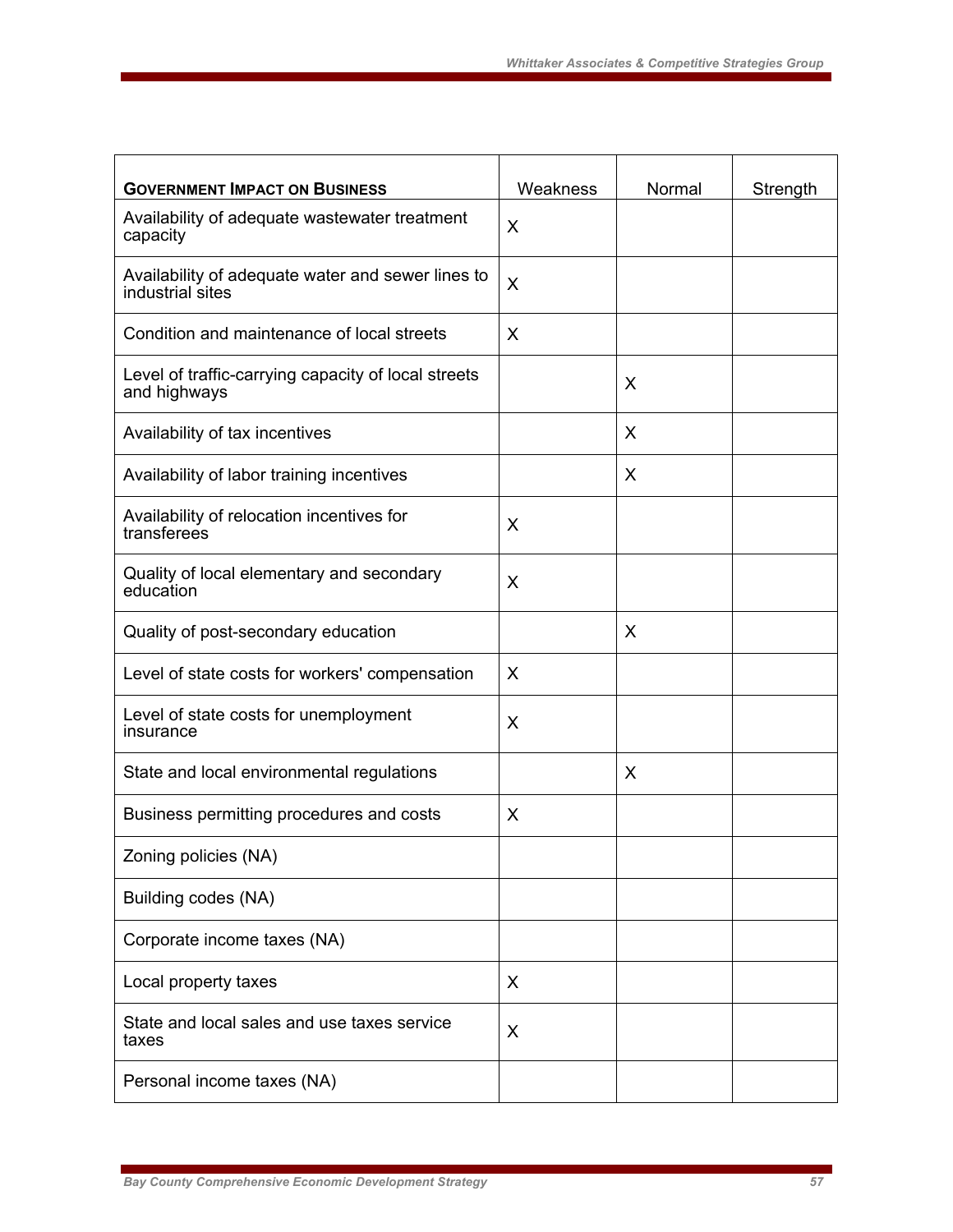| <b>QUALITY OF LIFE</b>                                     | Weakness | Normal | Strength |
|------------------------------------------------------------|----------|--------|----------|
| Availability of executive-level housing                    | X        |        |          |
| Availability of moderate cost housing                      |          | X      |          |
| Availability of apartments                                 |          | X      |          |
| Cost of housing                                            |          | X      |          |
| Level of crime                                             |          |        | X        |
| Level of cultural activity                                 |          | X      |          |
| Availability of recreational opportunities                 |          | X      |          |
| Presence of major sporting events                          | X        |        |          |
| Level of air pollution                                     |          | X      |          |
| Quality of the climate                                     | X        |        |          |
| Attractiveness of the physical environment                 |          | X      |          |
| General appearance of the community                        |          | X      |          |
| Availability of major shopping facilities                  | X        |        |          |
| Availability of adequate medical facilities                |          | X      |          |
| Availability of first-class hotels, motels, and<br>resorts |          | X      |          |
| Quality of local restaurants                               |          | X      |          |
| Appearance of the Central Business District                |          |        | X        |

 The Team conducted a 4-½ hour community overview of Bay County in April. The purpose of this overview was to review Bay County just as a site location consultant, analyzing various communities on behalf of a corporate client would conduct an assessment. This methodology includes this survey instrument used by the team to note Bay County's assets and challenges as it relates to economic growth for the area.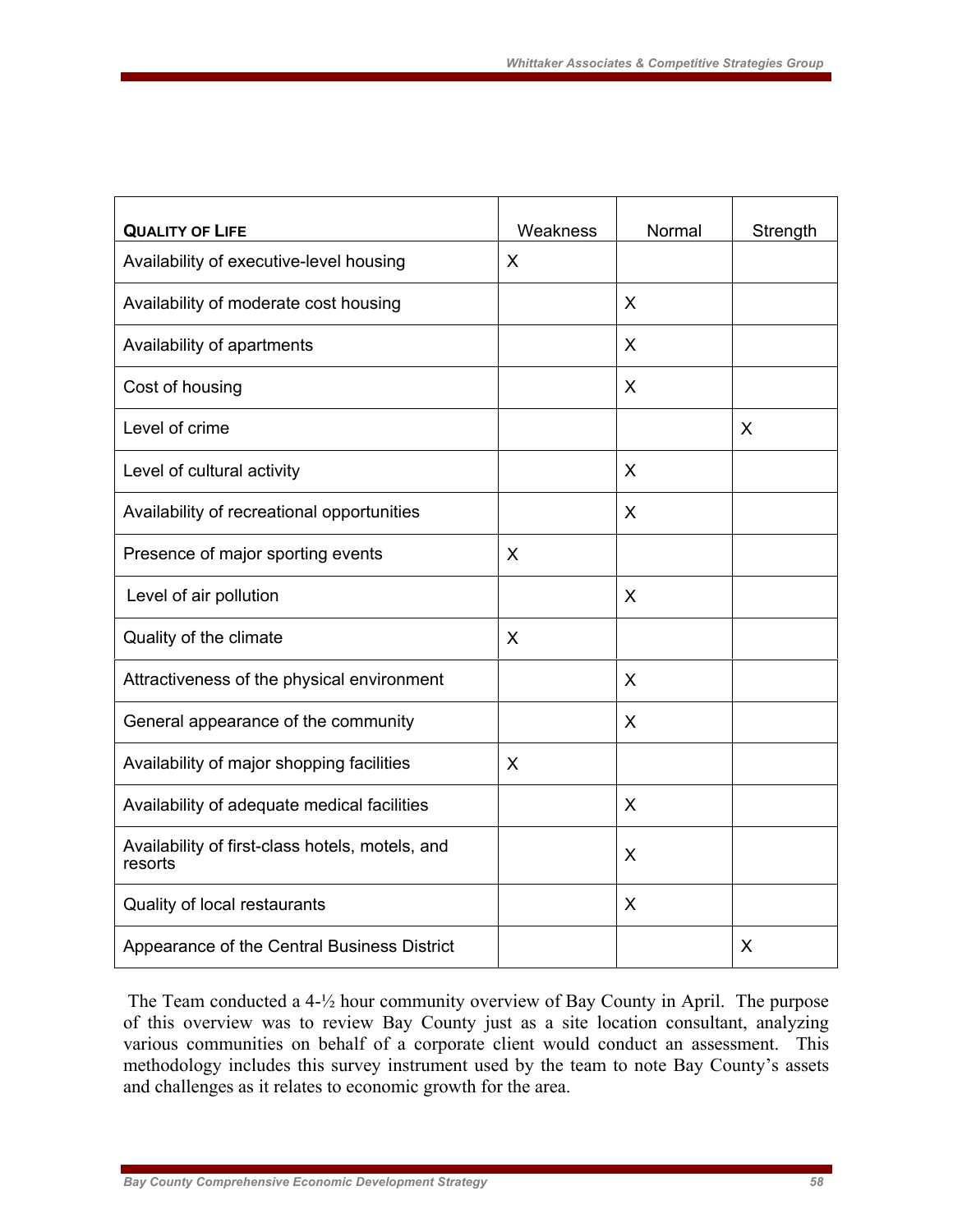# **EXHIBIT 2**

#### **COMPETITIVE STRATEGIES GROUP, LLC & WHITTAKER ASSOCIATES, INC. Bay County Community Business Survey May/June 2004**

#### **Interview Profile:**

Number interviewed: **65**  Number of focus groups: **3 representing Labor, Government and Quality of Life**  Private sector respondents: **41**  Public sector, education or not for profit respondents: **24** 

#### **1. What are the three greatest needs within the business community?**

- Government consolidation of services **(19)**
- Consistent and predictable government policy towards business **(16)**
- Good education system **(12)**
- Educated/skilled/talented workforce (11)
- Friendlier business climate  $-$  i.e. reduce taxes, increase incentives for businesses to expand or locate **(11)**
- Entrepreneurial programs and access to capital (7)
- Streamline development process **(4)**
- Water supply needs to be protected **(4)**
- Stop bickering/power struggles **(3)**
- Respect and understanding of the business community by the public sector **(3)**.
- Better electrical/power grid reliability
- Transportation infrastructure (water, rail, roads)
- Diversification of industry-more; hi-tech jobs
- **Match appropriate skill/business needs to what the high schools teach**
- Need visionary leadership in both the city and county government
- **Greater tax base**

### **2. On a scale of 1 to 5 with five being best, how would you rate the business climate of Bay County?<sup>1</sup>**

**2.5**

 $\overline{a}$ 

 $1$ <sup>1</sup> (Business climate is defined as government policies, regulations and general attitude from the public sector, both elected and appointed officials and staff that impact business either positively or negatively.)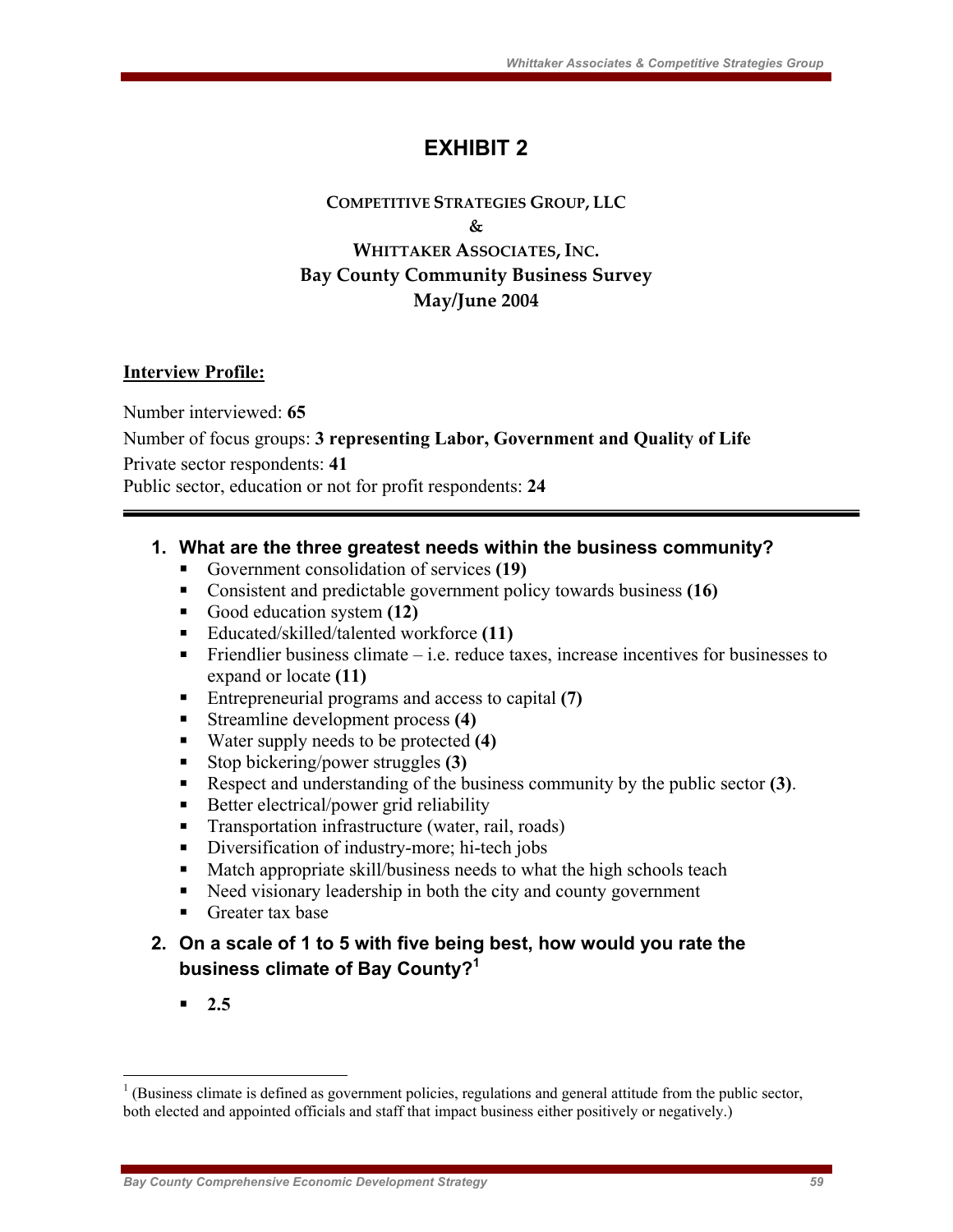### **3. What could Bay County or the various municipalities/townships do to enhance the business climate?**

- Work together/more coordination **(20)**
- Consistent/streamline/transparent process of applying for incentives, tax abatements and other regulations that apply to development and business **(15)**
- Become more business friendly  $-$  i.e. reduce taxes, increase incentives  $(11)$
- Enhance union relations **(8)**
- Communicate better **(6)**
- Stop bickering/power struggles **(5)**
- Make land available for development **(4)**
- Too many ordnances, restrictions, regulations and codes for development **(6)**
- Staffs and elected officials are not educated enough on economic development to assist existing businesses **(3)**
- Tax structures are business prohibitive **(3)**
- Government needs to work closer with existing businesses **(2)**
- Effective land use **(2)**
- Establish industrial zones **(2)**
- Improve the waterfront area environmentally **(2)**
- Have a unified regional ED approach **(2)**
- Contain sprawl
- Michigan needs to be more business friendly
- Educate the business community on available business tools/programs
- Develop Brownfield space downtown
- City permitting process is slow
- Need for municipal and countywide utility service master plan
- Expand communication or data services-like a citywide Internet support system
- Eliminate union only mentality with the public sector

#### **4. What are three benefits or assets of living in your area?**

- **Low Crime**
- Quality of life amenities of Bay County and the region, and low cost of living
- Nice people/small town atmosphere

#### **5. If you could, what would you change about the area?**

- Need to work together/more coordination **(15)**
- Need improved and enhanced infrastructure to allow for growth **(8)**
- Be more proactive in business attraction **(7)**
- Improve school system **(6)**
- Lower taxes **(5)**
- Provide beach development and access **(5)**
- **Eliminate the requirement in Bay County to hire union contractors for public** projects **(5)**
- Common vision **(5)**
- Develop waterfront **(4)**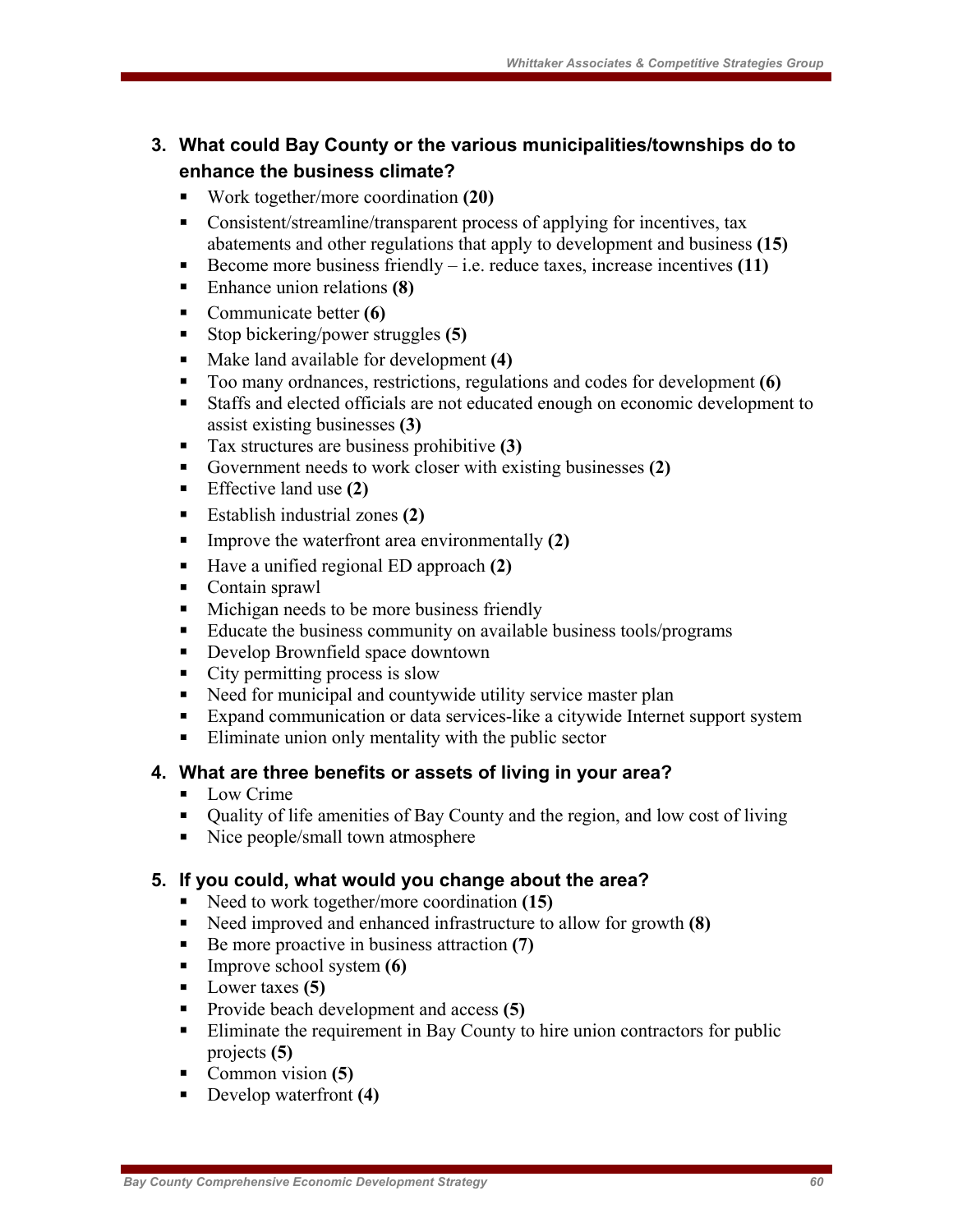- Educate residents to protect their environment **(4)**
- More effective & efficient ED efforts **(3)**
- Consolidate government services **(2)**
- More incentives **(2)**
- More private investment **(2)**
- Satisfied with area/would not change anything **(2)**
- Climate
- **Perception from the outside**
- General attitude of the populous
- Need more population for an increased tax base
- Stop the union's control of local governments
- Need a land-use plan in the county
- Increase entrepreneurship opportunities

#### **6. What brought you to the area, personally?**

- Jobs **(24)**
- Born and raised **(20)**
- $\blacksquare$  Family (17)

#### **7. What would make you leave?**

- Do not want to leave/will not leave (25)
- Downfall in business climate, job elimination and career **(16)**
- Retirement/health reasons **(6)**
- $\blacksquare$  Family **(6)**
- Weather **(5)**
- Retirement **(3)**
- Crime
- $\blacksquare$  New job
- Substance abuse is prevalent-if continues to increase, may relocate

#### **8. What other types of businesses do you want to see in this area?**

- High tech/innovative/cutting edge (15)
- Manufacturing any type (10)
- Entrepreneurial **(4)**
- Good corporate citizens/ethical **(3)**
- Supplier-based industries **(3)**
- White collar, office, call centers **(2)**
- Smaller job producers **(2)**
- Unique/downtown retail **(2)**
- Alternative energy
- Ag-based such as organic agriculture
- Good restaurants
- **Healthcare**
- **Minority owned businesses**
- River/port developments
- Warehousing/distribution
- **Recreational business**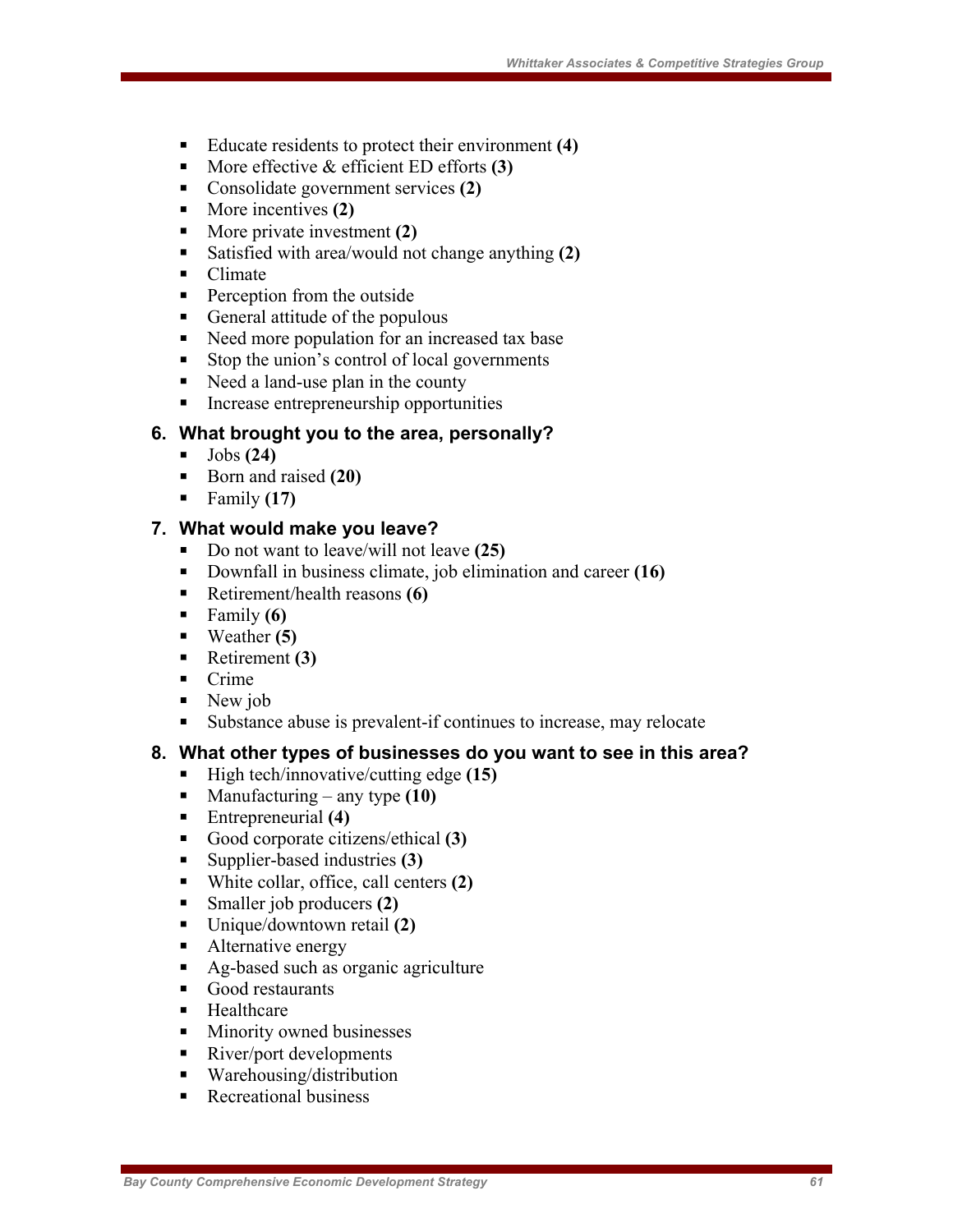- Outlet stores
- **Family owned**
- Jobs that pay livable wages
- Aircraft components
- Life sciences

#### **9. What types of businesses would you not want in the area?**

- Environmentally harmful **(9)**
- Exploitive industries (*i.e. adult book stores)* **(6)**
- Casinos **(3)**
- Take just about anything **(3)**
- Heavy industry **(2)**
- Those that have labor difficulties
- Nothing that drags the community down
- **Minimum/low wage jobs**
- Dot com's

#### **10. What infrastructure is missing or unsatisfactory in the area?**

- High speed internet there are holes, want wireless (14)
- Roads/sidewalks **(5)**
- Sewer system is outdated/inadequate **(4)**
- Water quality **(3)**
- Dredging of shipping channel **(3)**
- Improved air service **(2)**
- $\blacksquare$  Sewer/water extensions
- Improvement at the schools (bonds cannot get passed)
- More higher quality, available industrial and commercial space
- Cultural activities
- $\blacksquare$  Quality, executive level homes
- More attractive entrances into the community

#### **11. If you could choose to relocate/expand anywhere in the world, where would it be and why (for employer interviews only)?**

- Southeast U.S.
- Mexico

 $\overline{a}$ 

■ Where technology is king

#### **12. Over the past five years, how effective do you believe economic development efforts have been within the Bay County area?<sup>2</sup>**

|               | 3.59                 | 10             |
|---------------|----------------------|----------------|
| Not Effective | Moderately Effective | Very Effective |

 $2^2$  Economic development efforts for Bay County include all efforts and not a single agency or entity.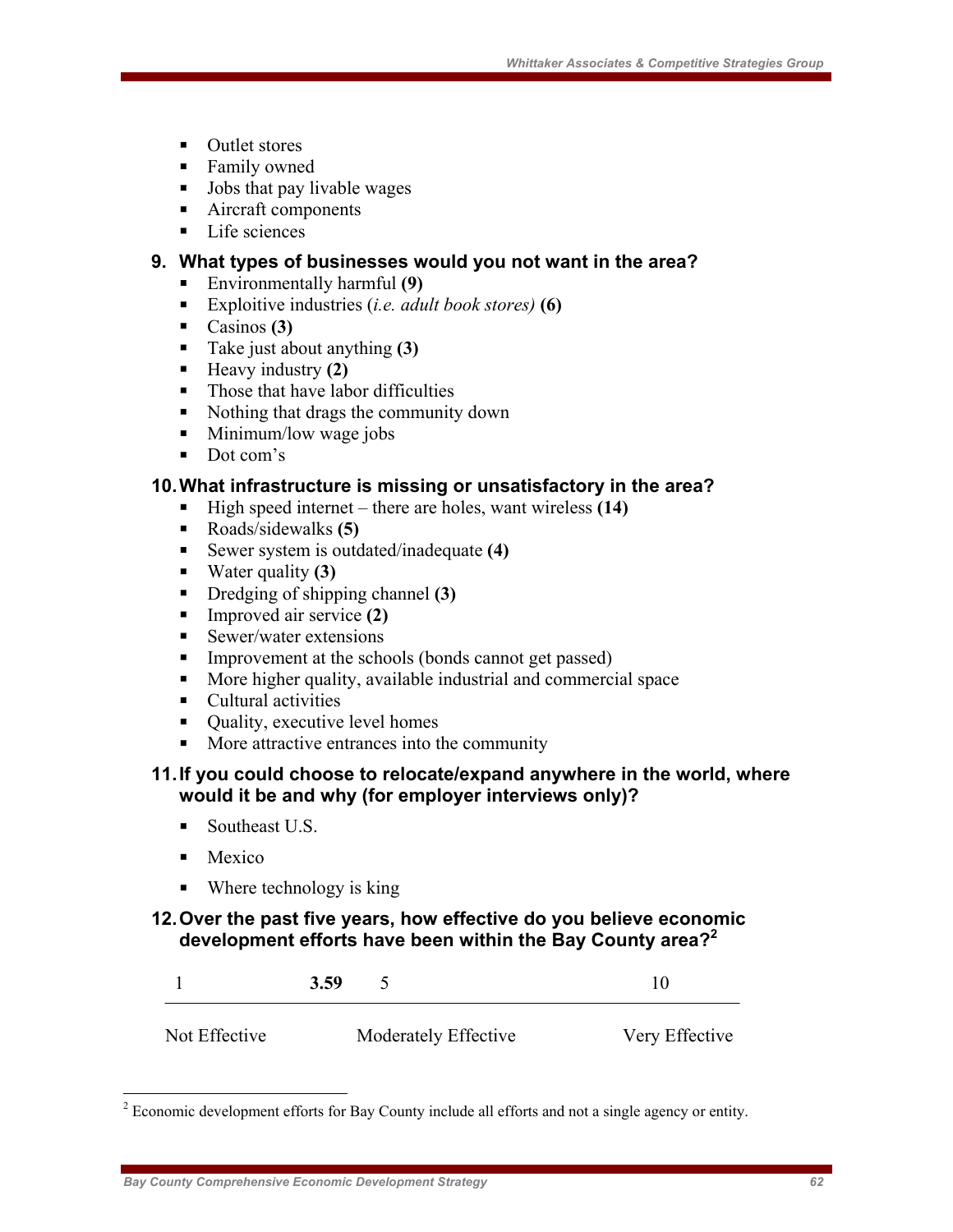#### **13. If you feel they have not been effective, why?**

- No coordination/common effort **(14)**
- No vision, no strategy, no common goals **(14)**
- Power struggles i.e. inferiority complexes, turf wars, own self interests **(14)**
- Lack of management/leadership within the various development groups **(5)**
- Lack of money **(5)**
- Too much political influence **(5)**
- Need a better public/private sector relationship **(3)**
- Not a clue, but nothing has worked **(2)**
- Incentives to stay overwhelm budget needs
- Continuously throw money away
- Difficulty adjusting to change
- $\blacksquare$  No trust
- Procrastination by the powers that be
- Difficulty with the city in getting permits timely
- Geographic location is a disadvantage
- Wastewater district is an adversary towards business
- Lack of understanding of economic development
- County does not get aggressive because they are afraid business will ask for incentives
- Local businesses are not good ambassadors because of their experience here
- Poor communication to the public by government leaders

#### **14. Do you have any suggestions for the organization/operational structure of a countywide economic development organization?**

- Cooperative efforts **(8)**
- Benchmark/borrow from successful programs (7)
- Install performance and evaluation benchmarks **(5)**
- Consolidate all economic development groups as possible **(5)**
- Get a great CEO. Do not micromanage that person **(3)**
- Need economic development experts **(3)**
- Public/private partnership **(3)**
- Allow for union representation
- Communicate
- Defined goals
- Do not be everything to everybody
- Secure the appropriate funding to be successful
- Include agriculture business as an industry to promote
- Have a clean corporate governance structure
- **Target your markets**
- Include retention
- **15. As Bay County works to create innovative, realistic development strategies, do you have any suggestions on how to market Bay County worldwide for growth and investment opportunities?** 
	- Market quality of life (recreation, waterfront, safety) and cost of life **(20)**
	- Tourism focus **(2)**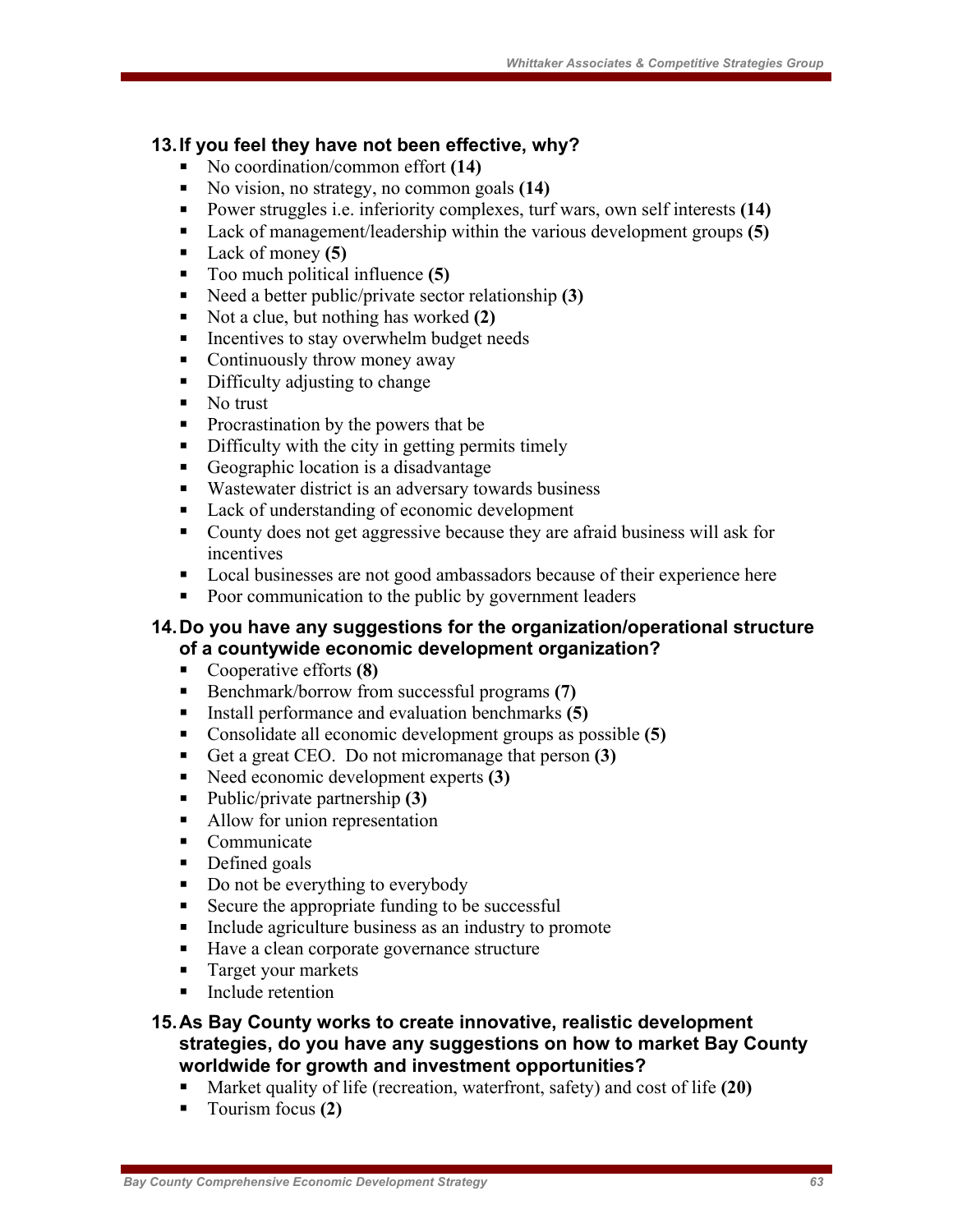- Promote the work ethic. It is excellent **(2)**
- Establish more connections/network with consultants  $(2)$
- $\blacksquare$  Highly targeted
- $\blacksquare$  Web site
- **Mission trips**
- **Bring/invite businesses into County**
- Clean up political system
- More business friendly
- **Regionalism/consolidation**
- Don't market to outside, strengthen from within
- More communication on branding strategies
- Common vision
- Work with existing businesses to develop supplier opportunities
- Brand the tri-county region, not just the County
- Brand Bay County, not the region

#### **16. Are there any other issues of concern to you?**

- Labor unions have a bad perception **(5)**
- Business leaders should be more involved in campaigning for improved schools and education system **(3)**
- Bay County missing entrepreneur focus/opportunities **(2)**
- Some people want the area to grow while others do not
- Federal government needs to help
- $\blacksquare$  Bay County standing in its own way
- Brain drain is a major concern -- the area is losing a generation
- Build an organization that is flexible and dynamic get beyond local conflicts **(2)**
- Business friendliness is the main issue -- current environment not helpful to longevity of business in the area
- County government needs to involve business
- Encourage "stroking, not soaking"
- Get business leaders involved in community
- Government needs to be facilitators
- Let go of territorial attitudes -- cheer for the region  $&$  valley
- Need to be attractive to young people improve job market and living options for 25-35 year olds
- Retail is needed to support the recreation industries
- Think long term
- Would like to see magnet schools and university campus downtown
- The County needs to soften up on their partnership with unions and let free enterprise have a chance
- Do not duplicate what others should do
- Do not steal business from one part of the county to another
- Bay has a chance to make a fresh start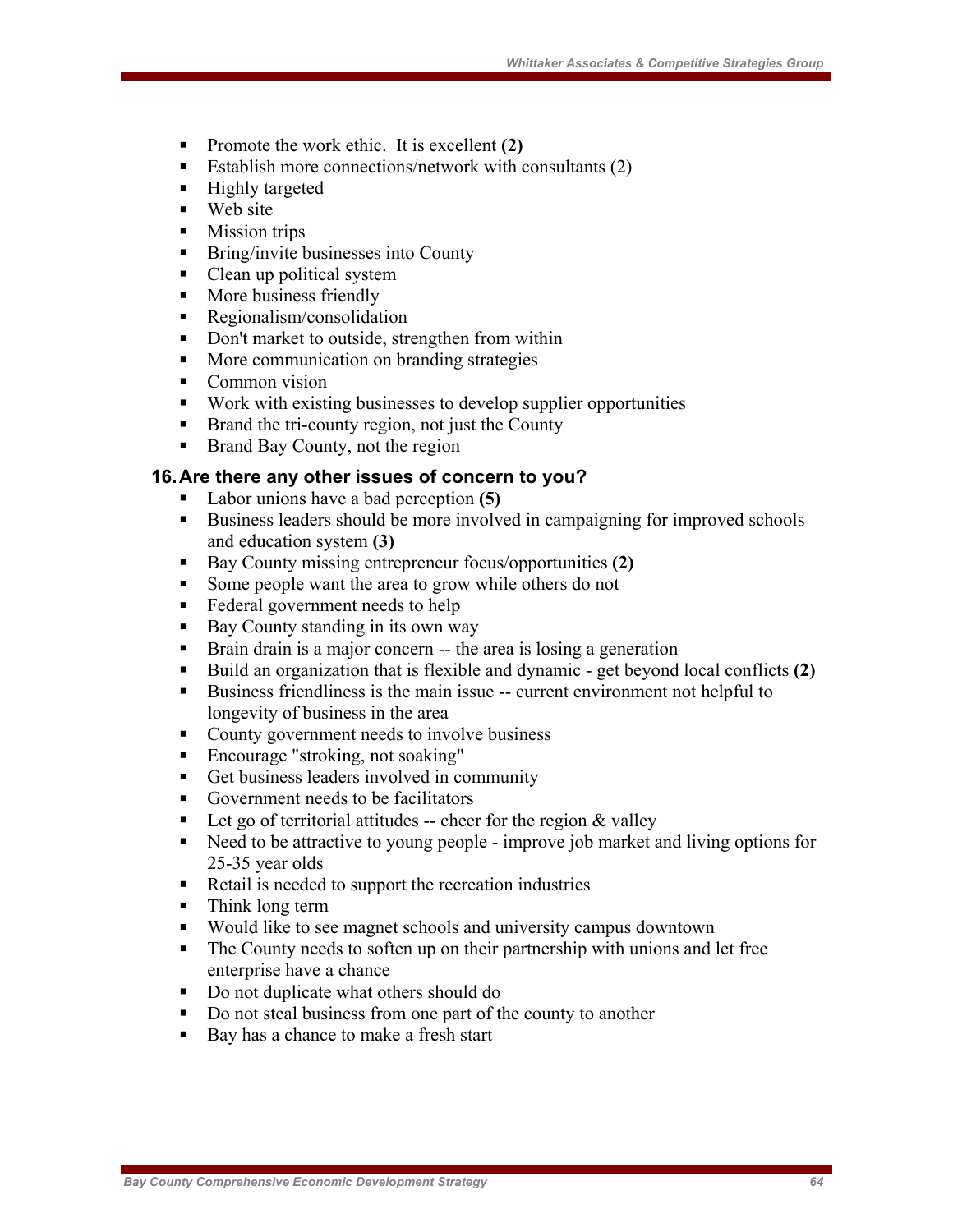# **EXHIBIT 3**

#### **Bay County Group Discussion Summary**

#### **Reactions to the Presentation of Economic Trends & Findings of Need**

**Question Posed to Groups:** What are some of your reactions or thoughts to the presentation of Economic Trends and Preliminary Findings of Need?

#### Tuesday, June 29

*Group 1:*

- Bay County Employees living in Midland
- Why are they coming here? "Education"
- No surprise
- Why 20 years…for solutions

#### *Group 2:*

- No surprise
- Pleased that study done
- Education level compared to other areas
- Cooperation

#### *Group 3:*

- Cycle of low pay unable to support community business
- Number who commute beyond Midland/Saginaw. Why?
- Could be positive to live in this community (refer to life style)
- Need of larger companies to look beyond Bay County to fill positions (seniority/union needs, etc.)

#### *Group 4:*

• No surprise

#### *Group 5:*

- Why were Education & Health Services lumped together?
- Why were only 65 people interviewed? Low percentage
- Amazing lack of employment
- Lack of white-collar jobs. 24% retail jobs

#### *Group 6:*

- Low wages should be attraction to employers
- Data was different than what was reported by the Chamber
- Cost of living compared to wage information
- Learned nothing new wanted to see new information. No causes for problems identified
- Median age is rising may be losing young people (young bright people)
- More people working outside our community
- Hospitality jobs increasing but not high wage jobs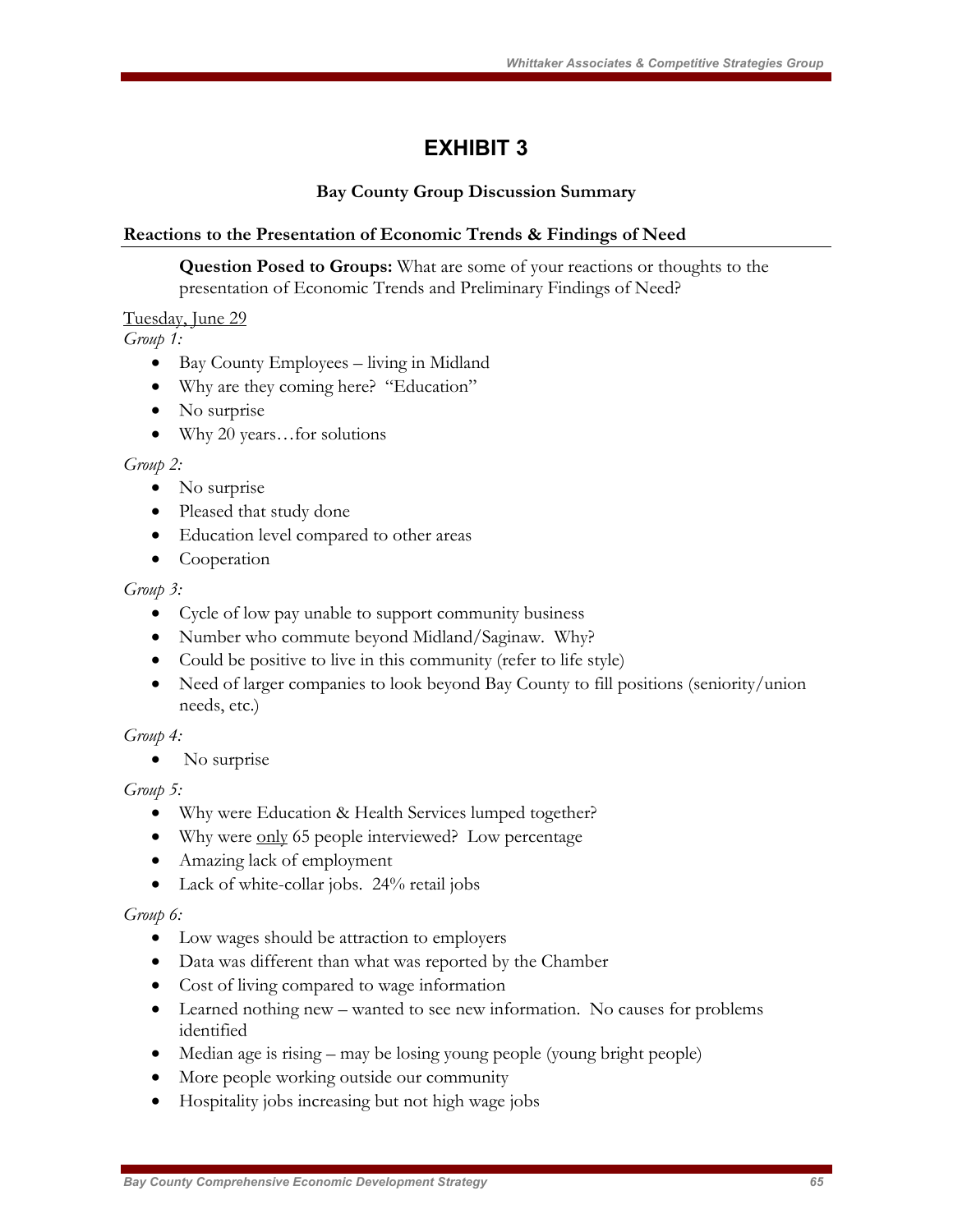• More information needed on base industry jobs

#### Wednesday, June 30

#### *Group 1:*

- Surprised Bay County is <u>under</u> US average for Business & Industry
- Surprised median age was lower in 70's and now is above U.S. average
- Population decrease
- Youth leaving the area after school
- Surprised Midland County was not chosen but Racine selected
- Why are the salaries (e.g., wage, income) lower in this area?

#### *Group 2:*

- Discouraging. Surprised.
- Definite NEED to keep young people
- Excited that issue (this meeting) happened now (knew about problem since 1960's)
- Concern of low per capita income
- Disturbing education level statistics

#### *Group 3:*

- 'Lean Manufacturing' concept affecting reduced work force. Beyond our community control
- Urgency to reverse the trend both in manufacturing and population
- Lack of job growth and wages, and effect on young people leaving the community
- Those leaving are those highly educated
- Statistics not a surprise, but good to measure. Data is good to help us plan
- Lagging in Saginaw on the wage graphs was surprising
- Struck with positive increase in retail

#### *Group 4:*

- Surprised about other indicators (downward trend) of manufacturing
- Average age (jump) significant

#### *Group 5:*

- Need to compare cost of living to other communities
- Demographic info was what I expected. It's evident what direction we need to go in
- What is the reason for the decline?
- We need a friendlier business climate from local government
- Already aware Bay County residents had lower educational background. Education needs to be sold to young people
- Wowed at technical training available
- Wages going down. But we need sustainable wages

#### *Group 6:*

- Hospitality industry higher
- Wages and per capita income low
- No explanation for data (could be due to retiree  $\#$ 's)
- What is nature of jobs we have?
- With low wages, would expect more businesses to locate here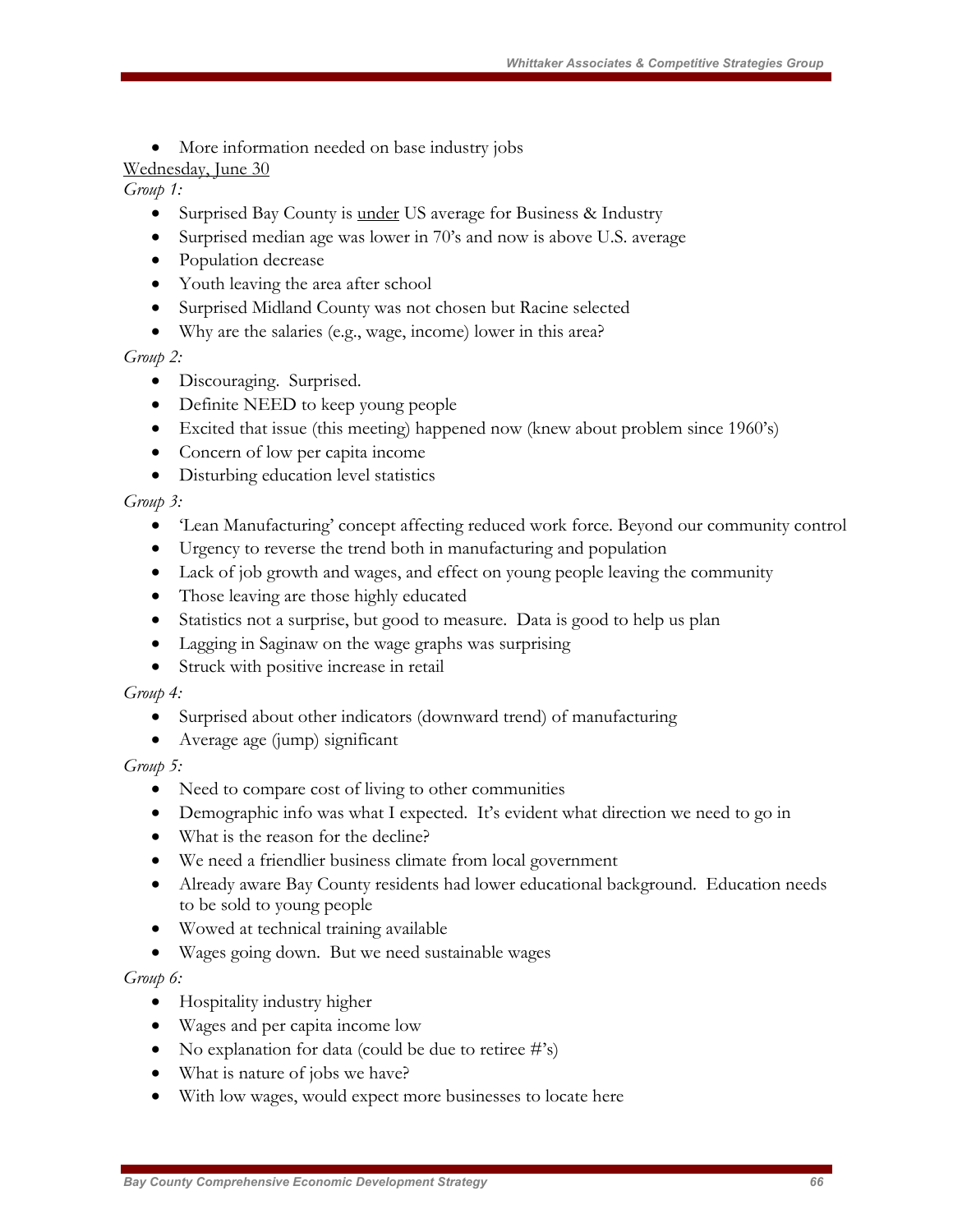- Need to start doing something or nothing will change
- Information sector had modest growth higher wages

#### **Discussion of Community Needs**

**Questions Posed to Groups:** What should be done to address these needs? Are there other needs to add to this list?

#### Tuesday, June 29

*Group 1:* 

- Warning system for river traffic "Bridge Delays"
- Establish ongoing inter-governmental task force.
- Infrastructure Master Plan: 20 year
- Community Master Plan
- Return to neighborhood schools
- Help educators meet need of employers; "not just  $K 12$ "
- Emphasis placed on average students
- Attract venture capital
- Specific 36-month business attraction strategy with measurable benchmarks
- Leverage the large corporations in tri-county
- Better definition of "Friendlier Business Climate"
- Encourage broader political based ideas

#### *Group 2:*

- Remove barriers, eliminate negativity
- Support Bay Economic/Bay Futures
- Infrastructure develop M13
- Collaboration and cooperation across lines, including government
- Community vision that majority can buy into, get community input
- Re-think and carefully plan Uptown at Rivers Edge
- Concentrate on positives rather than negatives
- Bay County needs to succeed because of government
- Government & business work together
- Forget the past!!
- Attitude trumpet what we have to offer, local colleges
- What can we do to get a business to relocate or expand here? Ask the question of businesses
- Progressively pursue businesses who are frustrated in other areas of the state

*Group 3:* 

- Education
	- o Better job to educate high school students that service jobs are a positive/proud
	- o Great trade programs, encourage students
	- o Change 'give me' attitude
- Provide financial assistance for displaced employees to go back to school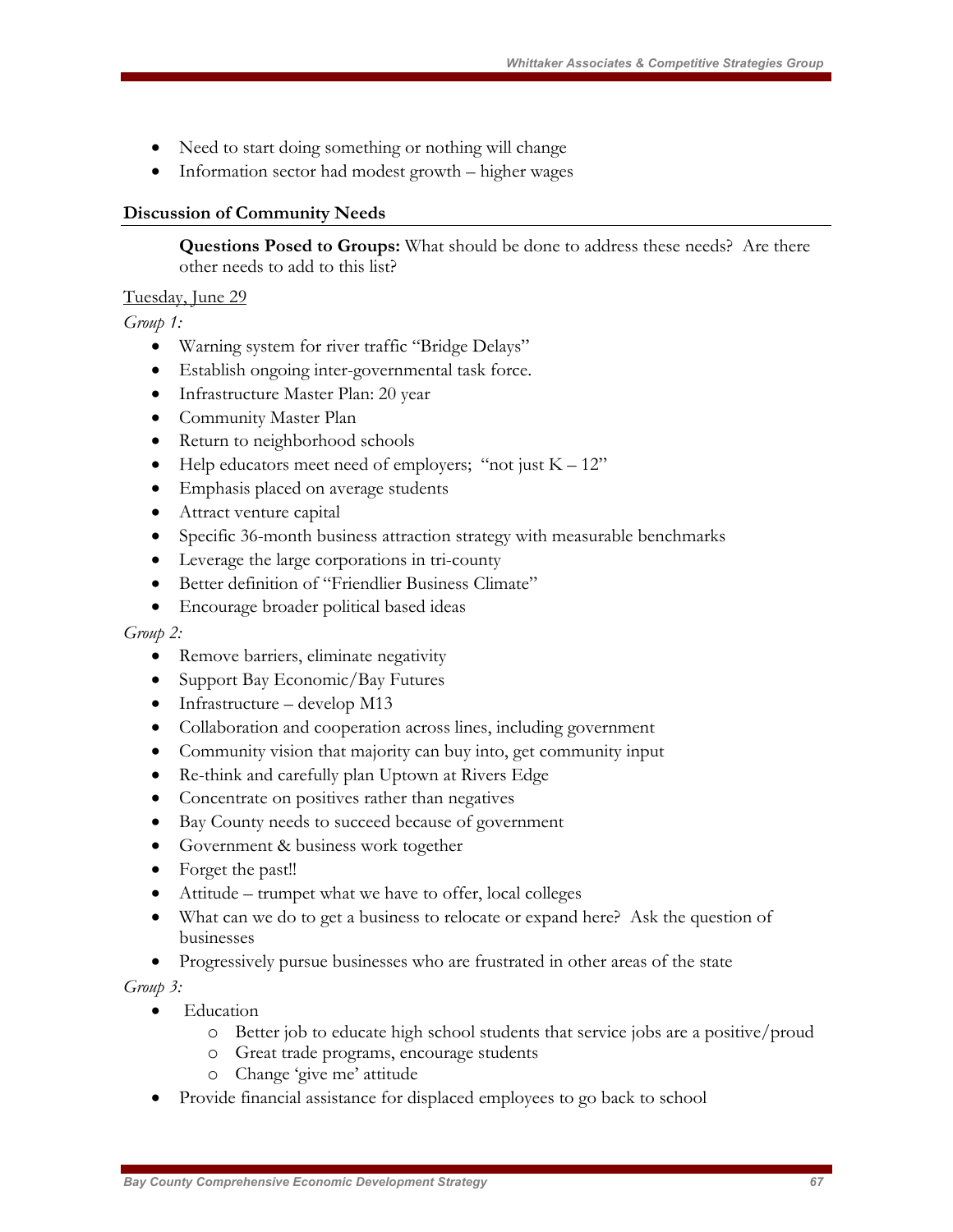- Offer more options for those students who aren't college bound (many lost in shuffle). High school education to help all.
- Education as a carryover/incentive to get people/business to community
- Our own perception of Bay City; transients have better view of us
- Collaborative efforts
- Quality of life
- Invite teachers/principles to participate
- Business attraction, begin to pull from national level (not just Michigan)
- Draw on our waterfront, access to more people
- Focus on a development plan do it right. Move forward in deliberate manner
- Infrastructure
	- o Planning committee to set parameters for development
		- o Raise bar on projects
		- o Community involvement
		- o Accountability
- Concern for infrastructure (police/fire) since economic support diminishing
- Too small community to be divided
- Why other communities chosen over ours
- Use existing community resources (old buildings, etc.). Need planning/leadership
- Coordinated government issues/consolidation
	- o Learn compromise
	- o People tired of 'same old' government
- Affordable Health care
	- o Impacts business & people (less disposable income for individuals)

#### *Group 4:*

- What does Friendlier business climate mean/what has to happen?
	- o Why develop regulations? Just when they think they have all permits there are more
	- o Includes government efforts. We have to go all over, not one stop shopping
- Is this local? Something we can do? Or federal? Local regulation structures
- Can't complain because we are doing to ourselves
- What not hearing is taxes too high/ but local regulations difficult
- Taxes affect 2 different groups: those doing business here versus those thinking about coming in
- SC Johnson is big success, we need to duplicate
- Pinc has coordinated 6 units of government and relies on technology (faxes, email)
- Cons why does each unit have different rules? Would uniform code help?
- Boundary line issues
- Physical consolidation or organizational consolidation? Both
- Contract services that are  $(3<sup>rd</sup>$  party) needed by all units
- Police are police are police
- Duplication of services (number of fire trucks)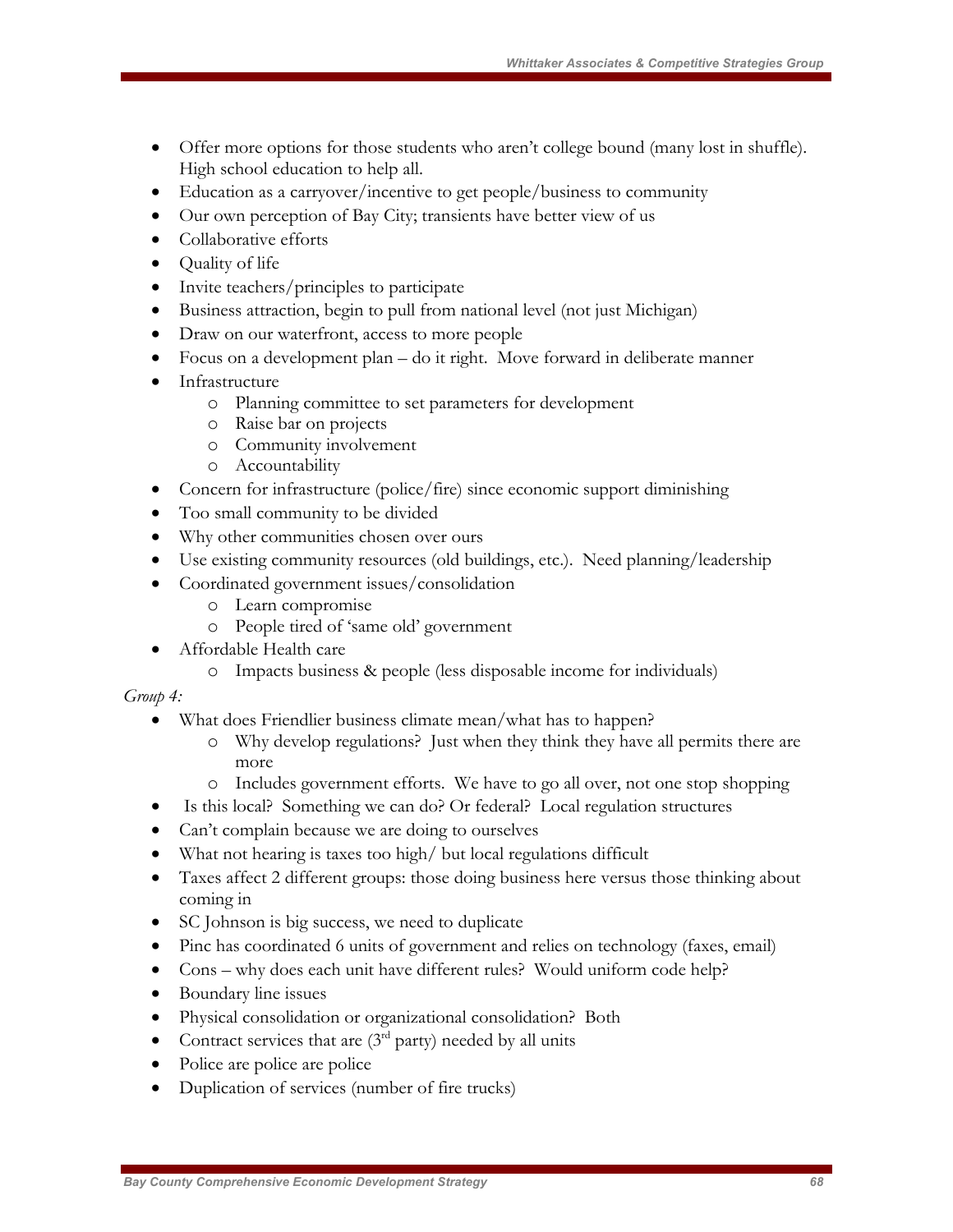- Indianapolis consolidated services possibly regionally or MSA
- Racine is starting regionalization of services/taxing need to check
- Local residents are concerned that they may be pushed aside/lose control of their lives/will get pushed out by business and new growth. Local government will only cater to big shots
- Neighborhoods want more single family homes/less rentals/affect property values
- Kids can't find jobs in Bay County
- Need to create enterprise zones and explain how it benefits ALL
- Community vision needs to address a variety of jobs, high end industry. jobs and service jobs. Draw from outside money not to recycle money
- Community vision needs to address rural areas (agricultural). Need to attract agribusiness
- Need to pass regulations in support of education
- Tone & tenor/removal barriers. Permeates each
- Eliminate local resistance to growth and fear of losing & control of comfort zone
- Need to attract new business

#### *Group 5:*

- We should re-open the Casino discussion with more general public input
- Find out why Bay County didn't grow when the nation was growing
- Coordinate efforts to standardize the permit process in Bay County municipalities
- We need to generate more community interest in the economic process. Why are people not concerned?
- More action than talk
- We are developing a community vision
- We need to change the <u>perception</u> that our politics aren't progressive. Doesn't matter if it's not true, the perception is there.
- We need to lose the 'ward mentality' and get a regional maybe tri-county mentality
- We need to know what is expected in infrastructure to attract and keep businesses
- We need to explore the ways to use the river beyond recreation
- We need the Chamber, the labor organizations, the churches, etc. to collaborate with education
- How can we foster an environment that fosters entrepreneurs?
- We need to retain the manufacturing jobs that are here. Maintain quality jobs not just manufacturing.
- We need to get young people involved in this process
- We need to encourage young people to train for the quality jobs that are here. That is a job for the schools(trades, colleges. ISD)
- Look at why we've lost jobs to make sure it doesn't happen again
- Employers need to treat employees even those without college with respect. Powertrain is a good example. SC Johnson is a good example.
- Develop an agency or office that entrepreneurs can contact to get help with navigating everything from infrastructure and permits to tax incentives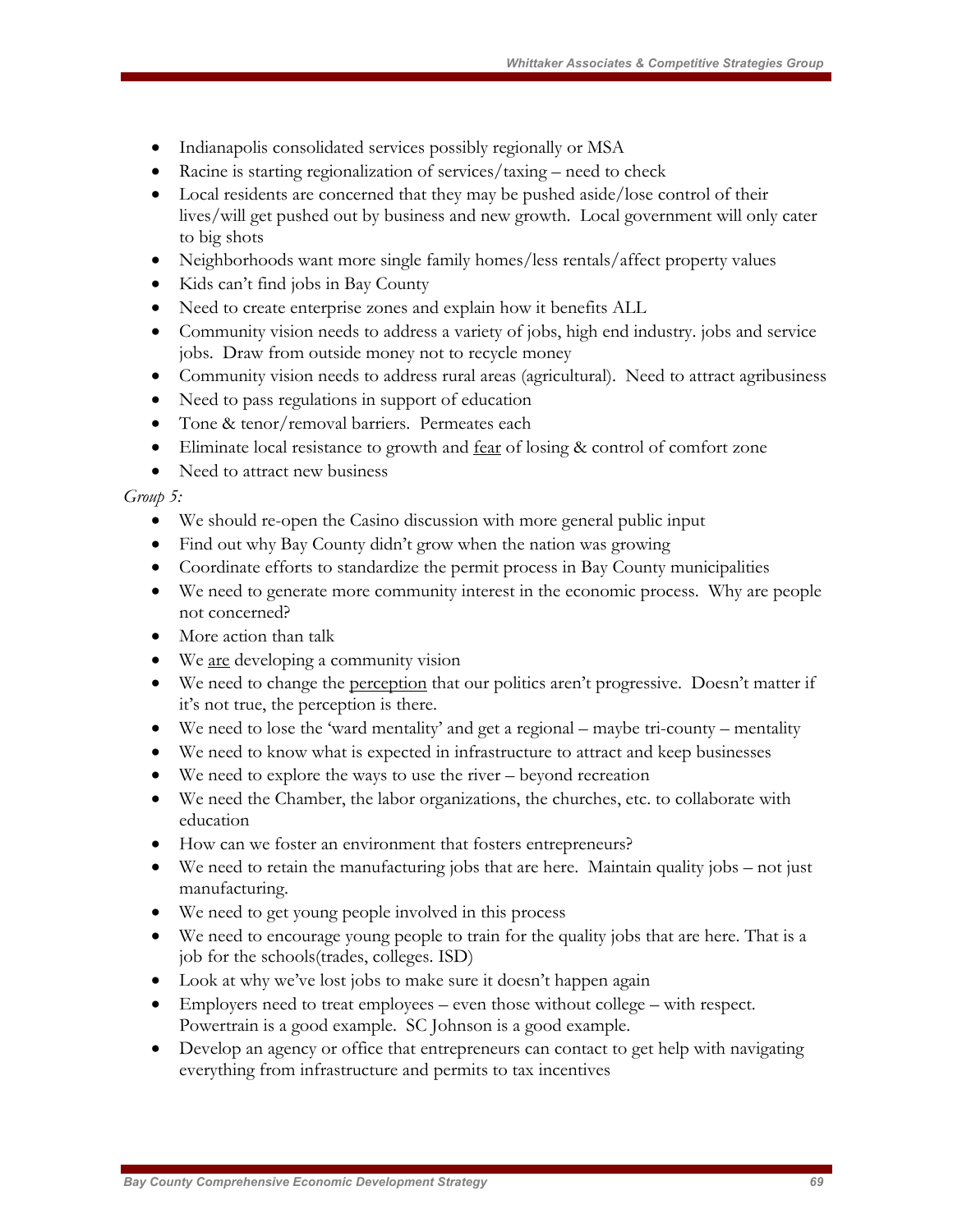We need an organization that helps young people use their talents to find a job here. They may not have family members with the knowledge they need.

#### *Group 6:*

- No support (virtually) for business start-up or training
- Follow best practices for help with business start-up. Adequately fund them
- Enlist retirees to volunteer in schools as mentors get more involved.
- Raise standards in schools
- More teacher training
- Businesses need to communicate what they need
- Government (business) needs to act quicker to opportunities
- Colleges need to work/communicate with economic development agencies
- Government needs to be more inclusive in moving in multiple directions to keep young people here
- Hurdles and brick walls exist for business start-ups
- Be more creative in coming up with new jobs that will keep kids here
- Bay City has opportunity to be the leader of tri-county
- Need more parent involvement in education
- Community needs to be educated about what is happening in community (efforts in community development)
- Need to move studies and plans to action
- Need leadership to move studies ahead
- Consolidate government(s) services
- More collaboration (win-win) among government bodies improve services & consolidate – build trust
- Government needs to be more business-friendly and aggressive in attracting/expanding business
- Need to communicate more

#### Wednesday, June 30

*Group 1:*

- Education
	- o Encourage younger people to attain an education
		- 20 minutes a day
	- o Encourage more higher education attendance/support/enthusiasm
	- o Investors/Home Buyers look at education and schools in area and compare Bay County schools to Midland schools
		- Property values
		- Educate community on school achievement
- Jobs
	- o Not gaining jobs in Bay County during economic growth at same rate as state & and nation – WHY?
- Collaboration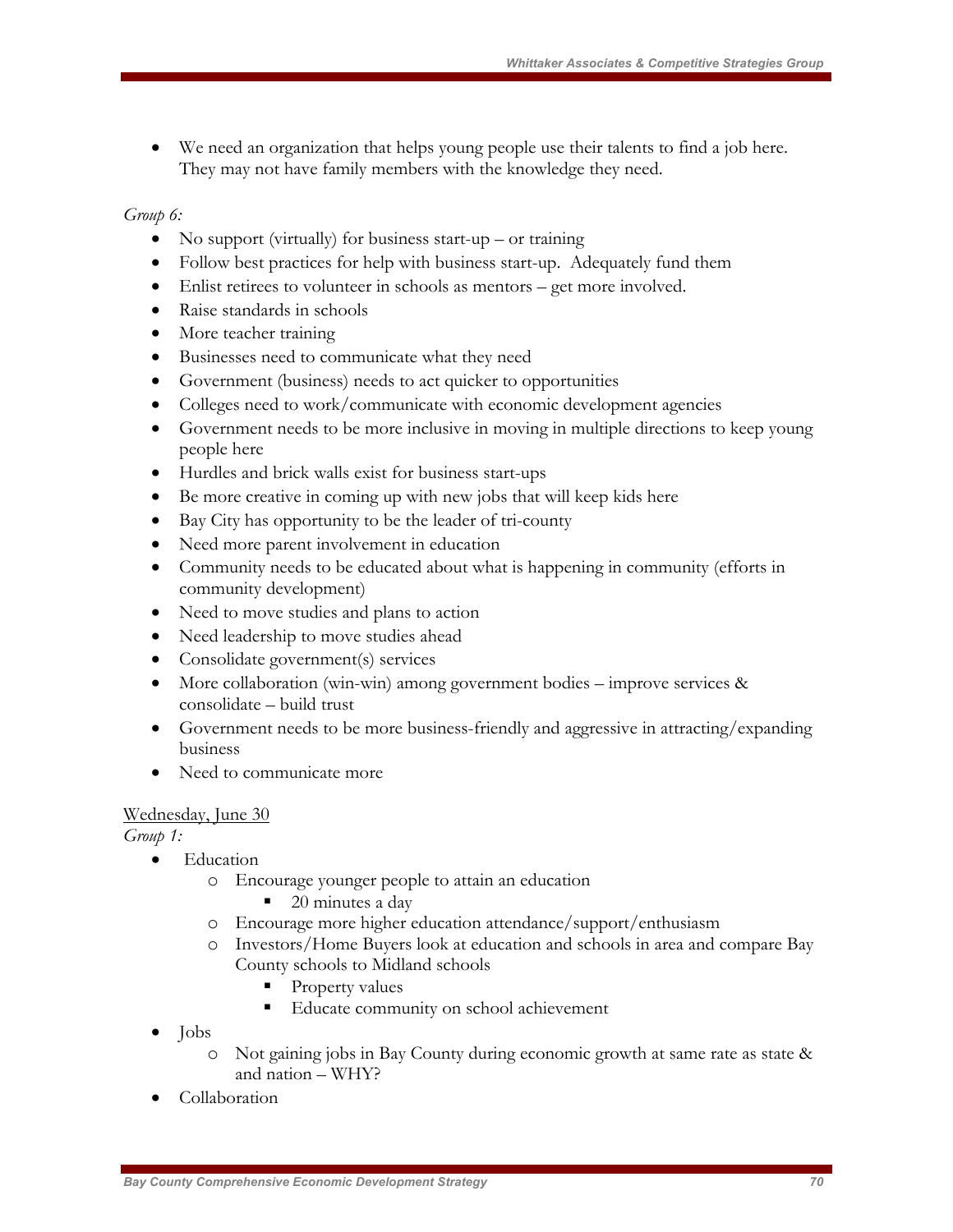- o Reluctant to work together
	- Own 'group' agenda/interests
	- Culture of this area
	- Need to look at <u>overall</u> long term picture/system
	- Educate public about environment we live and work
	- Bring government units together utilize resources/technology
- Bay County organizations are approachable. Access to government, education o Inform new business and investors of how accessible Bay County organizations
	- and leaders are to them
- Enhance effort for regional marketing with Saginaw & Midland
- Collaboration has to be a CONCENTRATED effort that is facilitated to follow through to avoid individuals from retreating to their own agendas/interests. Someone to hold us to the vision.
- Review assets of this community. What is the attraction? Prime properties turned over to non-revenue entities not recommended. PROMOTE IT!!
- Quality of life (economic objectives & marketing tool). PROMOTE IT!
- Bay Future. Keep connecting the city/county/private groups

#### *Group 2:*

- Jobs that attract young people
- Attract entrepreneurs. Encourage success
- Process/study should continue
- Keep jobs here and encourage expansion
- Attract diversified industry
- Education that focuses on marketable skills
- Need to keep mature demographic here
- Intergenerational interaction (positive)
- Affordable housing (for young people) downtown
- Focus on more cultural activities to attract young people
- Market cultural activities
- Affordable culture (partnerships)
- Invest in rehabilitation of buildings
- Change negative perception of 'union town'
- Attract 'white collar' jobs and a community atmosphere for their employees to want to live here
- Need a plan and follow through to implement the economic plan. Try not to duplicate services
- More funding equality among school districts

#### *Group 3:*

- Need to methodically study the migration of our youth
	- o Utilize realtor association to survey those leaving and why
	- o Youth are intrigued by the 'romance' of other locations
	- o Youth perception of 'Nothing going on here'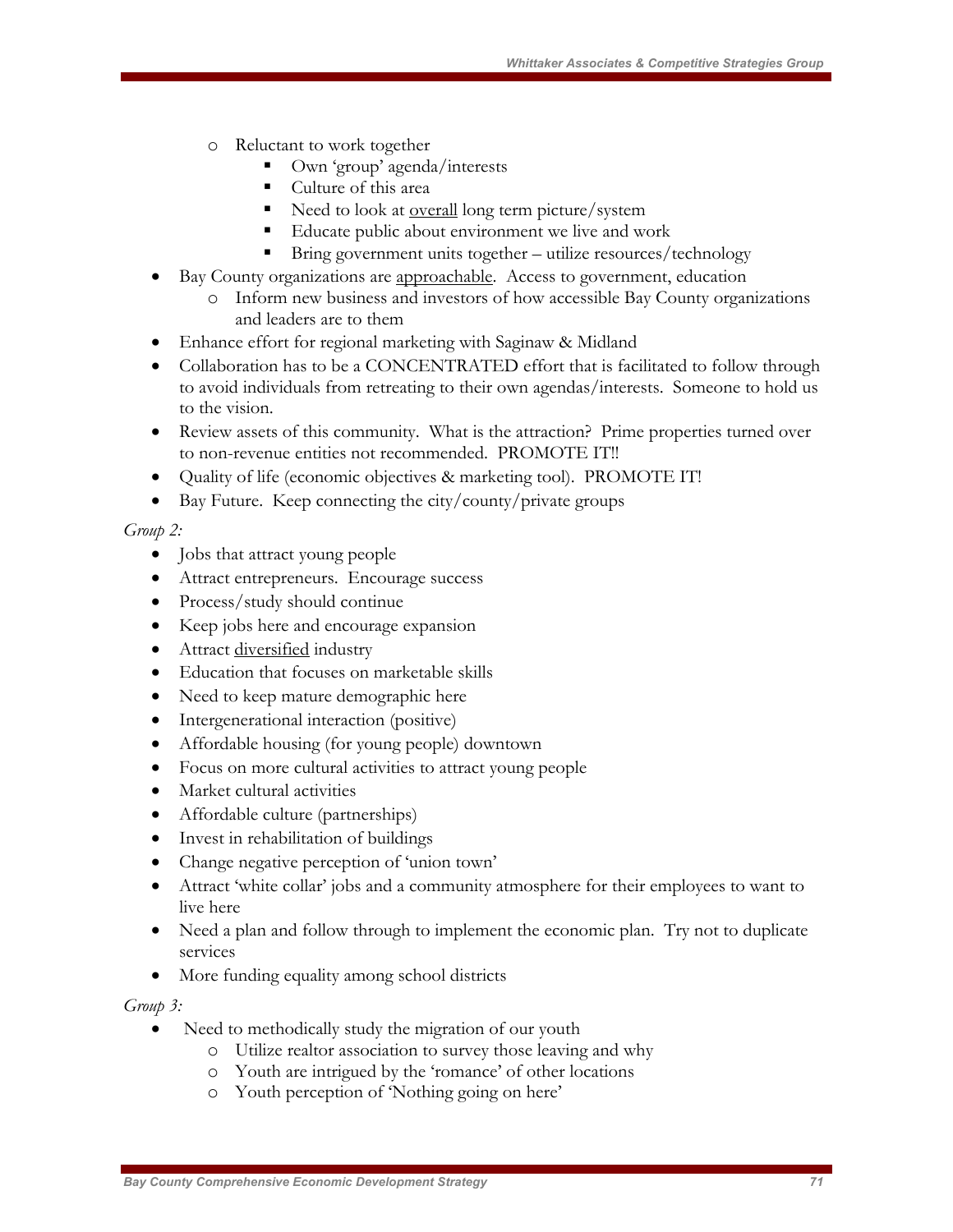- Does the skill level of our work force meet the needs of business? Focus on matching skills with needs
- Identification of those coming into the area and why
- The first three community needs reflect emotions/relationships
- Infrastructure city bonding for sewer improvements forthcoming
- Need to get the message out about those 'positive' things being done or being worked on
- Educational system turning out an 'end product' student that will meet the skill needs of employers. Beginning in the early years to become more effective.
- Hate to see the 'Cool City' concept in combat with Education should be working together.

#### *Group 4:*

- Not surprised at all to hear about 'turfism' and the need for better consolidation and collaboration
- City code enforcement does not make it easy for re-development of downtown loft area in historic buildings
- Development no matter where can be tough due to permit process
- Master plans are inflexible to new uses identified can be changed
- Include more people in Master Planning process regular updates every  $\frac{5 \text{ years}}{2}$
- Need to identify what types of livable wage jobs we can attract and accept and grow in industries. Higher wages of past are gone.
- Arts/culture industry are typically not invited to the Economic Development table for job growth, yet has money in jobs
- May likely not see scale manufacturing new to area
- Serious problem with outsourcing, local & USA
- Education & business need to work together & have younger children encouraged to work & stay here
- Need business involvement
- Encourage diversity, multi cultural vision
- Questions with outsourcing worker cooperation & willingness to work with management to make company better
- Need to work together closely for opportunities and efficiencies (cost for infrastructure improvements, etc. savings)
- Encourage trust need to
- We could balance budgets if administrative services were shared, but we need to recognize that residents of local need to be included and to understand how fast and how far we can push
- As trust is developed/established in one area (e.g. economic development public/private) then we can look at other areas to cooperate
- Be careful not to want something for your community that your community doesn't want – leaders must lead but must also follow citizens.
- Need to nurture 'vacation feel' of Bay City in vision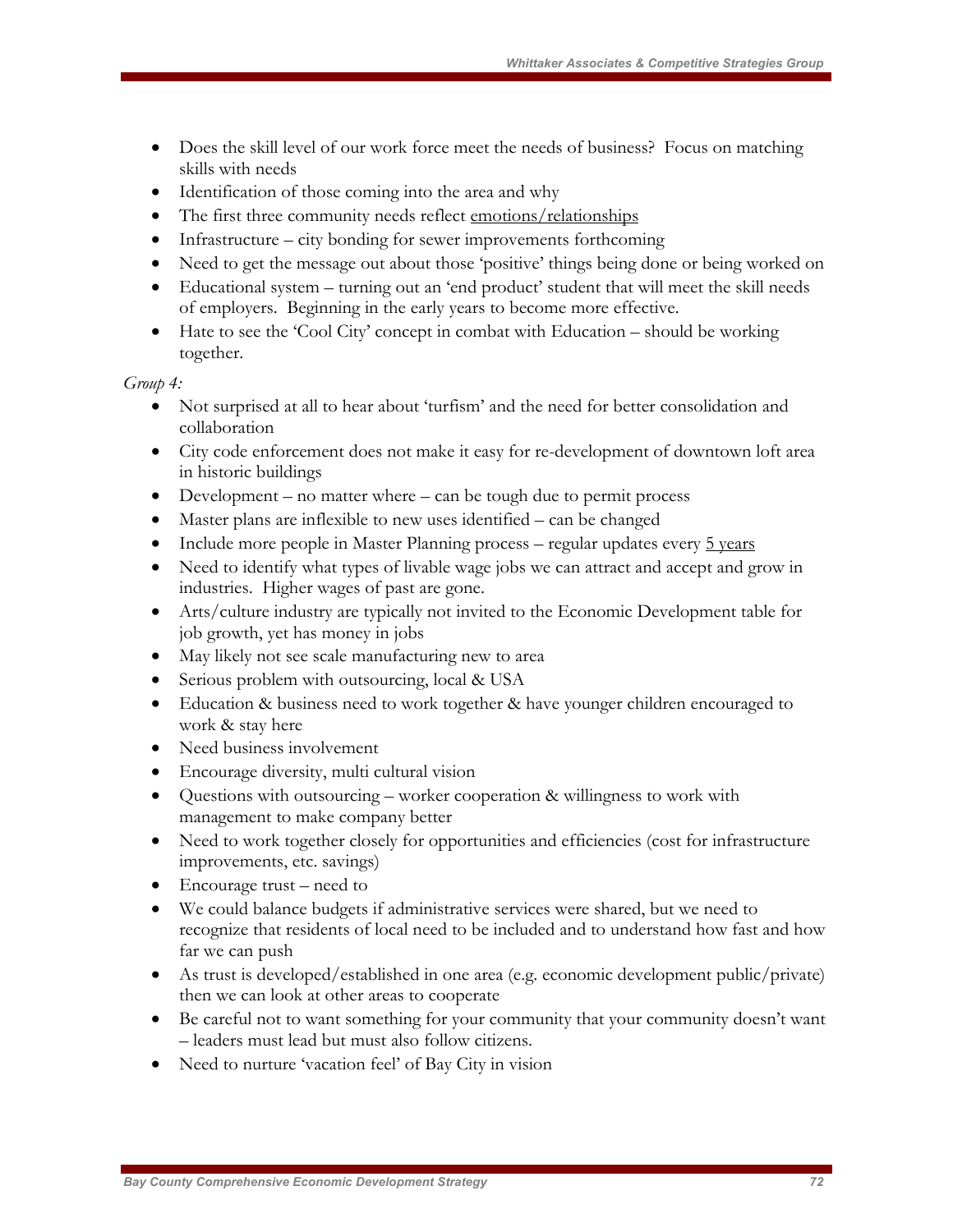*Group 5:* 

- Need to change point-of-view of residency. We fight growth to preserve low cost of living.
- Change collaboration to cooperation among government. Fear that smaller units will lose their voice
- Need technical programs to train students without college for quality jobs that already are here. Many can't afford B.A. or M.A. degrees
- Need overall wages to increase to support college costs
- Need more scholarships
- Need to communicate awareness of resources available in community (i.e., scholarships)
- Need to mentor parents without college education. on how to help their children with college and scholarship applications
- We have hi-speed internet, good roads, reasonable utility rates in industrial park. Not true in all areas of the county
- Capital investment goes where it's appreciated. If it's not appreciated, it leaves.
- To market Bay County, we need to zero in on the psychographic profile of who we want to come here – residents, businesses, and tourists. We need to spend money wisely, not just shoot the shotgun
- Need to retain our youth
- Ned to re-examine a survey conducted recently of southeast Michigan. Bay County is associated with Saginaw. Our assets – river – are lost in that
- Need to work cooperatively with tri-counties
- Don't compete between townships, cities, and counties
- Get rid of politics!
- We need to protect our asset called architecture. All, not just the old or that in designated areas.
- Encourage the unique-ness of Bay County. Non-franchise businesses, unique riverfront businesses
- Need to make people tourists  $&$  residents aware of all that we have here, how close we are to I-75, easy-on and easy-off highway to downtown
- Train people in service industry about what's here. Include entire county, not just Bay **City**

*Group 6:* 

- Atmosphere of business policies needs to be addressed different codes, etc. create roadblocks
- Review various ordinances to make more business-friendly
- Need a positive attitude toward businesses (in community)
- Use of career ladders or other information to help students understand careers and needed skills
- Newspaper should be more positive a cheerleader for education and community (more objective rather than negative)
- Children are not ready to compete in world global competition
- Need to market ourselves better to people outside our community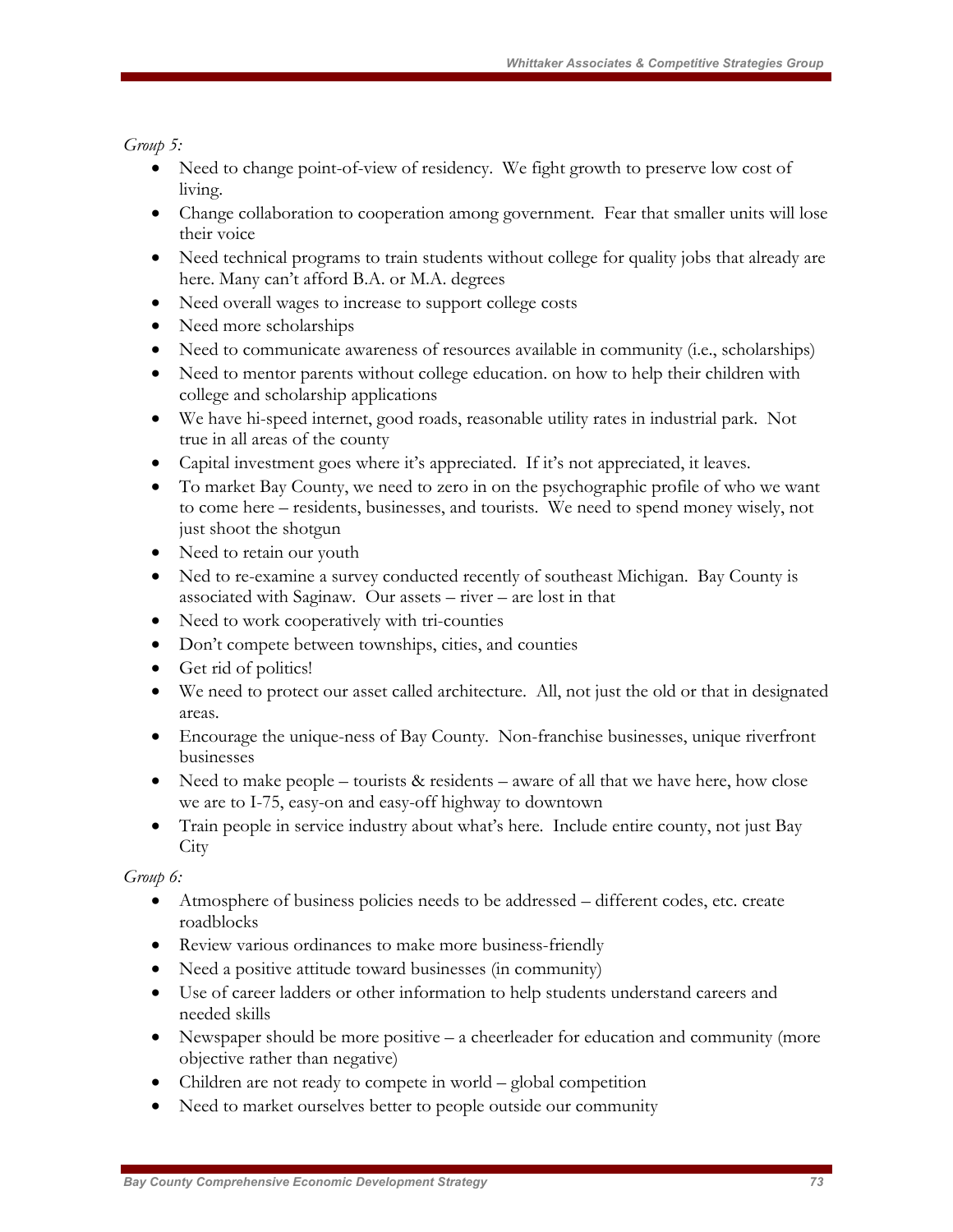- Explore consolidation (cooperation) of services to improve efficiency
- New county-wide economic development effort in process
- Branding initiative in process
- Include younger people committees, appointed positions Delta & SVSU especially o Get high school students involved
- Need to keep kids/young people here
- Continue efforts to bring down barriers governmental units
- Need to focus on retention/support for existing businesses rather than attraction focus
- Need more infrastructure for manufacturing
- Need business incubator

### **Identify Priorities among Preliminary Themes of Need**

**Questions Posed to Groups:** Which items are your personal priorities? *Each participant received 4 blue dots (valued at 1 point each) and 1 red dot to designate the highest priority item (valued at 2 points each)* 

|                                                       | <b>Tuesday Groups</b> |                |                |                |    |              |                | Total          |    |                |                         |    |                |
|-------------------------------------------------------|-----------------------|----------------|----------------|----------------|----|--------------|----------------|----------------|----|----------------|-------------------------|----|----------------|
| <b>Themes/Community Needs</b>                         | $\mathbf{1}$          | $\overline{2}$ | 3              | 4              | 5  | 6            | 1              | $\overline{2}$ | 3  | 4              | 5                       | 6  |                |
| Education                                             | 14                    | 4              | 7              | $\overline{4}$ | 6  | 11           | 8              | 12             | 11 | 11             | 10                      | 8  | 106            |
| Business attraction/<br>entrepreneurial assistance    | 7                     | 5              | $\overline{4}$ | 9              | 10 | 5            | 5              | 18             | 5  | $\overline{2}$ | 5                       | 6  | 81             |
| Tone and tenor of collaboration/<br>removing barriers | 7                     | 6              |                | 8              | 5  | 8            | 6              | $\overline{4}$ | 10 | 12             | $\overline{\mathbf{3}}$ | 12 | 81             |
| Community vision                                      | $\overline{3}$        | 4              | 11             | $\overline{7}$ | 4  | 9            | 7              | 11             | 5  | 6              | 6                       | 4  | 77             |
| Coordinated governmental<br>efforts/consolidation     | 8                     | 5              | 9              | 6              | 10 | 9            | 5              | 7              |    | 3              | 8                       | 7  | 77             |
| Friendlier business climate-<br>policies              | 11                    | 15             | 2              | 8              | 4  | 5            | $\overline{2}$ | $\overline{4}$ | 3  | 7              | 7                       | 5  | 73             |
| Infrastructure needs                                  | 3                     | 3              | $\mathbf{1}$   | 4              | 1  | $\mathbf{1}$ | 3              | 5              | 4  | $\mathbf{1}$   | 3                       | 6  | 35             |
| Other Issues Added to List:                           |                       |                |                |                |    |              |                |                |    |                |                         |    |                |
| Business retention                                    |                       |                |                |                | 14 |              |                |                | 6  |                |                         |    | 20             |
| Retention of young<br>people/opportunities for them   |                       | 3              |                |                |    | 6            |                |                | 5  |                |                         |    | 14             |
| Cultural arts                                         |                       |                |                |                |    | 6            |                |                | 4  |                |                         |    | 10             |
| Our image of ourselves                                |                       |                | 7              |                |    |              |                |                |    |                |                         |    | 7              |
| Quality of life                                       |                       |                |                |                |    |              | 6              |                |    |                |                         |    | 6              |
| Affordable health care                                |                       |                | 5              |                |    |              |                |                |    |                |                         |    | 5              |
| Consolidation of governmental<br>units                |                       |                |                |                |    |              |                |                |    |                |                         | 4  | $\overline{4}$ |
| <b>Tobs</b>                                           |                       | 3              |                |                |    |              |                |                |    |                |                         |    | $\mathfrak{Z}$ |
| Branding/marketing outside<br>community (coordinated) |                       |                |                |                |    |              |                |                |    |                |                         | 2  | $\overline{c}$ |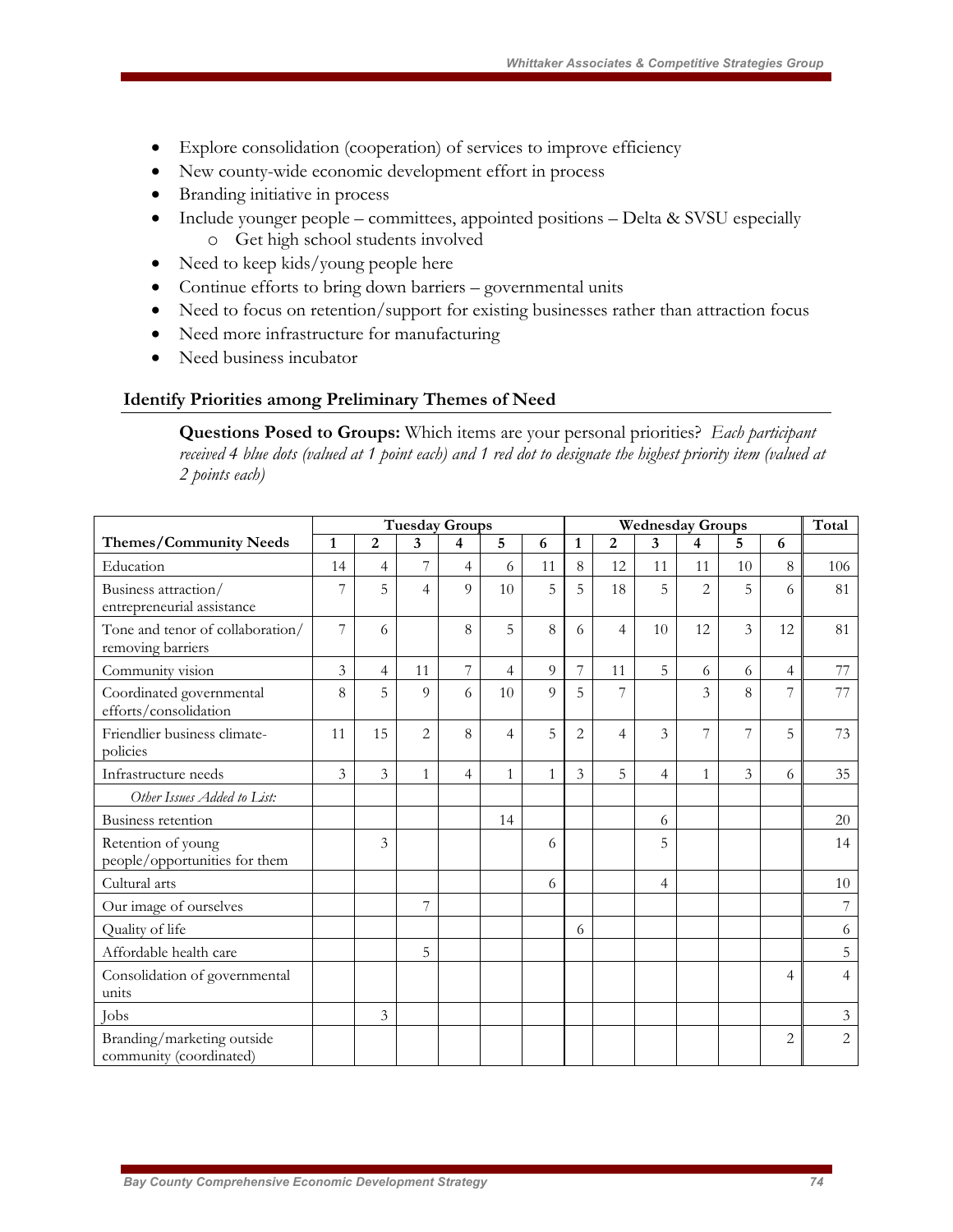| Increase tax base                                      |  |  |  |  |  |  |  |
|--------------------------------------------------------|--|--|--|--|--|--|--|
| Continuous improvement                                 |  |  |  |  |  |  |  |
| Lower cost of doing business<br>through managed growth |  |  |  |  |  |  |  |

# **Highest Priorities**

|                                                        | <b>Tuesday Groups</b> |                |                |                |                | <b>Wednesday Groups</b> |                |                |                |                |                | Total          |                |
|--------------------------------------------------------|-----------------------|----------------|----------------|----------------|----------------|-------------------------|----------------|----------------|----------------|----------------|----------------|----------------|----------------|
| <b>Themes/Community Needs</b>                          | 1                     | $\overline{2}$ | 3              | 4              | 5              | 6                       | $\mathbf{1}$   | 2              | 3              | 4              | 5              | 6              |                |
| Tone and tenor of collaboration/<br>removing barriers  | $\mathbf{1}$          | $\mathbf{1}$   |                | 3              | $\mathbf{1}$   | $\overline{2}$          | $\mathbf{1}$   |                | $\overline{4}$ | $\overline{4}$ |                | 5              | 22             |
| Education                                              | $\overline{3}$        | $\mathbf{1}$   |                |                |                | $\mathbf{1}$            | $\mathbf{1}$   | $\overline{2}$ | $\mathbf{1}$   | $\overline{3}$ | $\overline{3}$ | $\overline{c}$ | 17             |
| Business attraction/<br>entrepreneurial assistance     | $\mathbf{1}$          |                | $\mathbf{1}$   | $\overline{3}$ | $\mathbf{1}$   |                         | $\mathbf{1}$   | 5              | $\mathbf{1}$   |                |                | $\mathbf{1}$   | 14             |
| Community vision                                       |                       |                | 3              | $\overline{c}$ |                | $\overline{c}$          | $\overline{2}$ | 3              | $\mathbf{1}$   |                | $\mathbf{1}$   |                | 14             |
| Friendlier business climate-<br>policies               | 3                     | 5              | $\mathbf{1}$   |                |                | 1                       |                |                |                |                | $\overline{2}$ |                | 12             |
| Coordinated governmental<br>efforts/consolidation      | $\mathbf{1}$          |                | $\mathbf{1}$   |                | $\overline{4}$ | $\overline{2}$          |                | $\mathbf{1}$   |                |                | $\mathbf{1}$   |                | 10             |
| Infrastructure needs                                   |                       | $\mathbf{1}$   |                |                |                |                         |                |                | $\mathbf{1}$   |                |                | $\mathbf{1}$   | $\mathfrak{Z}$ |
| Other Issues Added to List:                            |                       |                |                |                |                |                         |                |                |                |                |                |                |                |
| Business retention                                     |                       |                |                |                | 3              |                         |                |                | 1              |                |                |                | $\overline{4}$ |
| Our image of ourselves                                 |                       |                | $\overline{2}$ |                |                |                         |                |                |                |                |                |                | $\overline{2}$ |
| Quality of life                                        |                       |                |                |                |                |                         | $\overline{c}$ |                |                |                |                |                | $\overline{c}$ |
| Retention of young<br>people/opportunities for them    |                       |                |                |                |                | $\overline{2}$          |                |                |                |                |                |                | $\overline{2}$ |
| Affordable health care                                 |                       |                |                |                |                |                         |                |                |                |                |                |                |                |
| Branding/marketing outside<br>community (coordinated)  |                       |                |                |                |                |                         |                |                |                |                |                |                |                |
| Consolidation of governmental<br>units                 |                       |                |                |                |                |                         |                |                |                |                |                |                |                |
| Continuous improvement                                 |                       |                |                |                |                |                         |                |                |                |                |                |                |                |
| Cultural arts                                          |                       |                |                |                |                |                         |                |                |                |                |                |                |                |
| Increase tax base                                      |                       |                |                |                |                |                         |                |                |                |                |                |                |                |
| <b>I</b> obs                                           |                       |                |                |                |                |                         |                |                |                |                |                |                |                |
| Lower cost of doing business<br>through managed growth |                       |                |                |                |                |                         |                |                |                |                |                |                |                |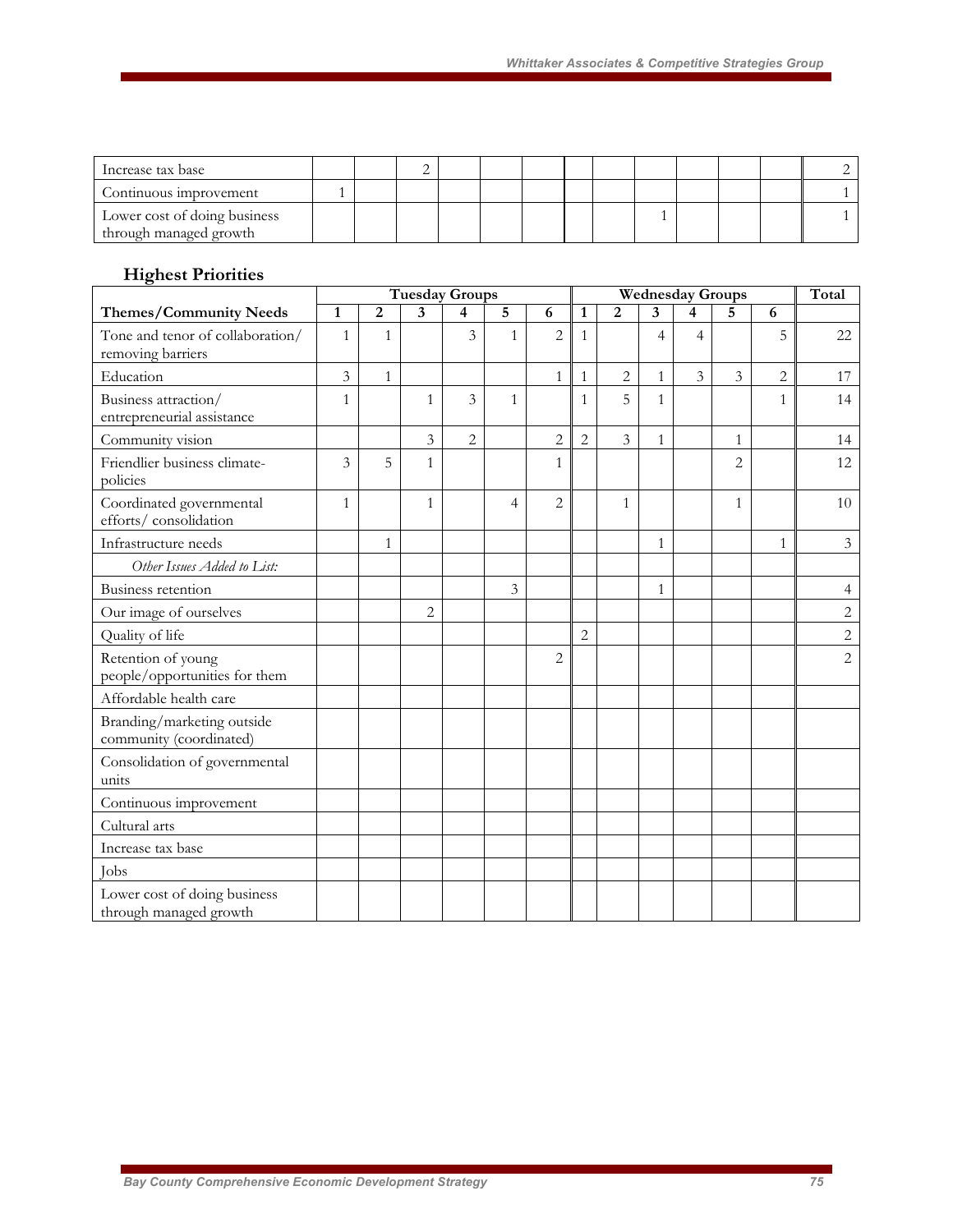# **Group Rankings**

|                                                                           |                |                         |                         | <b>Tuesday Groups</b> |                |                 | <b>Wednesday Groups</b> |                |                     |                |                | Total                    |                  |
|---------------------------------------------------------------------------|----------------|-------------------------|-------------------------|-----------------------|----------------|-----------------|-------------------------|----------------|---------------------|----------------|----------------|--------------------------|------------------|
| <b>Themes/Community Needs</b>                                             | $\mathbf{1}$   | $\overline{2}$          | $\overline{\mathbf{3}}$ | 4                     | $\overline{5}$ | 6               | $\mathbf{1}$            | $\overline{2}$ | 3                   | 4              | 5              | 6                        |                  |
| Education                                                                 | 14             | $\overline{4}$          | 7                       | $\overline{4}$        | 6              | 11              | $8\,$                   | 12             | 11                  | 11             | 10             | $\,8\,$                  | 106              |
| Business attraction/<br>entrepreneurial assistance                        | 7              | 5                       | $\overline{4}$          | $\overline{Q}$        | 10             | 5               | 5                       | 18             | 5                   | $\overline{2}$ | 5              | 6                        | 81               |
| Tone and tenor of<br>collaboration/removing<br>barriers                   | 7              | 6                       |                         | 8                     | 5              | $8\phantom{.0}$ | 6                       | $\overline{4}$ | 10                  | 12             | 3              | 12                       | 81               |
| Community vision                                                          | $\mathfrak{Z}$ | $\overline{4}$          | 11                      | 7                     | $\overline{4}$ | 9               | 7                       | 11             | $\mathbf 5$         | 6              | 6              | $\overline{4}$           | 77               |
| Coordinated governmental<br>efforts/consolidation                         | 8              | 5                       | 9                       | 6                     | 10             | 9               | 5                       | 7              | $\Omega$            | 3              | 8              | $\overline{\phantom{a}}$ | 77               |
| Friendlier business climate-<br>policies                                  | 11             | 15                      | $\overline{2}$          | 8                     | 4              | 5               | $\overline{c}$          | $\overline{4}$ | 3                   | 7              | 7              | 5                        | 73               |
| Infrastructure needs                                                      | $\mathfrak{Z}$ | $\mathfrak{Z}$          | $\mathbf{1}$            | $\overline{4}$        | $\mathbf{1}$   | $\mathbf{1}$    | $\mathfrak{Z}$          | 5              | $\overline{4}$      | $\mathbf{1}$   | $\mathfrak{Z}$ | 6                        | 35               |
| Other Issues Added to List:                                               |                |                         |                         |                       |                |                 |                         |                |                     |                |                |                          |                  |
| Business retention<br>Retention of young<br>people/opportunities for them |                | $\overline{\mathbf{3}}$ |                         |                       | 14             | 6               |                         |                | 6<br>$\overline{5}$ |                |                |                          | 20<br>14         |
| Cultural arts                                                             |                |                         |                         |                       |                | 6               |                         |                | $\overline{4}$      |                |                |                          | 10               |
| Our image of ourselves                                                    |                |                         | 7                       |                       |                |                 |                         |                |                     |                |                |                          | $\boldsymbol{7}$ |
| Quality of life                                                           |                |                         |                         |                       |                |                 | 6                       |                |                     |                |                |                          | 6                |
| Affordable health care                                                    |                |                         | 5                       |                       |                |                 |                         |                |                     |                |                |                          | 5                |
| Consolidation of<br>governmental units                                    |                |                         |                         |                       |                |                 |                         |                |                     |                |                | $\overline{4}$           | $\overline{4}$   |
| Jobs                                                                      |                | $\mathfrak{Z}$          |                         |                       |                |                 |                         |                |                     |                |                |                          | $\mathfrak{Z}$   |
| Branding/marketing outside<br>community (coordinated)                     |                |                         |                         |                       |                |                 |                         |                |                     |                |                | 2                        | 2                |
| Increase tax base                                                         |                |                         | $\overline{c}$          |                       |                |                 |                         |                |                     |                |                |                          | $\overline{c}$   |
| Continuous improvement                                                    | $\mathbf{1}$   |                         |                         |                       |                |                 |                         |                |                     |                |                |                          | $\mathbf{1}$     |
| Lower cost of doing business<br>through managed growth                    |                |                         |                         |                       |                |                 |                         |                | $\mathbf{1}$        |                |                |                          | $\mathbf{1}$     |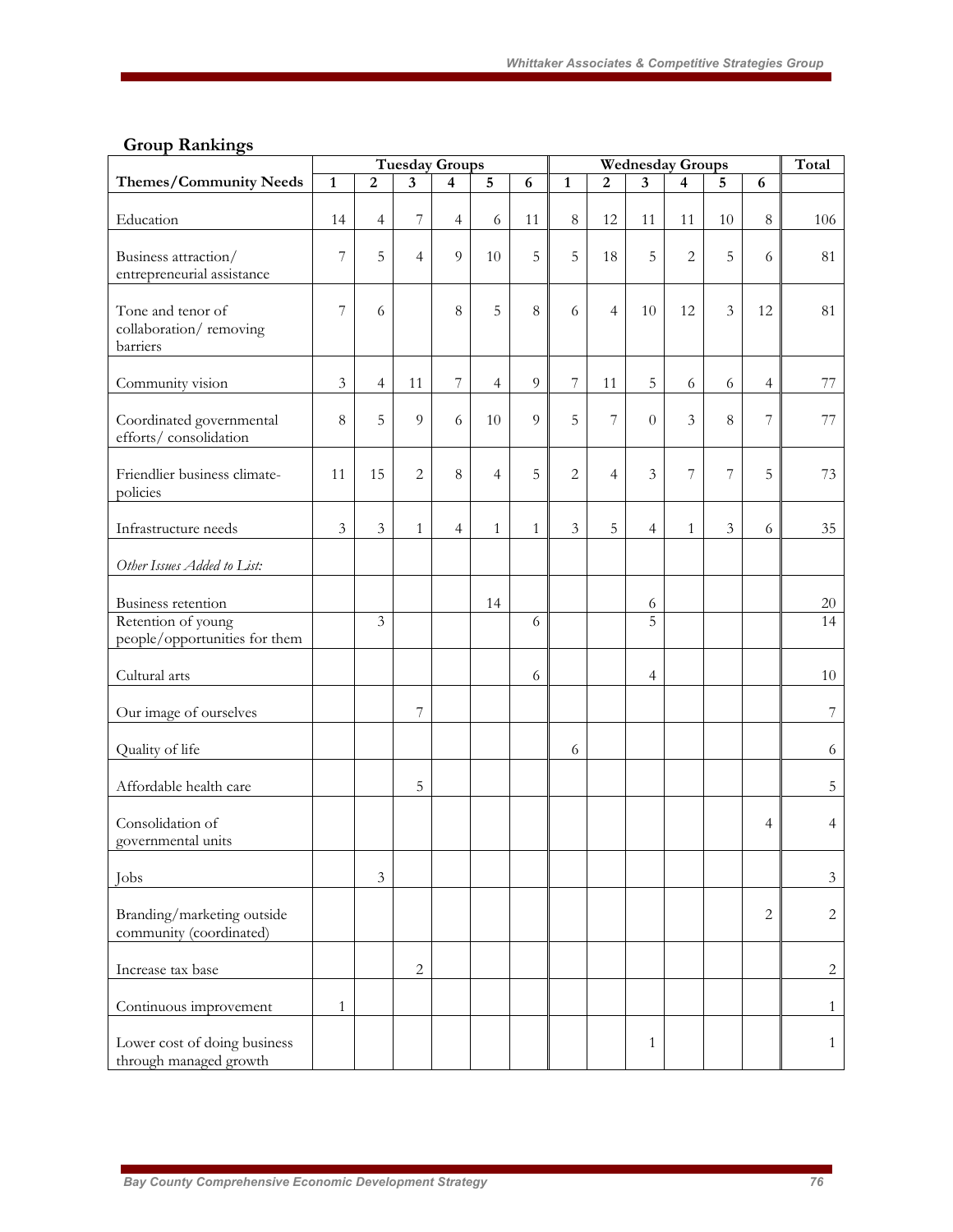### **Bay County Town Hall Meetings – June 29 & 30, 2004 Questionnaire and Feedback**

#### **1. Please rate each of the identified community needs, from your perspective.**

|     | Scale: Extremely unimportant (1) l | Unimportant (2) | Moderately Important |
|-----|------------------------------------|-----------------|----------------------|
| (3) |                                    |                 |                      |

| × |  |
|---|--|
| I |  |

| Important (4) |  |
|---------------|--|
|               |  |

Extremely Important (5)

|                                                                |      | Ranking |
|----------------------------------------------------------------|------|---------|
| Friendlier business climate-policies                           | 4.19 |         |
| Coordinated governmental efforts/consolidation                 | 4.33 |         |
| Tone and tenor of collaboration/removing barriers              | 4.38 | tie     |
| Education                                                      | 4.50 |         |
| Infrastructure needs                                           | 4.01 |         |
| m) Community vision                                            | 4.29 |         |
| Business attraction/entrepreneurial assistance<br>$\mathbf{n}$ | 4.38 |         |

### **2. Are there other needs you would like to add? Any comments about any of the community needs?**

- Funding strategy for entrepreneurs.
- Make full use of the water. Bay City and Bay County are moving in the right direction. It isn't all doom and gloom. Retain the jobs we have.
- The "Economic Vision" (although not identified yet) is off to its **BEST** start ever!!
- Focus a public awareness campaign on drug abuse. More people walk away from job opportunities when presented the plastic cup than actually become gainfully employed.
- Need communication and education components so community understands various programs.
- Stop wasting time and money on tourist attractions. Redirect energies to sustainable employment.
- Business-Labor relations. Regional development. Business funding capital.
- Retention of young people. Average wage could be brought up to increase our standards.
- Removing or reducing bureaucratic barriers to business and other important needs of the community.
- Community, perhaps region (MSA), needs to develop determine competitive advantage, and work to achieve common goals.
- Eliminate local fear and resistance to growth.
- Quality of life programs and facilities (e.g., recreation, arts, entertainment, food, etc.).
- Focus on youth involvement; importance of families for our community.
- Infrastructure improvements need to be planned for now!
- Utilize the talent of young people who don't go on to higher education
- Affordable health care, increase tax base.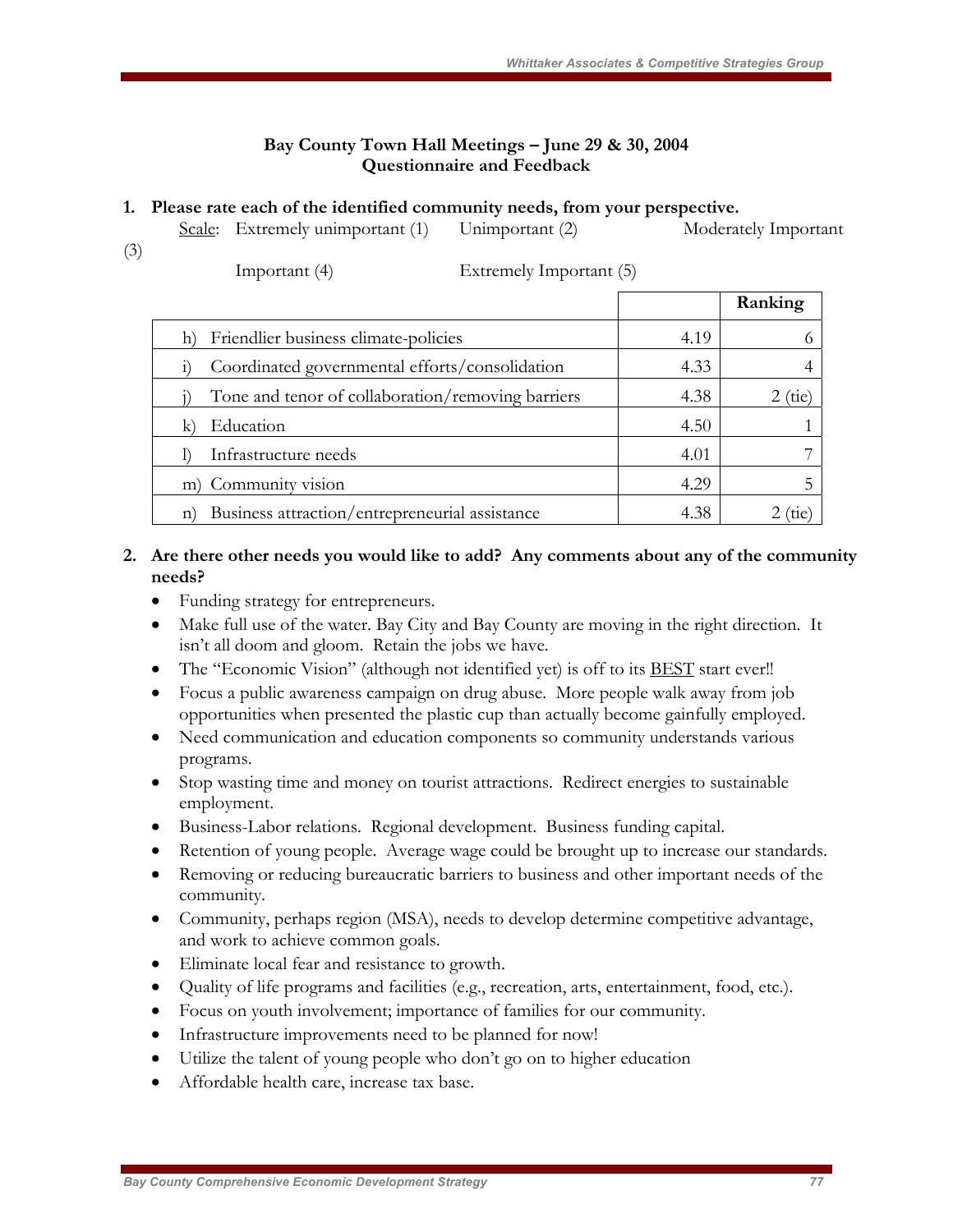- Bring in more jobs (not just minimum wage jobs). Need to bring in/attract younger people to live here.
- Casino amusement park (enclosed), baseball field (cash flow for all). Things for these projects (good roads, lighting, building, sidewalks, etc).
- More tri-county collaboration, marketing business attraction.
- Return the community to "neighborhood" small schools.
- We need to address the aging population, their needs and the ability to attract younger people to the area.
- Prioritization and focus of our community funded projects. Too many projects are competing for community dollars at one time.
- More efficient use of government money.
- Business attraction and retention are most important. Manufacturing is important.
- Great meeting!
- Improve skill set and clearly identify our "realistic" manufacturers. Lower cost of doing business with managed growth.
- Improve the education system in Bay County and it becomes easier to attract more home/business owners.
- Arts & Culture Quality of life.
- Attraction of young people to our community. Retention of young people to our community. Marketing of business, cultural, entertainment opportunities for above purposes.
- More cooperative working together between private/public sectors.
- Community perception our image of ourselves. The glass is half full not half empty. Education, government, infrastructure. Recognize what we have and our needs to complement that to achieve our goal.
- Work to change the perception that this is a "union town" so that manufacturers will consider our area.
- Marketing, marketing, marketing. Need to get the message out that our community is safe, affordable, highly educated, and has an abundance of resources.
- The community needs to look through the eyes of those considering locating in Bay County. (e.g., schools, safety, arts/culture, etc.).
- Key: Community vision through which all decisions are based!
- Focus on supporting existing business base and encouraging entrepreneurial development within existing business.
- Job security; agricultural awareness.
- Quality of life this can be both an objective and a sales tool.
- Affordable housing for the young. Cultural events or activities for the young that are affordable. Educational opportunities that offer marketable skills for high school graduates not going on.
- Cultural strengths maintained. Educational emphasis to early years.
- A coordinated effort between government, education and business to upgrade our overall education system for future career development, hard to attract new employees with limited available workers capable of doing these jobs.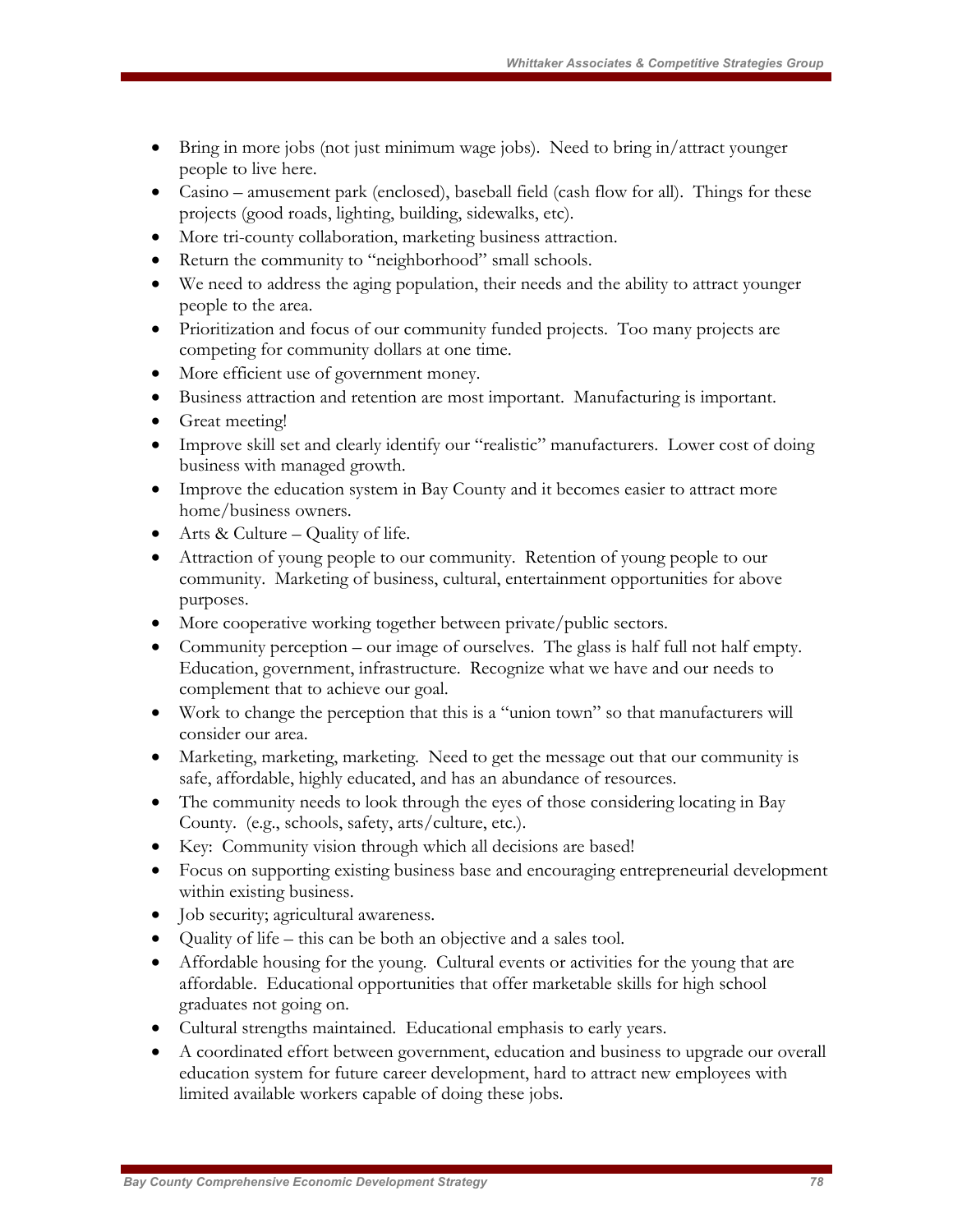- "Off season" events/facilities to bring people to Bay County in winter. Balance of new housing opportunities in community. Create more linkages between Bay City and outcounty communities.
- **3. Please list 3 things you think are most important to accomplish in the next 12 months in order to improve our community.** 
	- Grow regional collaboration. Look for models that are successful.
	- Create a vision. Compile data from these meetings and compile into meaningful useful data to achieve our vision. Continue to cultivate community involvement by action and not just words!
	- Bay Futures and more support for it. Progress on Rivers Edge. The realization that we must shed our blue-collar image.
	- Define an action plan to arrange priority, supported by tax resources to complete task!
	- Market vacant industrial & retail space.
	- Business start up support (practically non-existent); Bay County/Bay City too many divisions and infighting.
	- Adopt clear coordinated community vision. Adopt an aggressive committed action plan to realize vision. Bay Futures.
	- Get our budget in order, we can't let people or businesses hearing that we are not able to keep our police department (losing good employees) for security and I wouldn't want to relocate to an area that cannot maintain its fire stations.
	- Elect visionary and cooperative elected officials. Change policies that discourage business; proactively go after business.
	- Reduce red tape and other barriers to business. Improve education. Change our negative attitude about our city.
	- Community vision, coordinated governmental efforts/consolidation, and tone and tenor of collaboration/removing barriers.
	- Focus on retention (continue good effort) and entrepreneurship. Involve young people in this process even if we have to drag them kicking and screaming. Communicate, communicate, communicate. Find a tool to keep people involved.
	- Coordinate government efforts to consolidate services. Look at best practices of very good similar sized cities.
	- Retention of existing jobs/business. Attracting new jobs/business.
	- Get public more involved. Work on coordinating government efforts. Convince community that a vision is necessary
	- Commitment to collaboration. Make a plan and set achievable timeline for completion. Put "egos" aside.
	- Code enforcement (housing). Attracting new business. City tax on earnings personal.
	- Coordinated governmental efforts/consolidation. Improve education system. Improve on tone and tenor of collaboration/removing barriers.
	- Aggressively market to companies beyond Michigan. Get buy-in of community into Action Plan. Strengthen existing businesses in our community.
	- Bring jobs to our community. Focus on education. Friendlier business climate and policies to bring jobs to our community.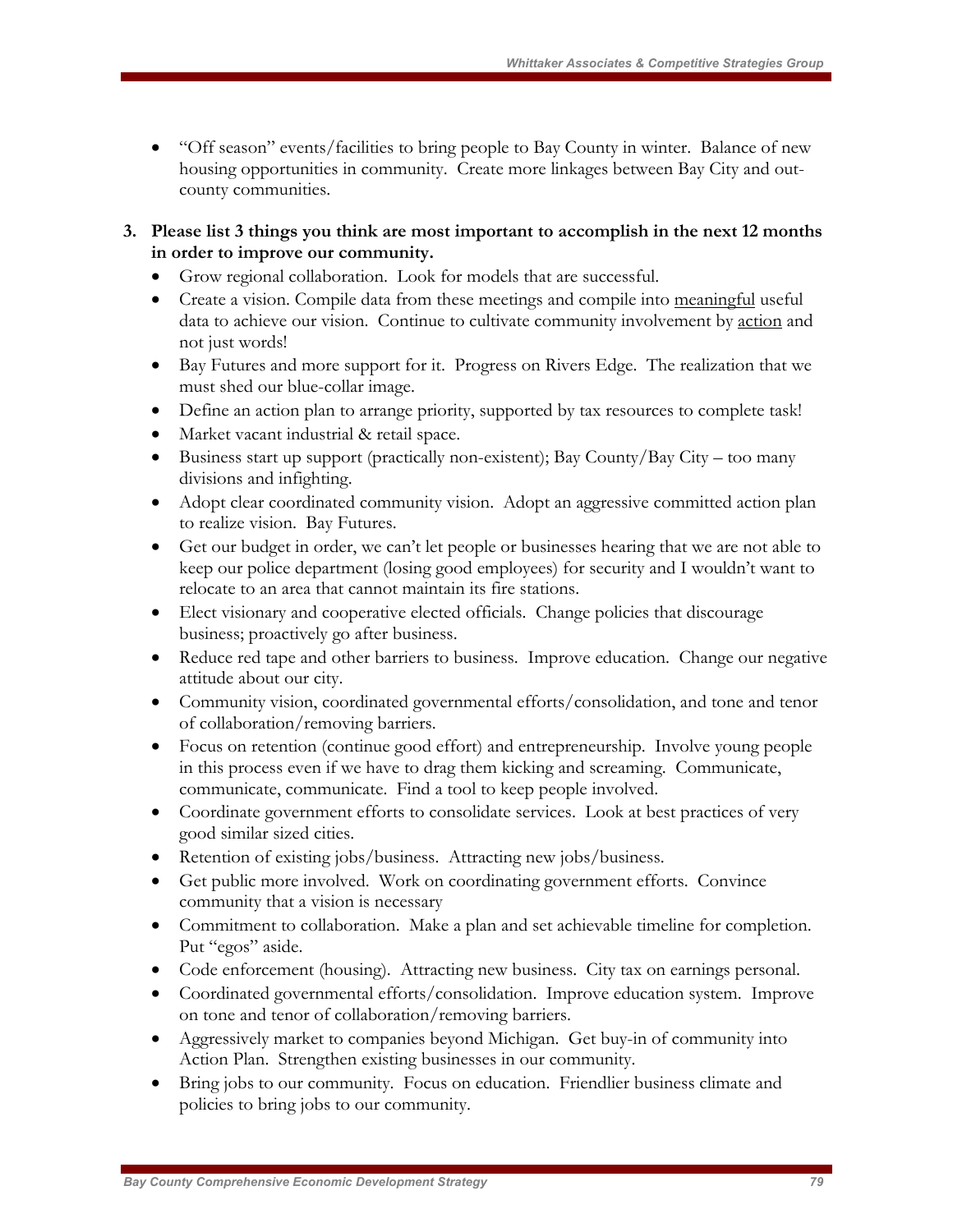- Monies and smart people to bring to publicizing the big things; bring people in to sightsee; hotels, gas, all the amenities a tourist would spend on.
- Establish more trust between public sector (union dominated) and business community. County allow DDA's to capture taxes to improve public infrastructure and expand business park capacity.
- Survey the community about the value of smaller schools as a priority for our community. Survey should be done independent of school district.
- Complete Economic Development Plan. Publish to community. Start actions supported by plan.
- Reduce conflicts between government groups (i.e., city, county, and township). Educational needs are important for long range growth and improvements. Market what we have in programs, events, etc. Perhaps more money for CVB.
- More accommodation to businesses already located here.
- Community vision. Public/private partnerships. Forward cooperation.
- Help to develop Pinconning & Auburn downtown areas as places to go for services instead of just driving to Bay City.
- Improve education. Offer incentives to large corporation to bring in or increase business in the community. Consolidate county and township officials to reduce or at least maintain the property tax base.
- Create and initiate public/private economic development agency Bay Future study reasons for population loss. Civilize discussion in public forums – tone down rhetoric. Continue promotion of arts & culture.
- Education must improve to a level consistent with Midland Public, Saginaw Township, etc. Make certain that employees of new businesses live in Bay County. New types of business, service industries, computer, technology, etc.
- Continued to interact with townships on a whole county concept to solving the issues of our community. Work with city township county planners to create plan for green ways, trees with business. Set parameters of what can be built and what style.
- Begin to implement the results of these meeting and studies.
- Get a Bay Futures staff going to let business know about the items needed. Utilize this research and the marketing efforts of the CVB to get our message out.
- Take a bold step toward unifying/consolidating local government. Make a communitywide commitment to better education. Create a strategy for attracting new businesses/corporations.
- Finish the plan. Get collaborative economic development effort underway (don't call it "Bay Futures!" How about "Alliance"?). Move forward with branding initiative.
- Create a detailed plan with specific goals and a timeline.
- Attract diverse industry that will employ young people and pay wages that will keep them here. Improve downtown and expansion south on Washington to fill in vacant storefronts.
- Improve our appearance, make it inviting. Begin regular meetings with labor and chamber activities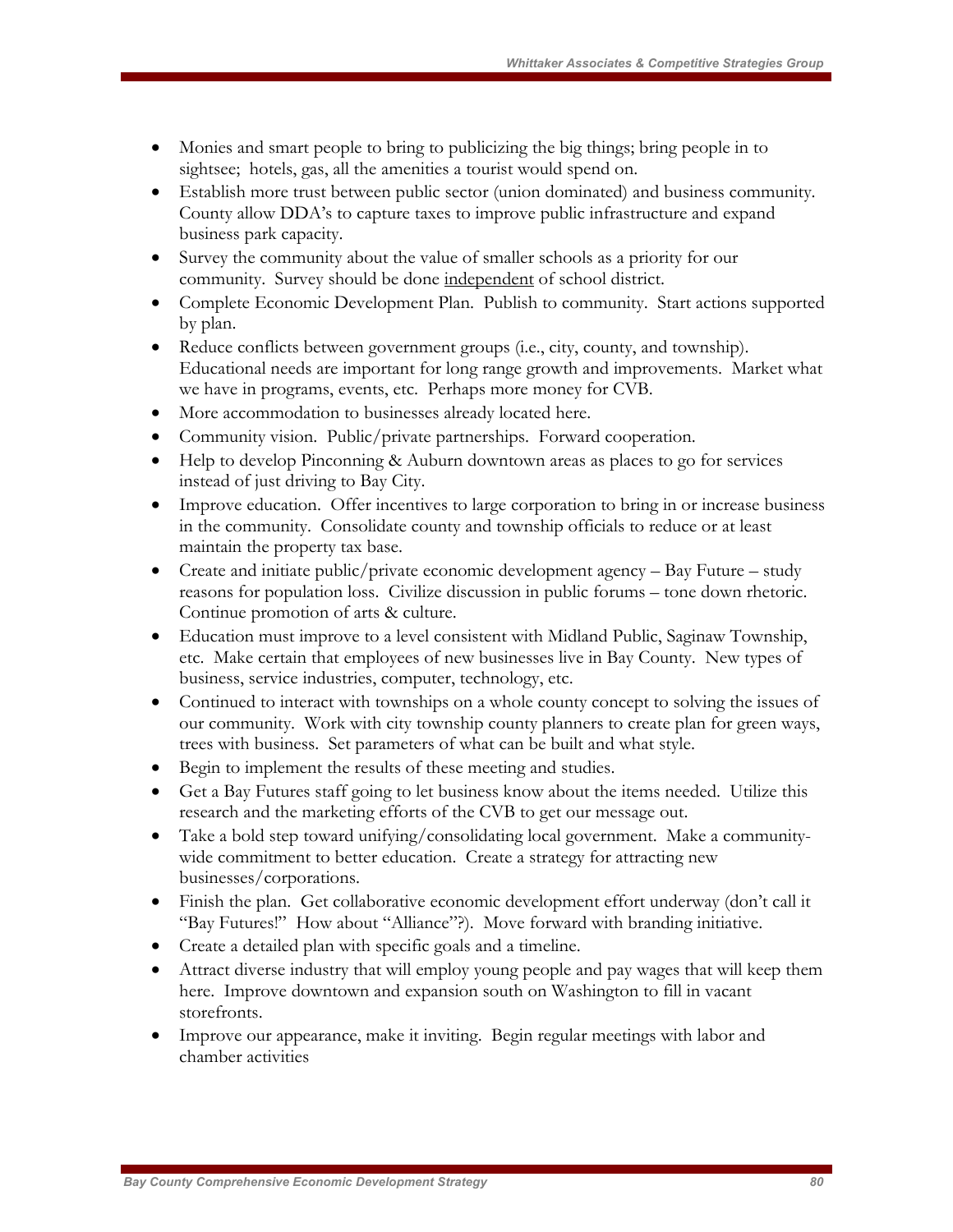- Combining government jobs so better bang for our bucks. Eliminate obstacles now placed when new projects are attempted. Speed up responses such as permits & questions answered.
- Improve perception of community. Help encourage arts and cultural activities. "Uptown" development needs to be right.
- Area must be seen as being more welcoming to new and existing business. Bring together the various segments of interest under the umbrella (Bay Futures could be key). Create an environment where we all believe in ourselves as a great community with even greater potential.
- **4. What was particularly helpful and/or effective about this Town Hall Meeting?** 
	- People listened to my ideas.
	- People's willingness to not only offer ideas but be willing to work to implement these suggestions.
	- An opportunity to share with others.
	- The facilitation was essential to keep the meeting moving forward.
	- Opportunity to bring grassroots ideas to the surface.
	- Breakout sessions. Everyone had input.
	- The statistics prior to discussion helped focus on the needs.
	- Facilitators in break out sessions.
	- Small group break-outs promoted good discussion and idea exchange.
	- Seeing a cross-section of people with similar visions.
	- Good facilitation.
	- Open dialogue with a wide variety of individuals of varying opinions.
	- Interesting to see Bay City compared to other cities.
	- Laura Ogar!
	- Input from varying sectors help tremendously in "grounding" our perceptions.
	- Information about economic growth in Bay County and suggestions of community members for positive growth.
	- Information presented was excellent and break-out session was very informative and effective.
	- Very timely.
	- Hearing from others of their perceptions of community needs.
	- Moving in the right direction need to keep moving forward listening, communicating, and working together: government, residents, business, education.
	- Good informative session. Great interaction. Many different perspectives.
	- Questionnaire and small group discussions.
	- Ability to feel comfortable saying what we want freely. Good diverse group of people and opinions.
- **5. Do you have any suggestions for improving the Town Hall Meeting?** 
	- Handouts before the breakfast sessions to analyze the data.
	- Need more time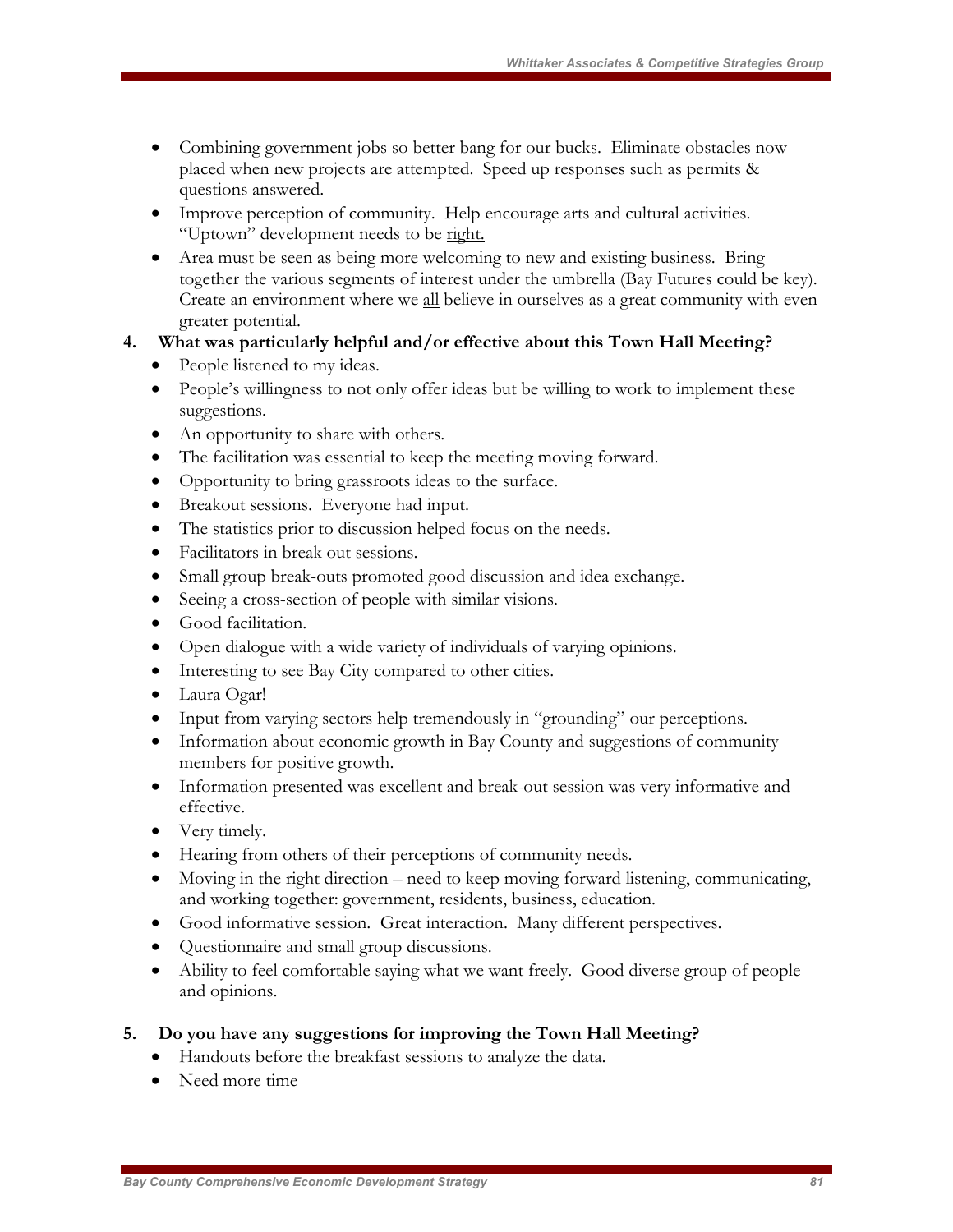- It was a good format. Ideally we should do more of this in order to meet the goals and needs of this community.
- It was well run and on schedule.
- Find a way to get more participation.
- Use separate break-out rooms. Hard to hear everyone in our group.
- Did a good job on press release and good access.
- Very well planned event! Very worthwhile.
- Getting the business community more involved. Have more public officials attend
- Outstanding.
- Have more of them with report on what's happened with our input!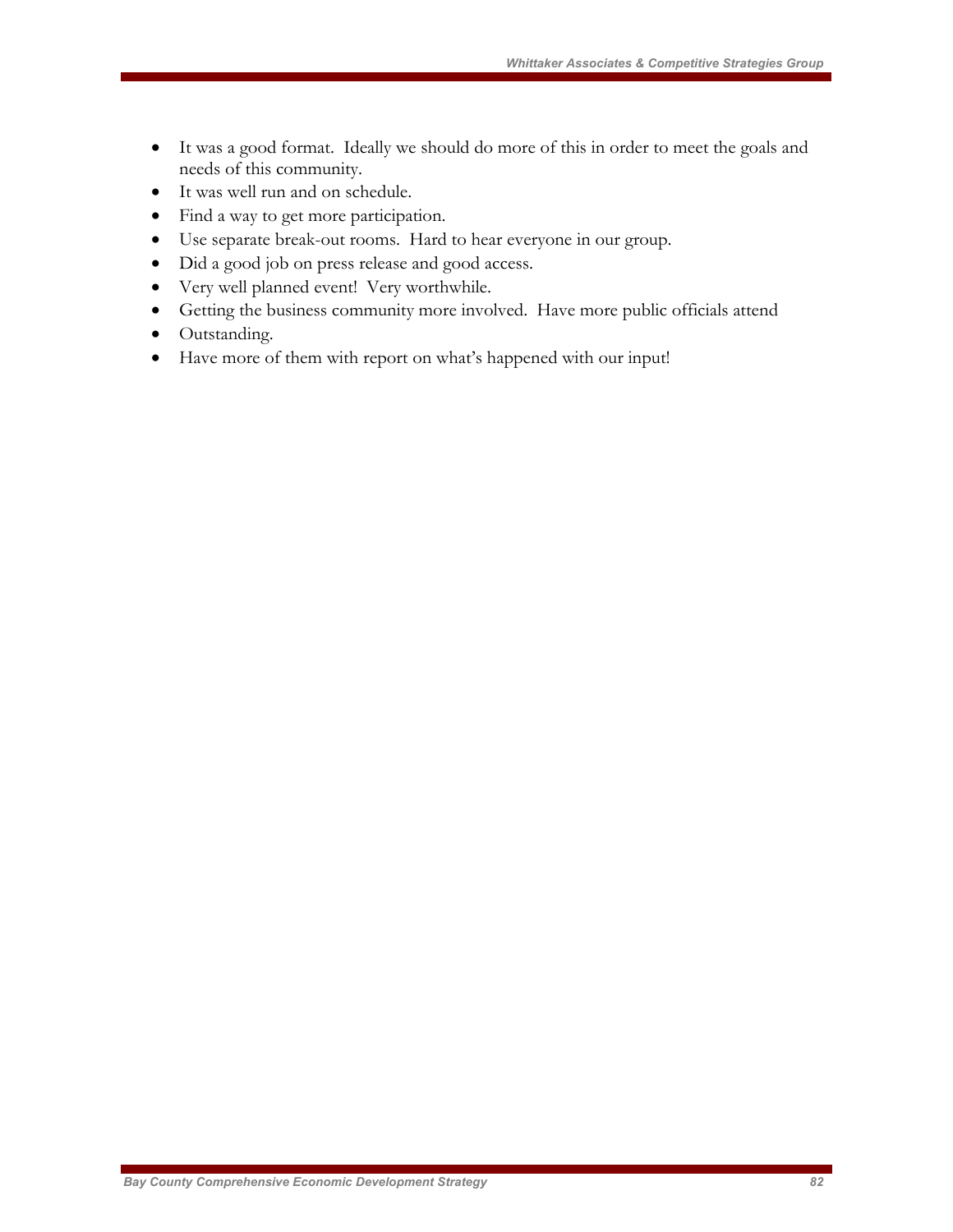# **Consultant Team**

*Jay A. Garner, CEcD, CCE President Competitive Strategies Group, LLC* 

Jay A. Garner is the President and founder of the Competitive Strategies Group, LLC, an economic development consulting firm headquartered in Atlanta, GA. He has assisted numerous clients throughout the U.S. on a wide variety of projects including, developing industrial parks, strategic and organizational planning, international cross-cultural training, economic development sales staff training, customer satisfaction surveys, marketing strategies and site selection services for corporate clients.

Jay is a graduate of West Virginia University with Bachelor of Arts and Master of Public Administration degrees. He is also a graduate of both the Economic Development Course at the Georgia Institute of Technology and the Economic Development Institute at the University of Oklahoma, where he is an instructor in international prospecting. Jay has led over 25 trade and business development missions to Asia leading to the creation of thousands of jobs and over \$9 billion in capital investment. He is a Certified Economic Developer (CEcD) and a Fellow Member, the two highest professional designations awarded to those in the economic development profession. He is also a Certified Chamber Executive (CCE), the highest designation awarded to Chamber professionals.

Jay has directed award-winning economic development and chamber organizations for 23 years, including positions in Dalton, GA, Mobile AL, Asheville, NC, Tampa, FL and Chattanooga, TN.

He was selected in 1989 as one of ten outstanding leaders in economic development in the United States by Site Selection Handbook magazine while leading the economic development program in Mobile, Alabama. The same publication also recognized him for running one of the ten best development organizations in the U.S for six consecutive years. As the CEO of the Asheville, NC Chamber, his Chamber became the first in the U.S. to win a Quality Award based on the national Malcolm Baldrige criteria. He has served as the lead developer for four publicly owned industrial/business parks in the Southeast. He was honored in 2002 by his alma mater, West Virginia University, with the Distinguished Alumnus Award from the Department of Political Science. In 2003, the Eberly College of Arts and Sciences at West Virginia University honored him with the College Alumni Recognition Award.

Jay is the immediate past chairman and a current member of the Board of Directors for the International Economic Development Council, the largest economic development professional trade organization in the world with over 4,000 members. When he's able to find some free time, he enjoys his passion of playing the drums and golf. He is married to the former Karen McQuaid, and they have two children, Jeremy and Lissa.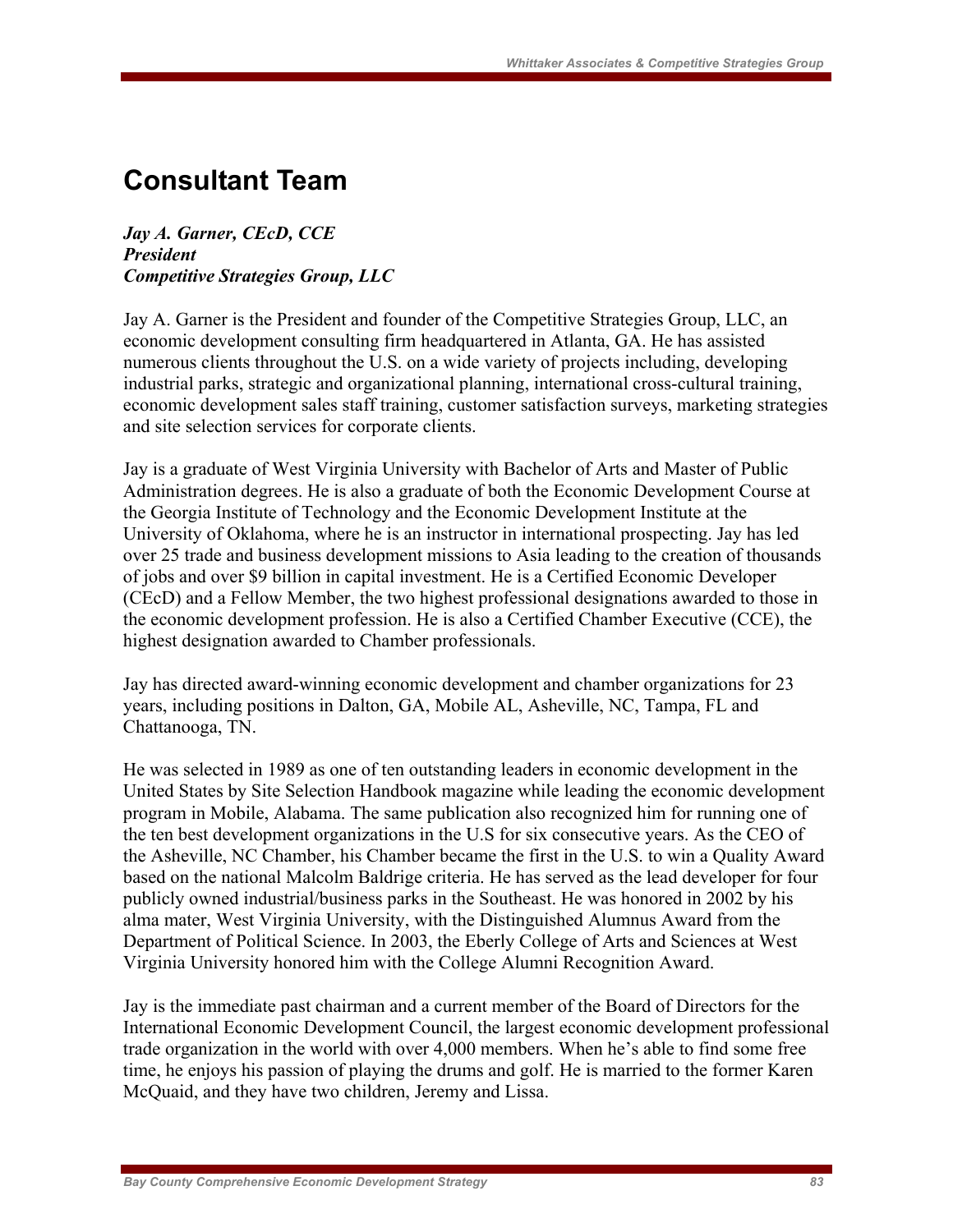### *Kellie T. Danileson, CEcD CSG Senior Associate*

Kellie Tackett Danielson, CEcD, is president of Tackett-Danielson & Associates and a Senior Associate with the Competitive Strategies Group, LLC. Kellie has consulted with many communities on target marketing, industrial site and park development, incentive development and negotiation, strategic planning, marketing tactics, and relationship building techniques.

She has eighteen years of experience in economic development in both the private and public sectors. Kellie has worked in Arkansas for the Arkansas Industrial Development Commission, Entergy Corporation, and was executive director of the Dardanelle Chamber of Commerce. In 1996, she left Arkansas for South Carolina to work with Fluor Consulting, a division of Fluor Daniel Corporation. Professionally, Kellie is a current board member of the International Economic Development Council, a member of the Southern Economic Development Council, the Kansas Economic Development Association, and CoreNet Global.

She is a graduate and served on the staff of the University of Oklahoma's Economic Development Institute as a project research advisor, instructor, and group discussion leader concerning state economic development issues from 1990 to 2000. Graduating from the program in 1990, Kellie was the recipient of the leadership award, presented by the American Economic Development Council. She is also a graduate of the University of Arkansas' Community Development Institute in Conway. Kellie is a graduate of the University of Arkansas in Little Rock with a B.A. in English and Technical Writing.

In her spare time, Kellie enjoys volunteer work in her community, playing tennis, and gardening. She resides in Bartlett, Illinois with her husband Tim and son Matthew.

# *Tom Tveidt CSG director of research*

Tom Tveidt is the director of research for the CSG, and President and Founder of Clear Economics, LLC, a firm dedicated to the collection, analysis and presentation of accurate regional economic and demographic information. Clear Economics, LLC is unique in its commitment to making complex economic issues understandable to the general public. Clear Economics, LLC is a strategic affiliate of the Competitive Strategies Group.

Tom also serves as the Director of the Asheville Metro Business Research Center in Asheville, North Carolina, where his publications on regional economics enjoy a monthly readership of about 13,000 persons. He regularly speaks before business groups, government organizations and public groups, detailing regional economic trends and issues. Mr. Tveidt is frequently quoted in newspapers, business journals, and TV news programs.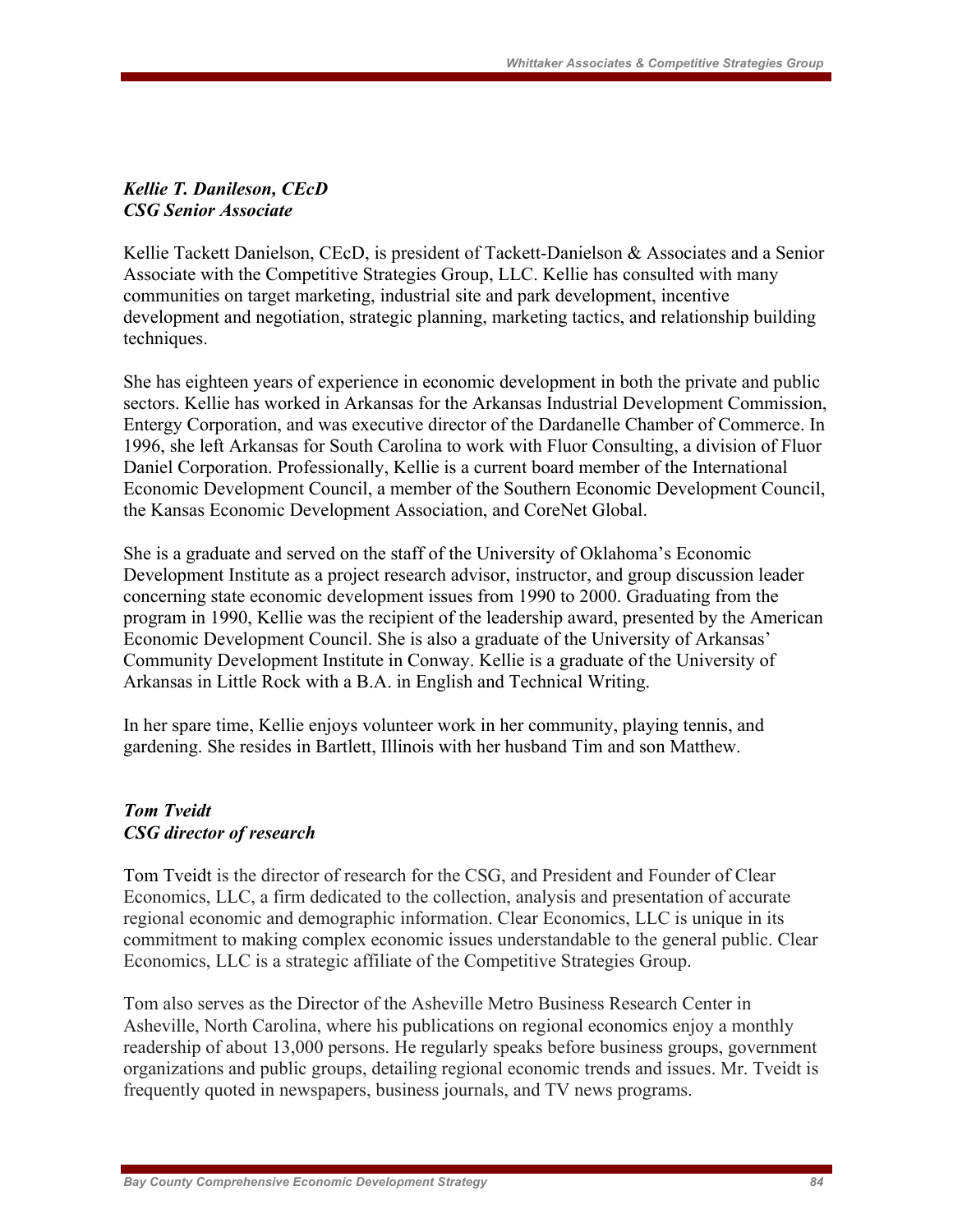Tom has been an invited instructor for both the National Association of State Development Agencies (NASDA), and the American Chamber of Commerce Researchers Association (ACCRA). His courses focus on the accurate and effective presentation of economic data.

Currently Mr. Tveidt sits on the Editorial Review Board for the journal *Applied Research in Economic Development*, published by Georgia Southern University's Bureau of Business Research. Tom is an active member of ACCRA and the National Association of Business **Economics** 

Mr. Tveidt has a BA in Economics from the University of California, Santa Barbara, California and an MBA in Finance from California Lutheran University in Thousand Oaks, California.

### *Leigh Ann Howe, Chief Operating Officer Whittaker Associates, Inc.*

Leigh Ann Howe has over 11 years of corporate research and database management experience serving economic development clients. As the COO of Whittaker Associates, she is responsible for the overall day-to-day implementation of the corporate business plan including recruiting/developing staff, guiding the company according to our corporate vision, ensuring responsiveness to client needs, delivering quality services to our clients, and promoting innovative solutions to research challenges. Ms. Howe also leads research training sessions for clients and organizations such as ACCRA to teach others how to effectively and efficiently gather useful industry and company intelligence.

Ms. Howe is active in economic development associations including the International Economic Development Council, the Southern Economic Development Council, and the Mid-America Economic Development Council. Locally, she is involved in Holland Chamber Ambassadors Committee. Ms. Howe graduated with honors from Ball State University with a degree in Marketing. She recently earned a Masters of Business Administration at Michigan State University.

# *Peter M. Julius, Vice President of Business Development Whittaker Associates, Inc.*

Peter M. Julius graduated with honors from Davenport University with a Bachelor of Science Degree in Marketing. Mr. Julius began working with Whittaker Associates, Inc. in 1998. Mr. Julius' principal focus is growing Whittaker Associates while making sure that the needs and expectations of their clients are being exceeded.

As Vice President of Business Development, Mr. Julius' responsibilities include: client development, client relationship management, developing strategic partnerships, making Whittaker Associates a profitable business, maintaining their highly respectable image, and